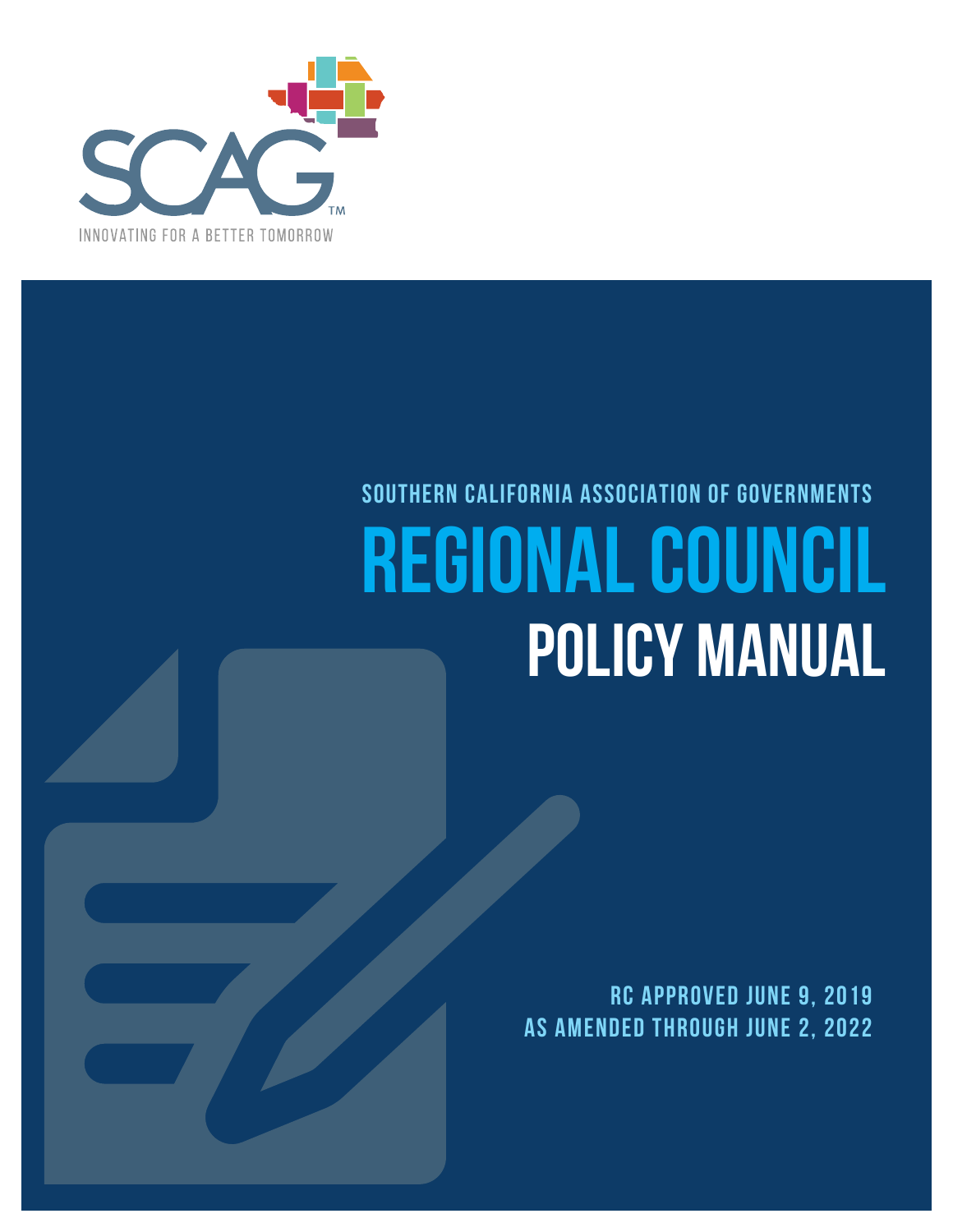

# **Table of Contents**

| <b>Introduction</b> |                                                                                                                                  | 1         |
|---------------------|----------------------------------------------------------------------------------------------------------------------------------|-----------|
| <b>Article I</b>    | Code of Conduct                                                                                                                  | 3         |
| <b>Article II</b>   | Complaints Alleging Violations of the Code of Conduct                                                                            | 7         |
| <b>Article III</b>  | Conflict of Interest                                                                                                             | 8         |
| <b>Article IV</b>   | Composition, Attendance and Policies for the Regional Council, Policy Committees<br>and other SCAG Subcommittees and Task Forces | <b>12</b> |
| <b>Article V</b>    | District Representative Appointments, Election Procedures and No Confidence<br>Votes                                             | 15        |
| <b>Article VI</b>   | The Ralph M. Brown Act: Requirements and SCAG Policies                                                                           | 19        |
| <b>Article VII</b>  | Rules of Procedure for the Conduct of Meetings                                                                                   | 24        |
| <b>Article VIII</b> | <b>Stipends and Expense Reimbursements</b>                                                                                       | 32        |
| <b>Article IX</b>   | Approval and Reporting Thresholds and Delegation of Approval Authority                                                           | 38        |
| <b>Article X</b>    | California Public Records Act                                                                                                    | 40        |

# **Appendices:**

| A. SCAG District Representative Election Procedures | 42  |
|-----------------------------------------------------|-----|
| B. Summary of SCAG's Rules of Order                 | 45. |
| C. Rosenberg's Rules of Order                       | 47  |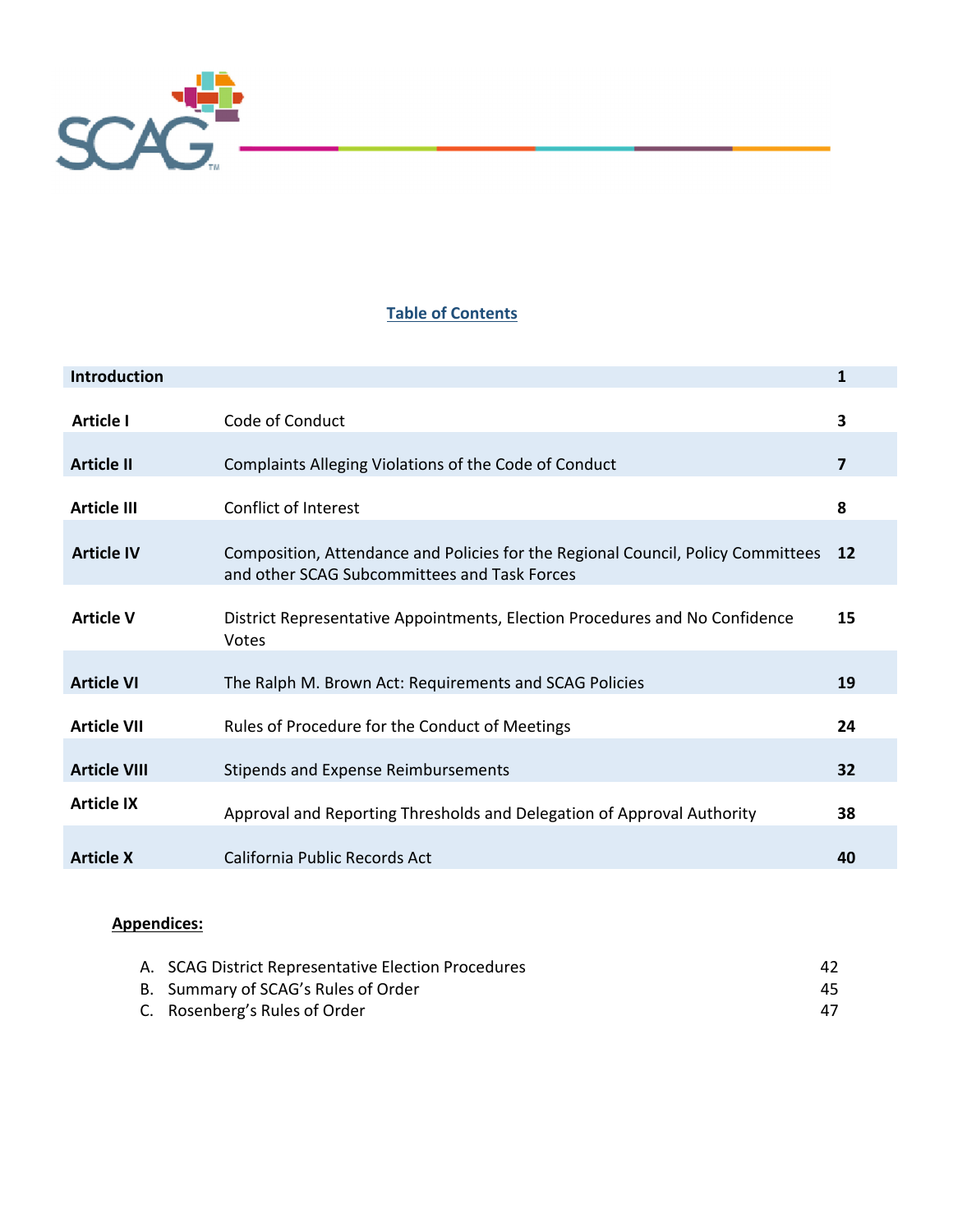#### **INTRODUCTION**

Although the Regional Council Policy Manual has been updated several times, this Amended and Restated Policy Manual (herein "Policy Manual") is the first comprehensive update since the Policy Manual was adopted in 2007. The original version of the Policy Manual incorporated various policies that had been previously adopted by the Regional Council over the years. This update reformats the existing policies and addresses new topics (e.g. the Public Records Act), eliminates topics that are no longer relevant (e.g. Lapsing Fund Policy) and allows certain materials to become stand‐alone documents (e.g. SCAG's Strategic Plan). This updated Policy Manual is intended to be a helpful tool for the Regional Council in its efforts to guide the SCAG organization in finding solutions for issues facing the Southern California region.

After adoption by the Regional Council, the Policy Manual will be reviewed and updated on an annual basis concurrent with the annual process that is undertaken for SCAG's Bylaws. Unlike the Bylaws, approval of changes to the Policy Manual will be by the Regional Council and not the General Assembly.

Over the course of every year, the Regional Council may take actions to modify, eliminate or create policies that relate to the materials contained in the Policy Manual. To the extent necessary and to avoid confusion or misinterpretation, SCAG's Executive Director or his/her designee may make administrative changes to the Policy Manual to reflect such actions by the Regional Council in advance of the Regional Council's annual review and approval of any needed updates. Similarly, SCAG's Executive Director or his/her designee may make administrative changes to the Policy Manual to reflect changes in federal or state laws orregulations.

This Policy Manual is intended to supplement SCAG's Bylaws. In the event of inconsistencies between the Bylaws and the Policy Manual, the Bylaws shall prevail.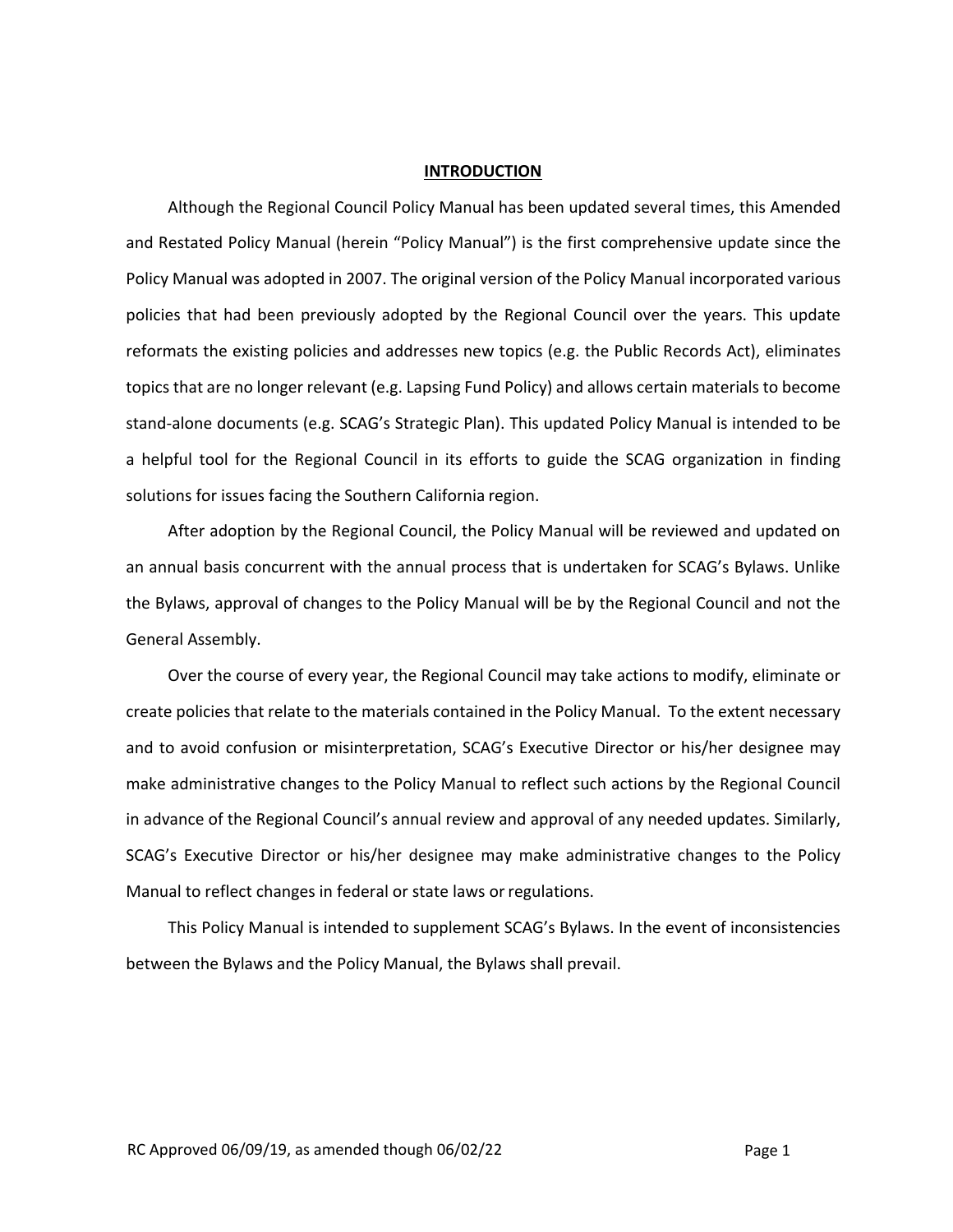#### **SCAG Vision**

*Southern California's Catalyst for a Brighter Future.*

## **SCAG Mission**

*To foster innovative regional solutions that improve the lives of Southern Californians through inclusive collaboration, visionary planning, regional advocacy, information sharing and promoting best practices.*

# **SCAG Core Values**

- *Be Open – Be accessible, candid, collaborative and transparent in the work we do.*
- *Lead by Example – Commit to integrity and equity in working to meet the diverse needs of all people and communities in our region.*
- *Make an Impact – In all endeavors, effect positive and sustained outcomes that make our region thrive.*
- *Be Courageous –Have confidence that taking deliberate, bold and purposeful risks can yield new and valuable benefits.*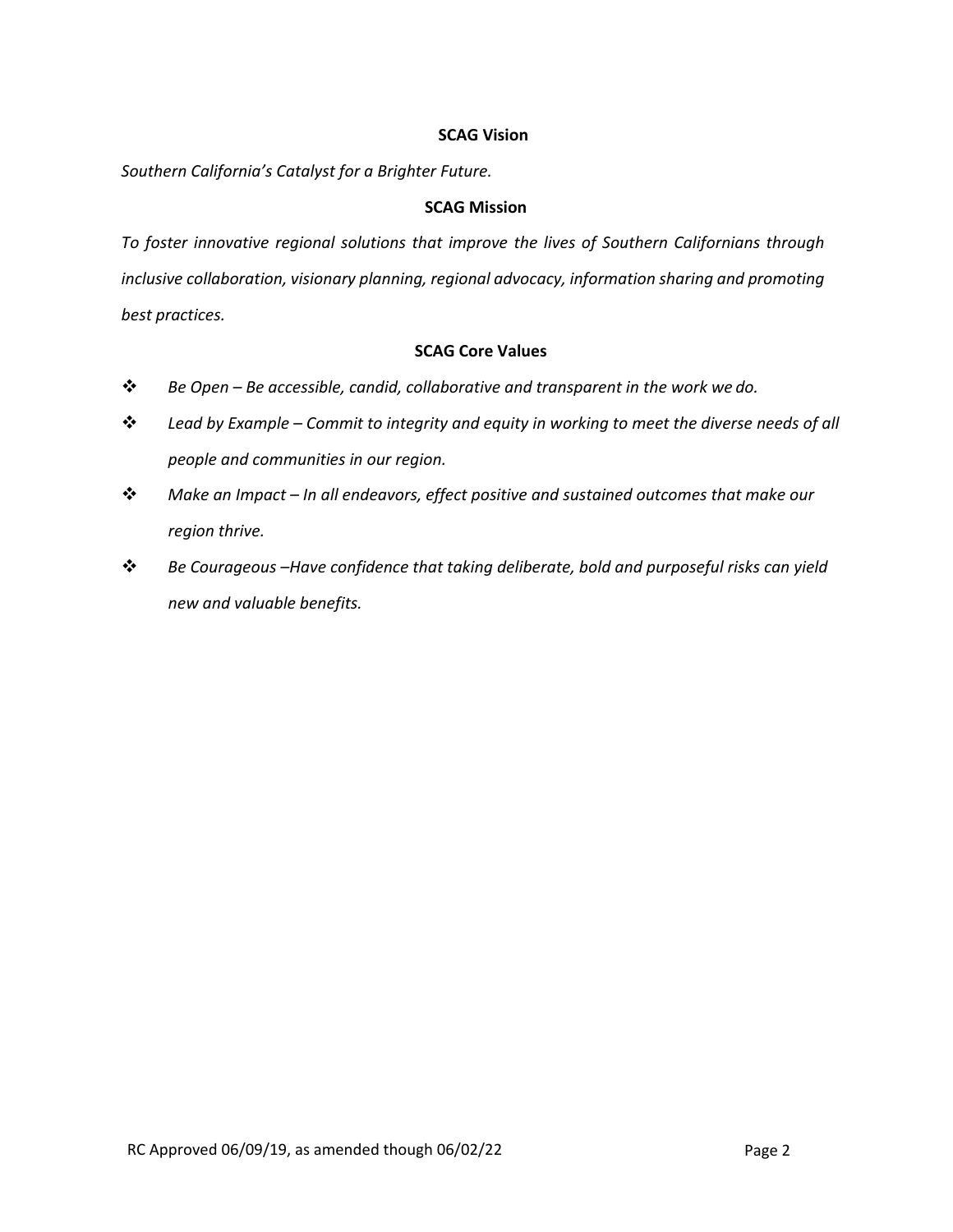#### **ARTICLE I**

#### **CODE OF CONDUCT**

This Code of Conduct establishes a set of expectations for all elected and appointed officials and representatives who serve in the SCAG organization as Officers, Official Representatives and Alternates to the General Assembly, representatives of Regional Council Members, District Representatives, ex officio members of any SCAG body, and members of SCAG committees and task forces (collectively, "SCAG Representatives"). This Code of Conduct embodies the Core Values of SCAG that are identified in the Introduction to this Policy Manual. All SCAG Representatives are expected to review, understand and comply with all aspects of this Code of Conduct and to avoid any activities that would negatively affect SCAG or SCAG's reputation. This Code of Conduct expands upon and is not intended to supersede or contradict any federal, state or local laws or regulations that address any of the matters addressed in this ArticleI.

**A. Non‐Discrimination** – SCAG is committed to respecting individual differences and expects all SCAG Representatives to conduct themselves in a professional manner and to treat others with respect and dignity. SCAG will not tolerate discrimination and will treat all individualsfairly without regard to race, color, religious creed, political belief, age, national origin, gender, ancestry, physical disability, mental disability, medical condition, marital status, sexual orientation, or any other basis protected by law.

**B. Anti‐Harassment** – SCAG is committed to providing an environment in which all individuals who work for, provide services to, or participate in the activities of SCAG are free of any type of harassment (i.e. verbal, physical, visual, written or environmental) especially that based on or associated with race, color, religious creed, political belief, national origin, gender, national origin, ancestry, physical or mental disability, medical condition, marital status, age, sexual orientation or any legally protected characteristics. Verbal harassment includes, but is not limited to, inappropriate or offensive remarks, slurs, and jokes; inappropriate comments regarding physical appearance or attire; unwelcome flirting; demands for sexual favors; verbal abuse, threats; bullying; and patronizing or ridiculing remarks. Physical harassment includes, but is not limited to, inappropriate touching, assault, hazing, physical interference with free movement, leering,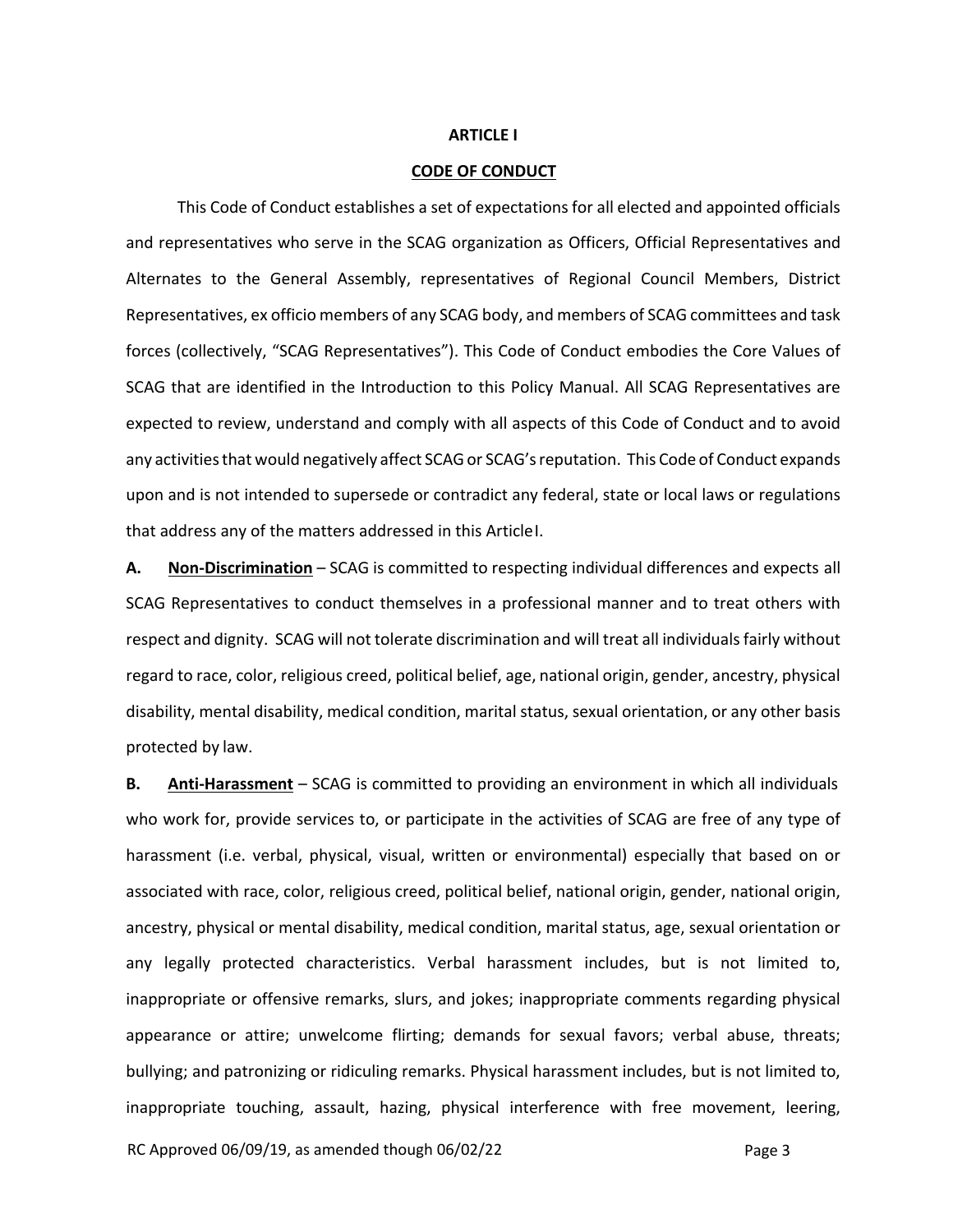grabbing, and sexual gestures. Visual or written harassment includes, but is not limited to, the display or circulation of offensive materials, posters, or reading materials, and the transmission of offensive electronic messages or computer graphics. Environmental harassment includes, but is not limited to, creating or contributing to a work or business environment that is permeated with sexually‐orientated or discriminatory talk, innuendo, insults or abuse.

**C. Prohibition against Retaliation** – Retaliation against any individual because of his/her opposition to actions that are contrary this Code of Conduct and especially to the Non Discrimination and/or Anti-Harassment policies of SCAG or because of the filing of a complaint, provision of testimony or participation in a hearing or proceeding in connection with SCAG's Non Discrimination and Anti‐Harassment policies is strictly prohibited.

**D. Limited Prohibition against Weapons** – SCAG Representatives shall not bring, carry, store or use any type of weapon on SCAG property or in a SCAG rented vehicle or in a personal vehicle while on SCAG business unless in compliance with all applicable laws and applicable SCAG notifications.

**E. Workplace Violence** – Any SCAG Representative who makes threats, exhibits threatening behavior or engages in violent acts at on SCAG property or at a venue hosting a SCAG event shall be removed from the SCAG property or venue immediately and shall remain off of the SCAG property or venue pending the outcome of a proper investigation and evaluation by SCAG.

**F. Employment Matters** – SCAG Representatives shall not provide employment references on behalf of SCAG for former SCAG employees. Personal references are acceptable if provided without any implication of SCAG endorsement and without the use of SCAG resources. Further, SCAG Representatives shall not initiate employment recruitment, or participate in SCAG hiring activities or decisions for any position (compensated or uncompensated), unless such action is specifically requested and approved by SCAG's Executive Director or Human ResourcesManager.

**G. Relatives of ElectedOfficials** –To avoid concernsregarding conflicts–of‐interest and nepotism while still allowing SCAG to attract and hire talented individuals who are also family members of elected officials the following special hiring procedures for uncompensated and compensated positions will apply for any son, daughter, stepchild, parent, sibling, grandchild, first cousin, (including spouse/domestic partner of any of these identified relatives) orspouse/domestic partner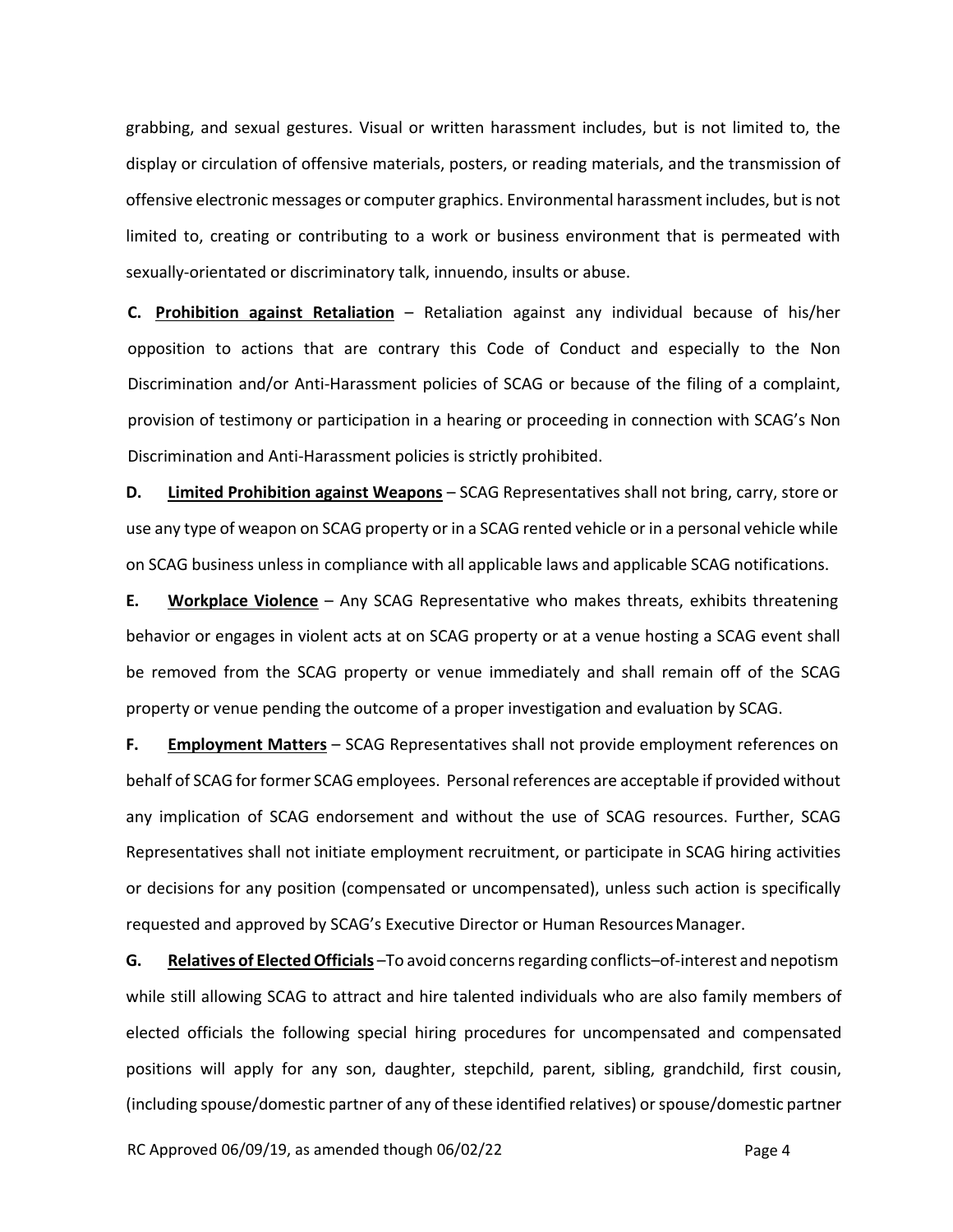of any SCAG Representative. The hiring process of any of the previously identified individuals must: (1) Conform to SGAG's standard hiring practices without any external or internal non‐standard influence; (2) Include open disclosure and documentation of all relationships with elected officials during all phases of the hiring process; and (3) Avoid any hiring actions that would result in a functional reporting relationship between the elected official and the prospective new hire (i.e. staff support to a committee chair) at the time of hiring. Failure to comply with the above requirements may result in employment termination in accordance with the Personnel Rules of SCAG.

**H. Avoiding Physical Impairment** – While participating in any SCAG activity or travelling to or from such activity, all SCAG Representatives shall not be under the influence of any alcohol or drugs to the extent that legal limits of alcohol or any drug are violated or to the extent that alcohol or a drug impairs the safety and effectiveness of any of their actions. Possible side effects and impairments associated with over-the-counter and prescription medications must also be considered in connection with any SCAG activity.

**I. Compliance with Conflict-of-Interest Policies of SCAG** – SCAG Representatives shall remain cognizant of and comply with SCAG's Conflict‐of‐Interest Policies and all related federal and state statutes and regulations.

**J. Professionalism** – SCAG Representatives are expected to maintain a professional and productive work environment at all times. SCAG is a public agency, using public funds and engaged in activities that are intended to benefit the public. The public nature of SCAG should be reflected in the conduct of all who represent SCAG.

**K. SCAG Assets** – All SCAG Representatives must use sound judgment in the care and use of SCAG assets and in the expenditure of all funds controlled by SCAG. SCAG assets are obtained through the expenditure of public funds and are intended for the benefit of the public and should not be applied to personal matters.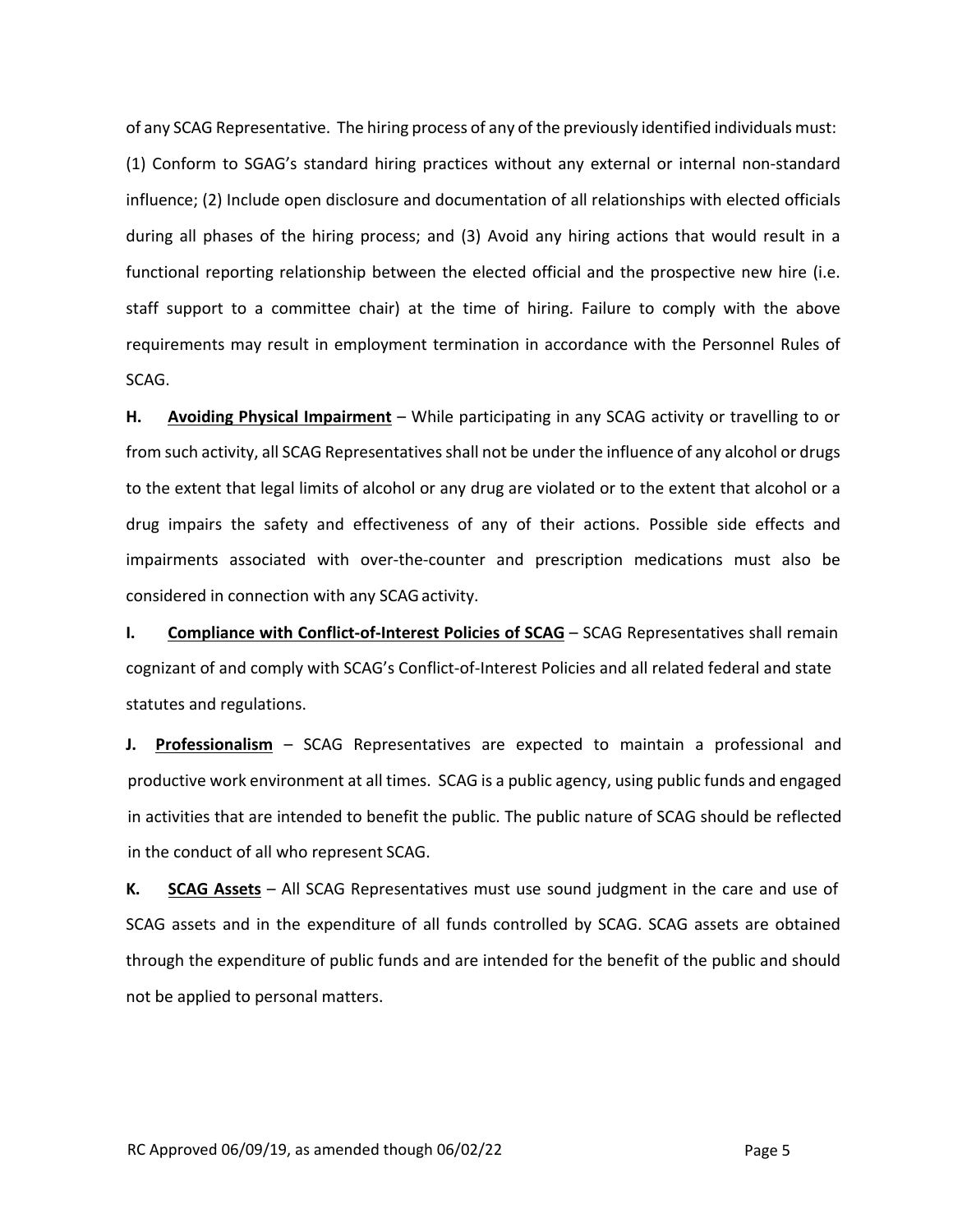**L. Confidentiality and Privacy Issues** – SCAG Representatives may be provided with personal information, financial information, legally protected information and other materials that must be treated with care. All such information must be properly safeguarded, disclosed to appropriate parties only when necessary and properly destroyed when no longer needed. Any uncertainties regarding the personal or confidential nature of any materials should be discussed with SCAG's Manager of Human Resources or SCAG legal staff.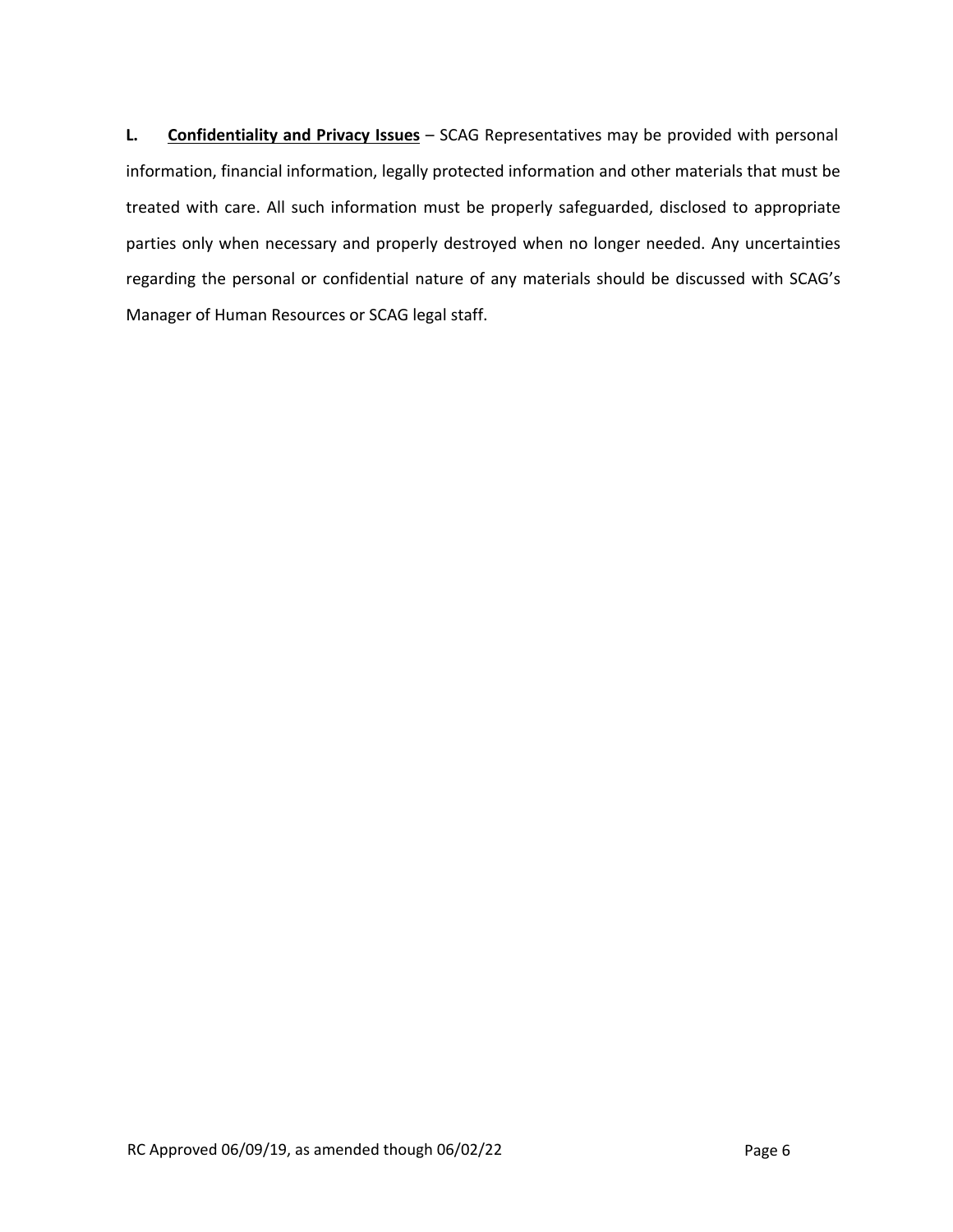### **ARTICLE II**

## **COMPLAINTS ALLEGING VIOLATIONS OF THE CODE OF CONDUCT\***

\*Per the action of the Regional Council on May 3, 2018, Article II will be developed and presented to the Regional Council at a future date.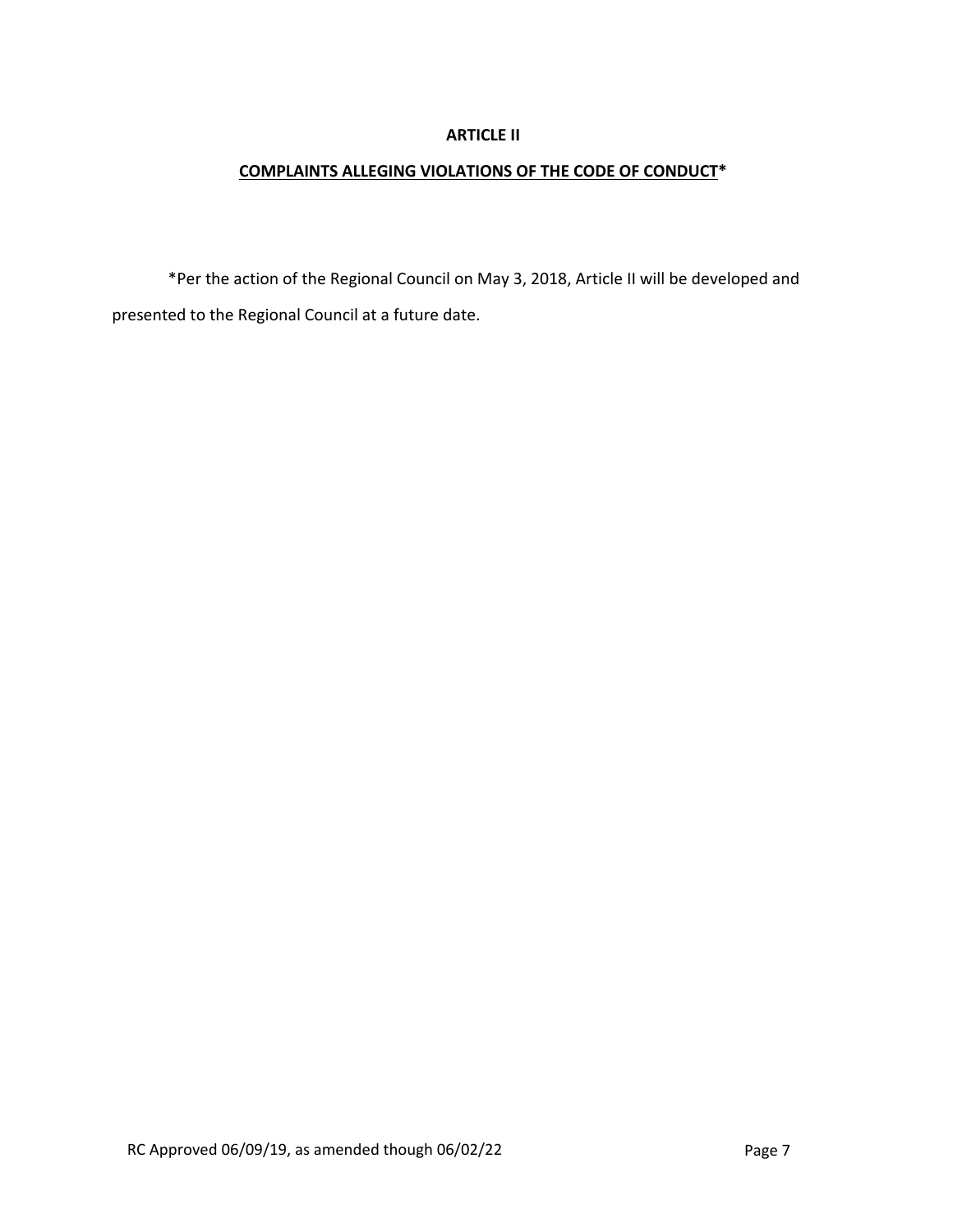#### **ARTICLE III**

#### **CONFLICT OF INTEREST**

SCAG has adopted the conflict‐of‐interest policies described herein in order to provide a comprehensive and clear set of rules for all SCAG Representatives. These policies are further intended to ensure that all SCAG Representatives will be guided to act in the best interests of SCAG rather than by personal interests. All of these policies collectively incorporate and supplement existing state and federal conflict of interest laws andregulations.

**A. Gift and Political Contribution Prohibitions and Limitations** ‐ SCAG Representatives may accept gifts and political contributions but only up to the limits established by state law and only without violation of any state or federal conflict-of-interest rules and regulations.

**B. Political Activities** – As provided in state or federal law, no restrictions shall be applied to the political activities of SCAG Representatives except that the following activities are prohibited: (1) engaging in political activities at SCAG offices; (2) soliciting a political contribution from an employee of SCAG unless the solicitation is part of a general solicitation to a significant segment of the public; (3) promising or threatening any SCAG employee in connection with any personnel action including promotion, demotion, change in compensation, etc. in exchange for the vote or political action or inaction on behalf of any candidate or party.

**C. SCAG Policy Statements** ‐ All policy statements regarding SCAG originate from the General Assembly or the Regional Council. No SCAG Representatives shall, in their official capacity, become involved in political matters or lobbying activities which are contrary to, or conflict with, stated SCAG policies or positions. Where a policy of SCAG is unclear or nonexistent, SCAG Representatives must use discretion and judgment in making statements to avoid misrepresenting or misstating current SCAG policies or positions.

#### **D. Contract and Decision‐Making Prohibitions and Disqualifications**

(1) In accordance with California Government Code Section 1090 et seq., SCAG Representatives shall not participate in making any contract or type of agreement involving SCAG if they are financially interested in the contract or agreement. To "participate in making a contract" includes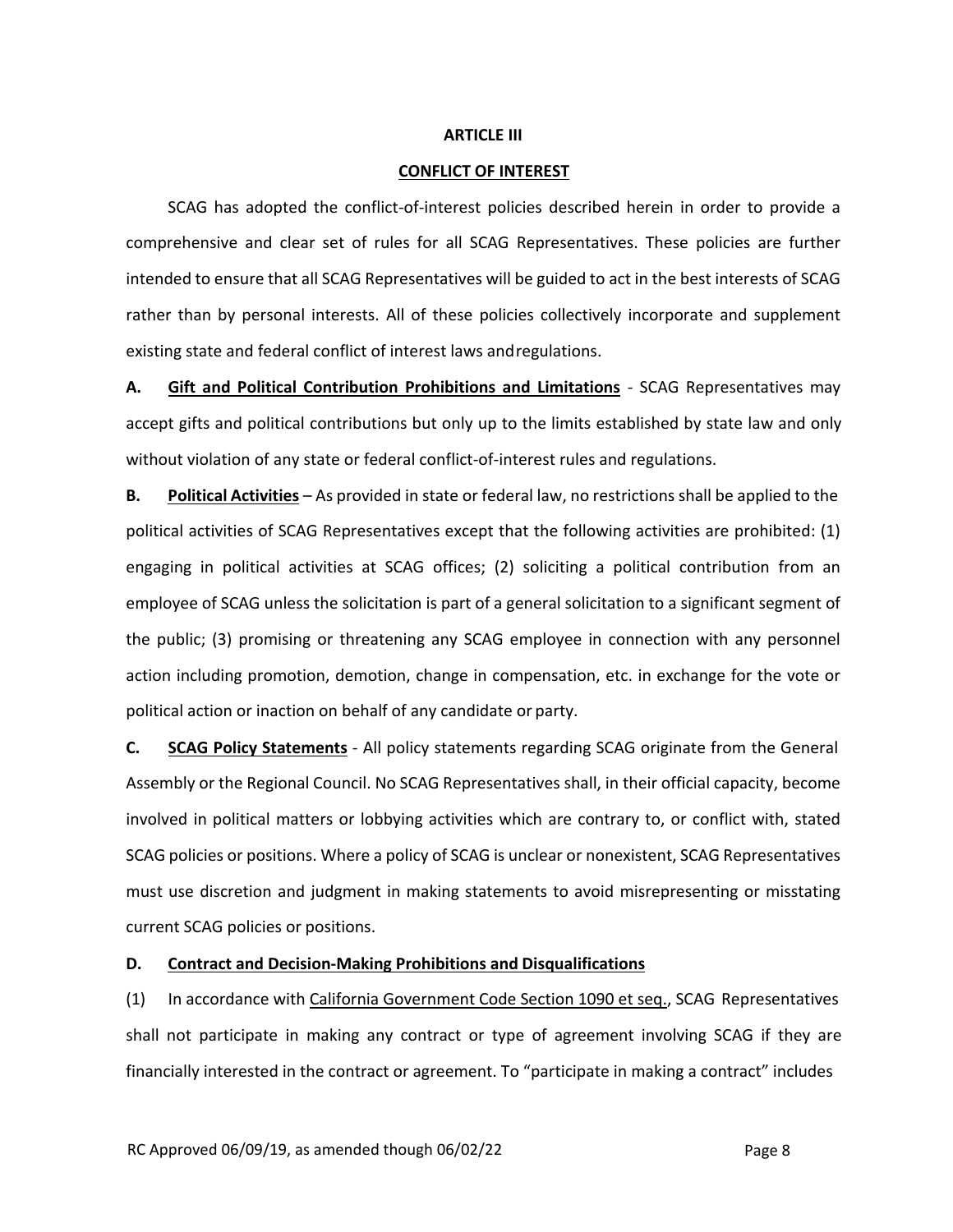decisions to create, modify, extend or renegotiate a contract. Most importantly, if an individual is "financially interested" in a contract, Section 1090 prohibits the entire legislative body of which that individual is a member from taking action on a contract in which said individual has a financial interest. Thus if a representative of a Member of the Regional Council has a financial interest in a contract, the Regional Council cannot consider or take action on that contract and it is not possible for the representative to simply disqualify himself from any vote. For this reason, if SCAG contracting staff or legal counsel determine that a representative of a Member of the Regional Council has a financial interest in a bid or proposal for a contract, such bid or proposal will be disqualified from consideration by SCAG. Determining financial interest questions can be complicated and guidance from SCAG legal counsel should be obtained if any concerns exist regarding the applicability of Government Code 1090 to a contract, proposal orbid.

(2) In accordance with Title 49 of the Code of Federal Regulations, Section 18.36 SCAG

Representatives shall not participate in the selection, or award or administration of a contract supported by federal funds if a conflict of interest, real or apparent, would be involved. A real or apparent conflict‐of‐interest could arise not only in connection with SCAG Representatives themselves, but also if immediate family members are involved in a contract or because of the employment or potential employment of SCAG Representatives. The requirements of Section 18.36 are complicated and guidance from SCAG legal counsel should be obtained regarding the applicability of Section 18.36 to a contract supported by federal funds.

(3) In accordance with California Government Code Section 87100 et seq., SCAG Representatives shall not make, participate in making or attempt to use their official position to influence a decision affecting SCAG when a conflict of interest, real or apparent, would be involved. Such a conflict of interest would arise because of a personal financial interest in a decision affecting SCAG. A financial interest would exist if it is reasonably foreseeable that the decision will have a material financial effect, distinguishable from its effect on the public generally, on an individual or his/her immediate family. If any SCAG Representative has a financial interest in a decision affecting SCAG within the meaning of Section 87100, that individual should recuse himself or herself from making or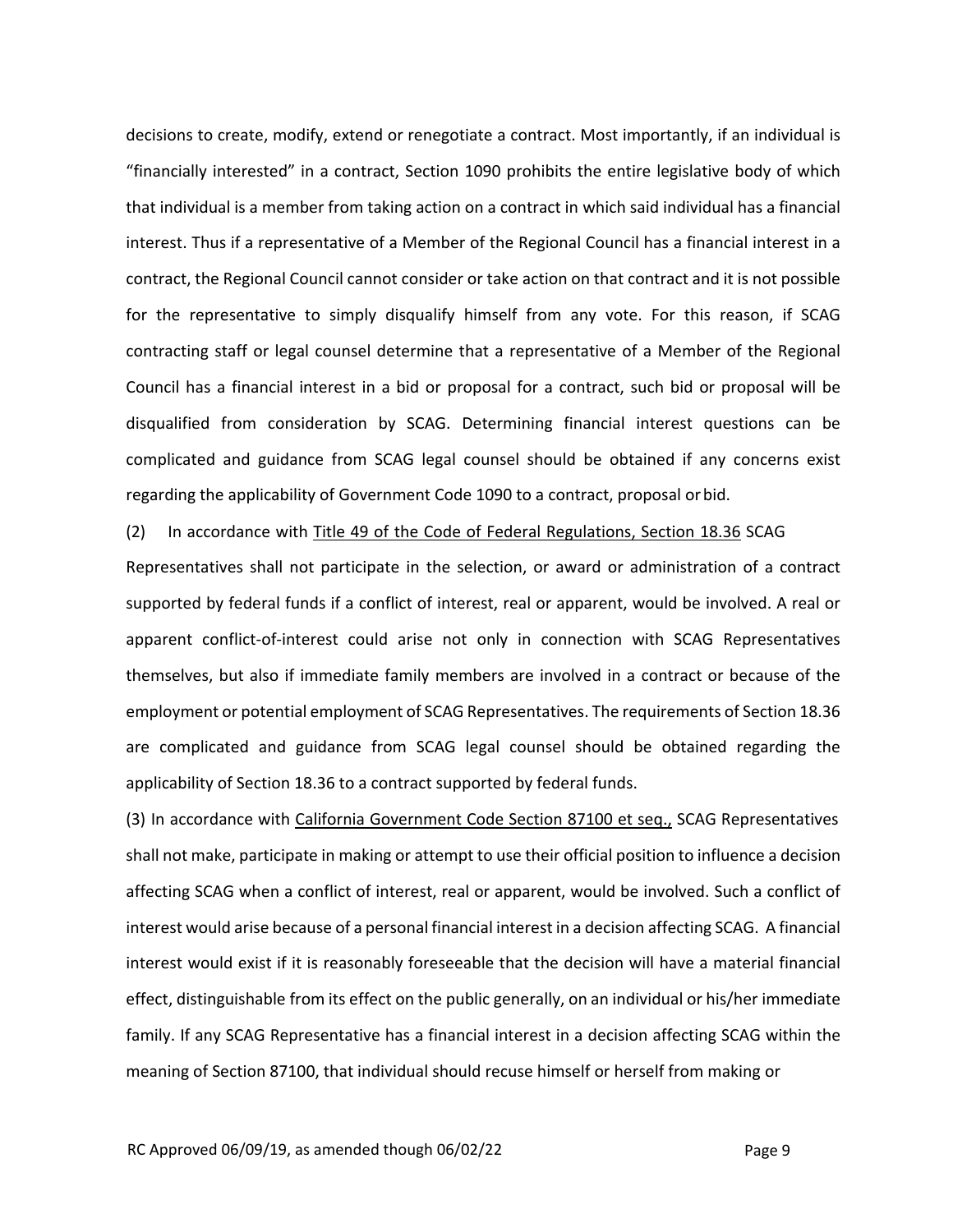participating in such a decision and not use his or her position to influence or attempt to influence such a decision. Guidance on the proper recusal procedures to follow should be obtained from SCAG legal counsel who should also be consulted about questions regarding Section 87100.

**E. Annual Statement of Economic Interests** – In accordance with the requirements of the California Fair Political Practices Commission ("FPPC"), every elected official and public employee who makes or influences governmental decisions is required to prepare and submit a Statement of Economic Interest, also known as the Form 700, annually, and upon assuming or leaving an identified position. Consistent with the guidelines of the FPPC, SCAG has created a Conflict-of-Interest Code which identifies those SCAG Representatives and Staff who must file a From 700. The Conflict‐of‐Interest Code, which is updated regularly in accordance with the requirements of the FPPC, can be found on SCAG's website and is also included at Attachment A. to this Policy Manual. The Conflict-of-Interest Code specifies the types of disclosures that the identified individuals must make. Form 700 filings should be made to the Office of Regional Council Support. SCAG staff will endeavor to remind all affected individuals of the need for Form 700 filings several months in advance of the annual filing due date. However, it is the responsibility of all affected SCAG Representatives to understand their FPPC disclosure obligations and to make timely filings with SCAG and any other public organizations for which disclosure requirements exist.

#### **F. Ban on Future Contracts, Bids and Lobbying**

(1) For a period of one year after an individual's relationship with SCAG ends, no former SCAG Representative shall influence or attempt to influence any SCAG decision directly relating to any contract where the former SCAG Representative knows details or conditions of the contract not available to members of the public.

(2) For a period of one year after an individual's relationship with SCAG ends, no former SCAG Representative shall participate in bidding on a SCAG contract, including providing consulting services to a bidder on a bidding process involving SCAG, or bidding or providing consulting services to a bidder for a contract which is to be funded by or through SCAG.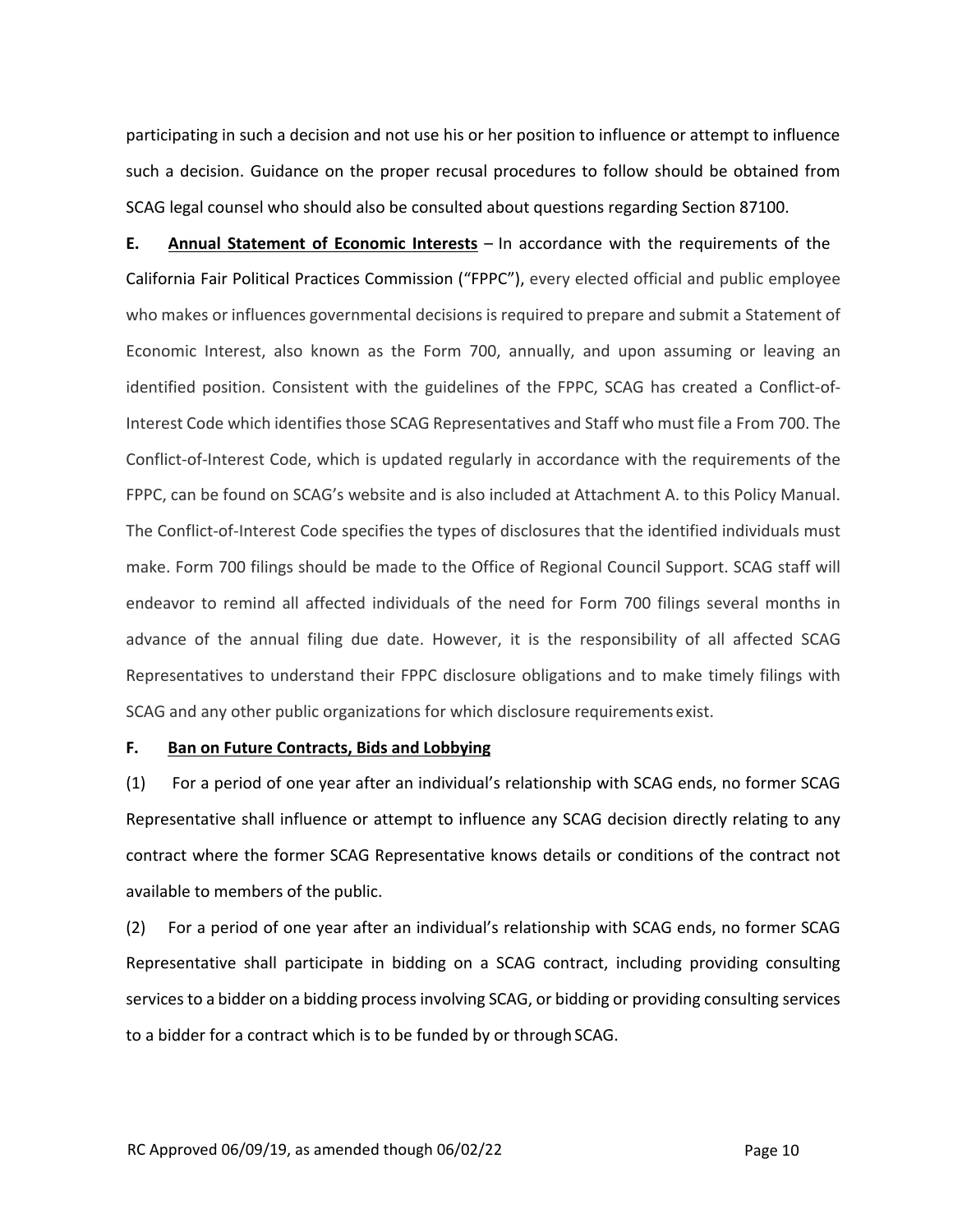(3) For a period of one year after an individual's relationship with SCAG ends, no former SCAG Representative shall act as an agent or attorney for, or otherwise represent, any person or entity other than SCAG in any formal or informal appearance before, or, with the intent to influence a decision, make any written or oral communication to any court or any agency officer, employee, member, board or commission in connection with any proceeding, application, request for ruling or other determination, contract, claim, controversy, legislation, or other particular matter pending before such court or before such officer, member, employee, board or commission if both of the following apply: (a) SCAG is a party or has a direct and substantial interest; and (b) the proceeding is one in which the former SCAG Representative participated in on behalf of SCAG.

(4) The one‐year bans contained in Article III Sections F (1), (2), and (3) above shall not apply to: (a) prevent a former SCAG Representative from making or providing a statement or contract which is based on the individual's own special knowledge in the particular area that is the subject of the statement or contract, provided that no compensation is thereby received other than that regularly provided for by law or regulation for witnesses or contractors; or (b) communications and contracts made solely for the purpose of furnishing information if a court or state, federal or local administrative agency to which the communication is directed or with or for which a contract is made, makes findings in writing that the individual has outstanding and otherwise unavailable qualifications and is acting with respect to a particular matter which requires such qualifications and the public interest would be served by the participation of the individual. In addition, these one‐year bans do not apply to any appearances or communications in a proceeding or contracts to which a court or the Regional Council gives its consent by determining that the public interest would not be harmed.

**G. Penalties for Violation of Conflict‐of‐Interest Policies** – SCAG Representatives are reminded that violations of the Conflict‐of‐Interest Policies listed in this Policy Manual may also involve violations of various state and federal statutes and regulations to which both civil penalties and criminal punishments may apply. Further, contracts involving a conflict‐of‐interest may also be declared void in accordance with applicable California law.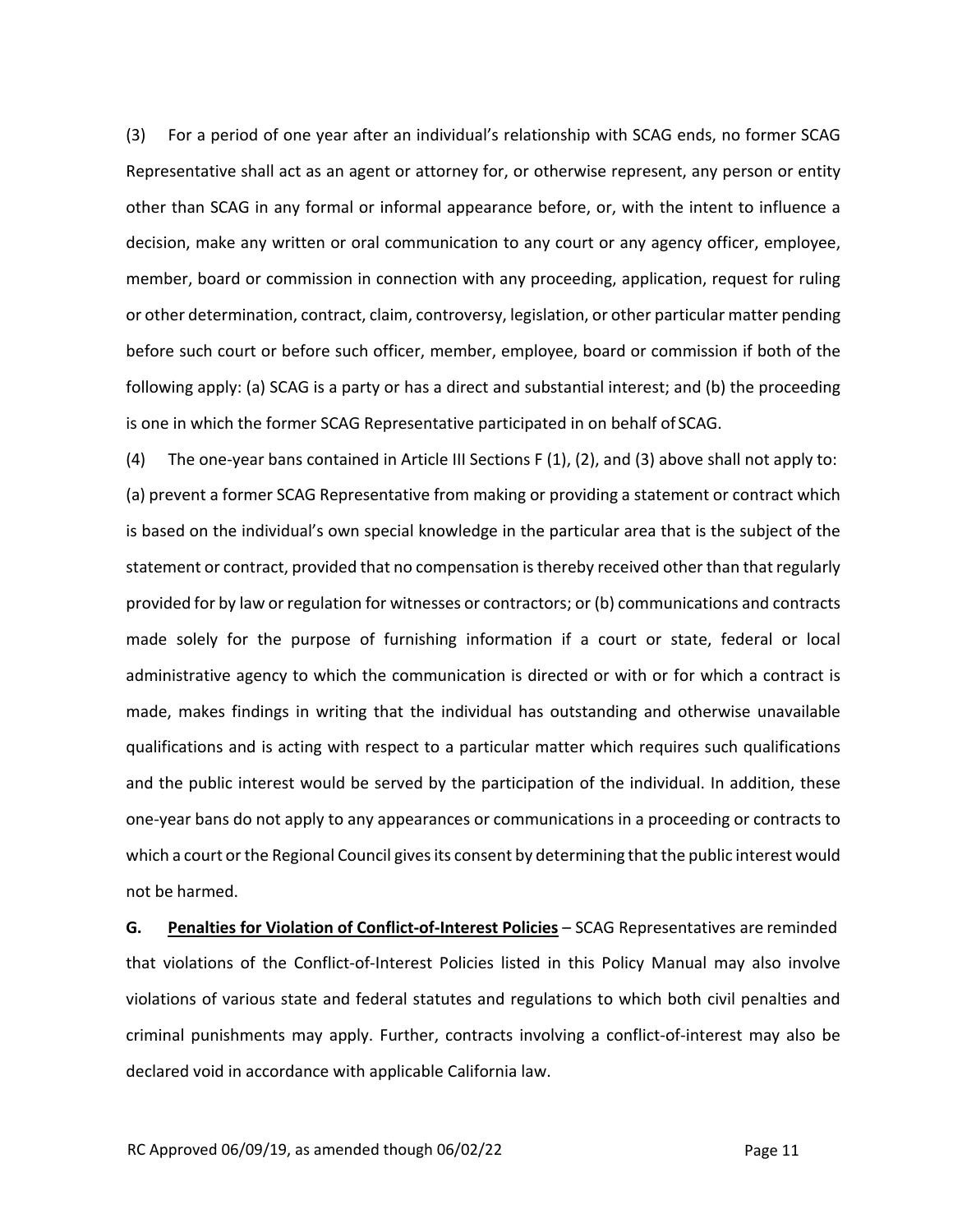#### **ARTICLE IV**

# **COMPOSITION, ATTENDANCE AND POLICIES FOR THE REGIONAL COUNCIL, POLICY COMMITTEES AND OTHER SCAG COMMITTEES, SUBCOMMITTEES AND TASK FORCES**

A. **Regional Council** – The membership, organization, duties, quorum and voting requirements of the Regional Council are addressed in SCAG's Bylaws. The following additional policies are applicable to the Regional Council.

(1) The Regional Council shall generally consider a recommendation from a Policy Committee in the month following the development of such a recommendation. In the case of time sensitive matters, a recommendation froma Policy Committeemay be considered atthe first Regional Council meeting after the Policy Committee meeting at which the recommendation was adopted.

(2) The Regional Council shall generally consider a recommendation from the Executive/Administration Committee at the first Regional Council meeting after the Executive/Administration meeting at which the recommendation wasadopted.

(3) The Regional Council shall generally meet on the first Thursday of each month. The Regional Council shall annually approve its calendar year meeting schedule which may include one or more months in which other SCAG meetings replace the regular meeting of the Regional Council. In addition, the Regional Council will not meet one month of the year to allow for a vacation period.

**B. Executive/Administration Committee** – The membership, organization, duties, quorum and voting requirements of the Executive/Administration Committee are addressed in SCAG's Bylaws. The following additional policies are applicable to the Executive/Administration Committee.

(1) The President of SCAG shall serve as the Chair of the Executive/Administration Committee and shall be the presiding officer at its meetings. The First Vice President of SCAG shall serve as the Vice Chair and shall act as the presiding officer at meetings in the absence of the President. The Second Vice President or the Immediate Past President, in that order, shall preside at meetings in the absence of the President and First Vice President.

(2) The Executive/Administrative Committee shall generally meet prior to and on the same day as the Regional Council in accordance with the annual schedule adopted for the regular meetings of the Regional Council. The Executive/Administration Committee may have a special meeting on a day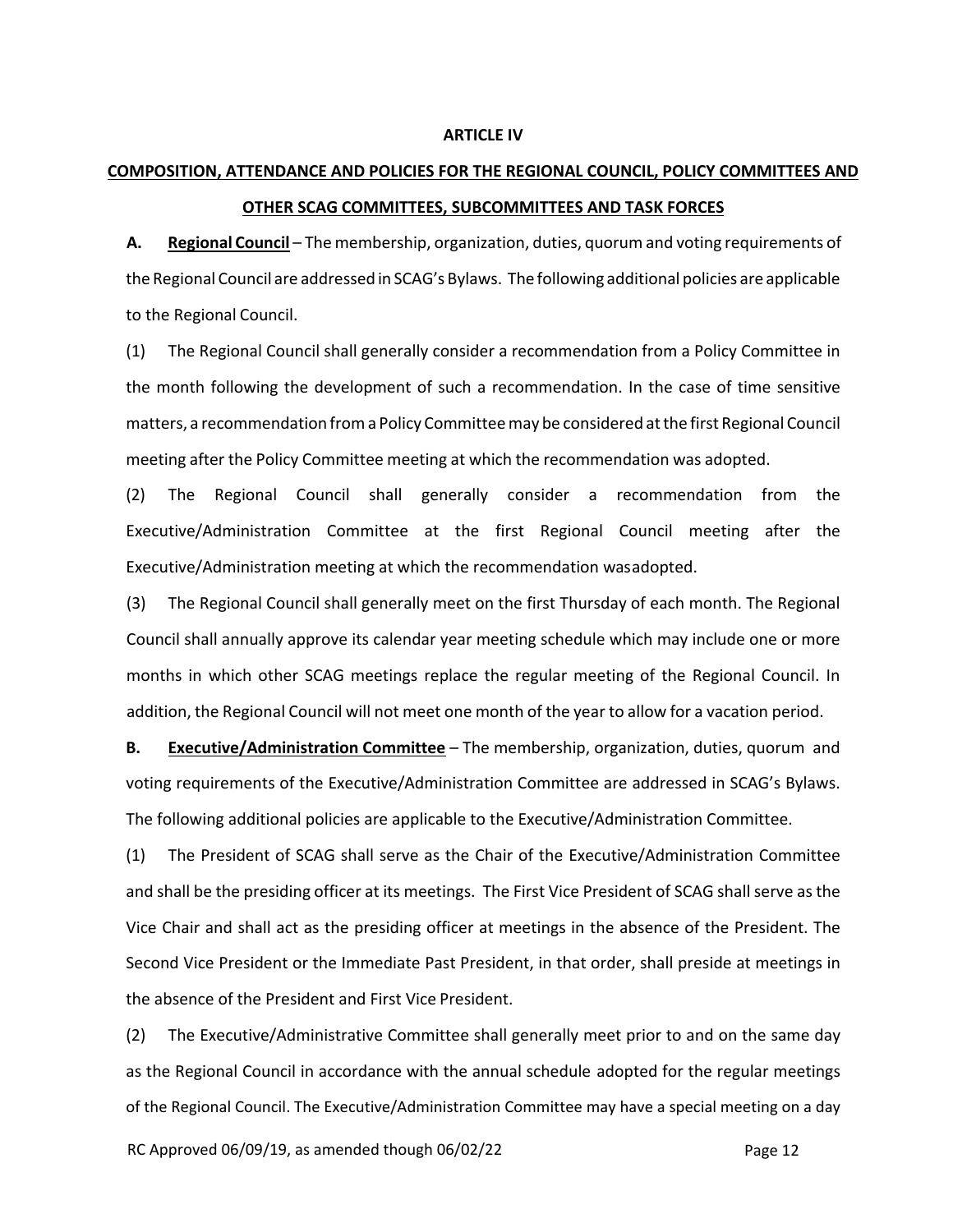other than the day scheduled for a meeting of the Regional Council or in addition to the day scheduled for a meeting of Regional Council. All such special meetings shall be called by the SCAG President in consultation with SCAG's Executive Director.

(3) The President shall provide a general report regarding each meeting of the Executive/Administrative Committee at the next regular meeting of the Regional Council and specifically shall report any actions taken by the Executive/Administration Committee acting on behalf of the Regional Council as allowed by Article V C. (3)(a) of SCAG'sBylaws.

**C. The Policy Committees –** The membership, organization, duties, quorum and voting requirements ofthethreePolicyCommittees(i.e.TransportationCommittee;Community,Economic and Human Development Committee; and Energy and Environment Committee) are addressed in SCAG's Bylaws. The following additional policies are applicable to the three Policy Committees.

(1) Each Policy Committee shall elect its Chair and Vice Chair whose term shall commence upon the adjournment of the next regular meeting of the General Assembly and expire upon the opening of the following regular meeting of the General Assembly. Those holding the position of Chair and Vice Chair must be members of the respective Policy Committee and must also be representatives of Regional Council Members. Officers and those elected by the Regional Council to serve as Officers cannot serve as Chair or Vice Chair of a Policy Committee. An individual may serve two consecutive one‐yearterms as a Chair ortwo consecutive one‐yearterms as aVice Chair, ifso elected.Any person who served as Chair of a Policy Committee for two consecutive years or as Vice Chair for two consecutive years must wait one year before seeking election again to be Chair or Vice Chair of the same Policy Committee; except that any Vice Chair who has held such a position for up to two consecutive years may be elected to serve as Chair for the following year for up to two consecutive years. If a vacancy occurs in the office of Chair of a Policy Committee, the Vice Chair shall serve as Chair for the unexpired term and a new Vice Chair shall be elected to fill the unexpired term.

(2) Each Policy Committee shall meet on the same day as the Regional Council unless a special meeting is otherwise called by the Chair of the Committee after discussions with SCAG's Executive Director.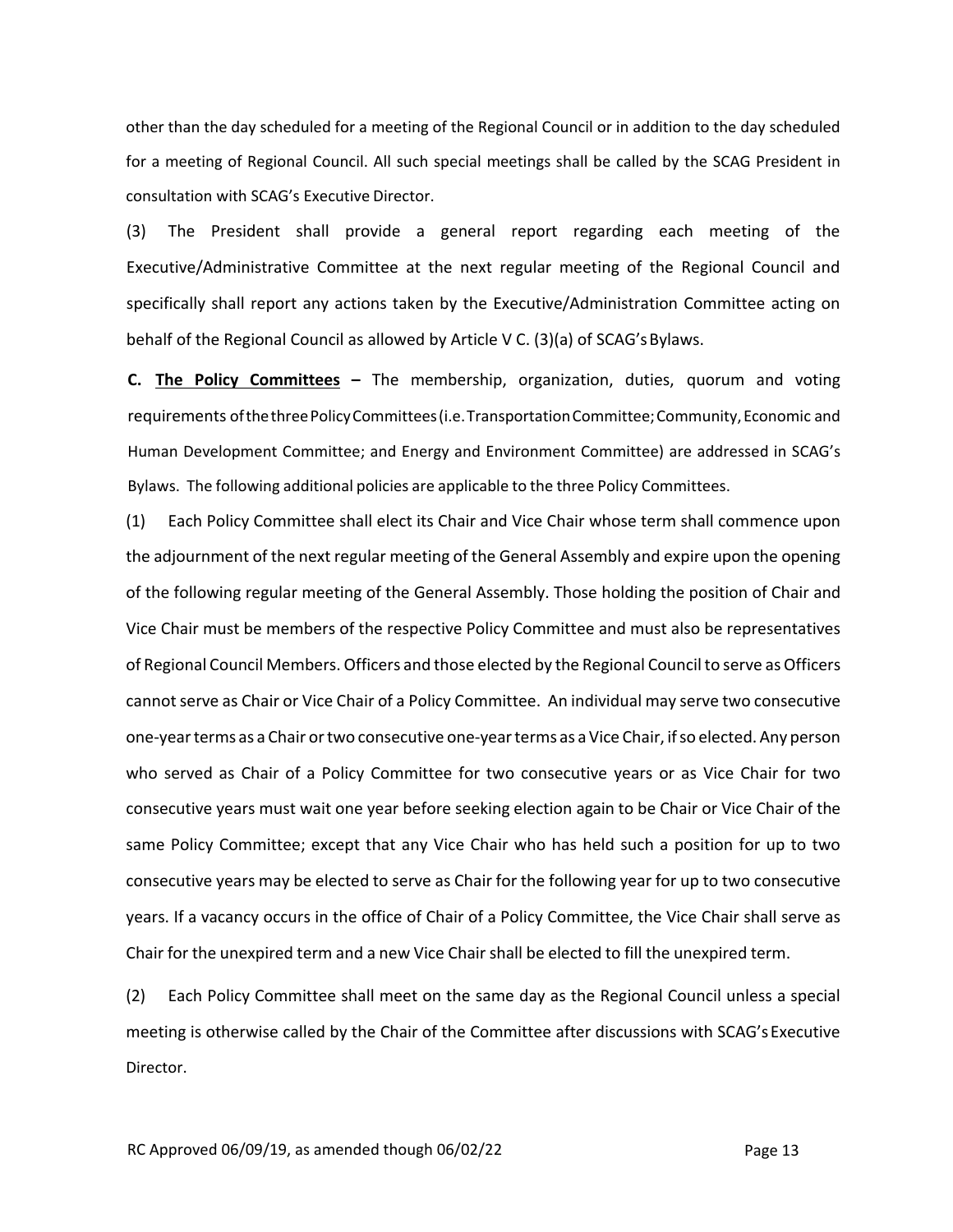(3) In the event an at‐large or subregional member of a Policy Committee repeatedly fails to attend meetings of the Policy Committee, the SCAG Executive Director may, in his/her sole discretion, communicate with the member and encourage the member to actively participate in the meetings ofthe Policy Committee. The Executive Directormay also, in his/hersole discretion, advise the SCAG President of the absences of the member and the President may take any such action as may be allowed by the SCAG Bylaws or this PolicyManual.

**D. Legislative, Communications and Membership Committee ‐** The membership, organization, meetings, duties, quorum and voting requirements of the Legislative, Communications and Membership Committee are addressed in SCAG's Bylaws.

## **E. Committees, Subcommittees and Task Forces [Reference/Formatting issue to correct]**

(1) Committees, Subcommittees and Task Forces shall be established in accordance with SCAG's Bylaws and shall strictly adhere to the requirements of the Ralph M. Brown Act (California Government Code Section 54950 et seq.). The first meeting of a new committee, subcommittee or task force shall be considered a regular meeting of said committee, subcommittee or task force.

(2) Unless otherwise identified in SCAG's Bylaws, a quorumof Committees, Subcommittees and Task Forces shall be fifty percent of its membership and all actions taken shall require the affirmative vote of a majority of the membership present and voting with a quorum in attendance.

(3) Each Committee, Subcommittee and Task Force shall set its own meeting schedule.

(4) In the event a member of a Committee, Subcommittee or Task Force repeatedly failsto attend meetings, the SCAG Executive Director may, in his/her sole discretion, communicate with the member and encourage the member to actively participate in the meetings.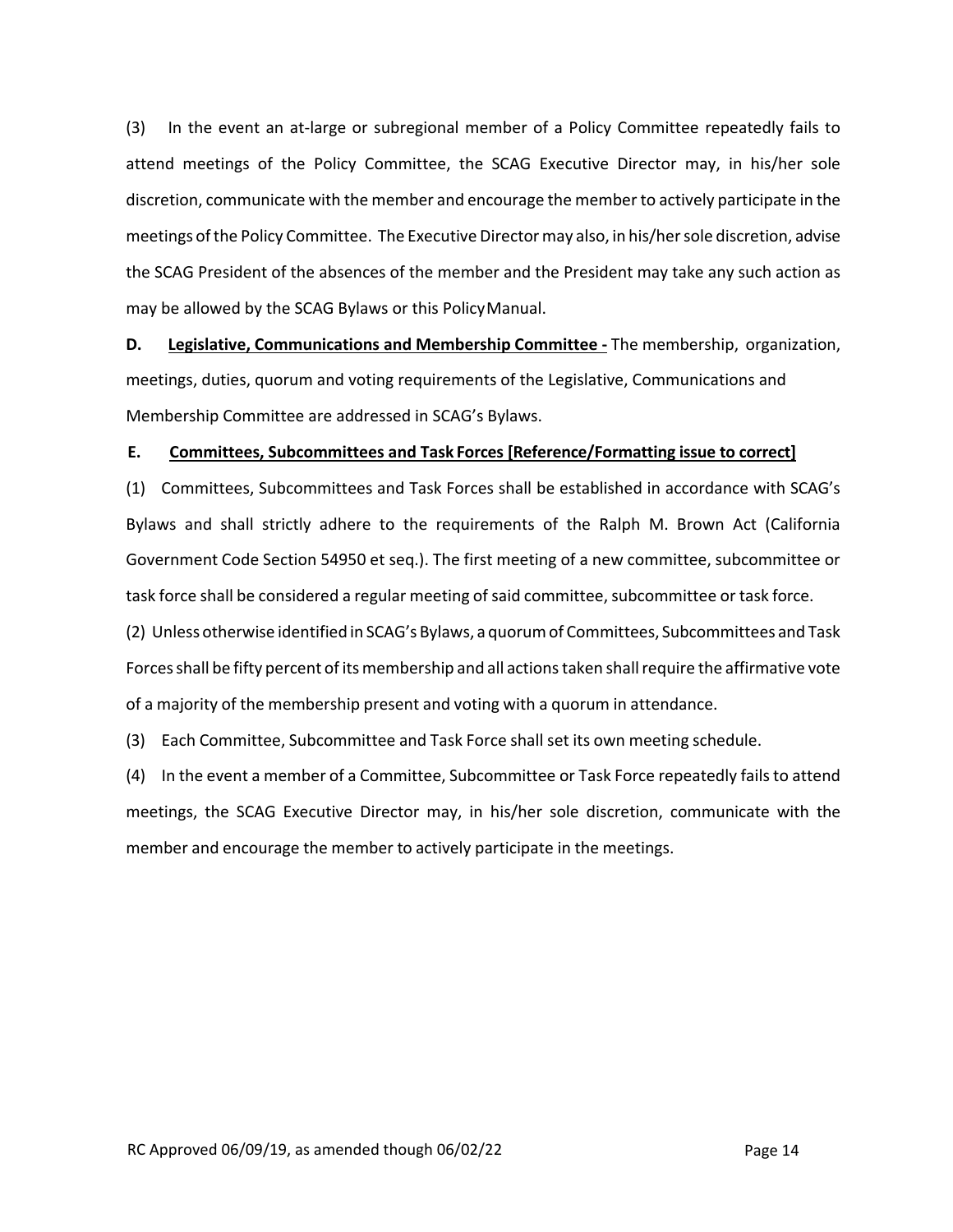#### **ARTICLE V**

# **DISTRICT REPRESENTATIVE APPOINTMENTS, ELECTION PROCEDURES AND NO CONFIDENCE VOTES**

The appointment or election of District Representatives to serve on the Regional Council and the undertaking of a no confidence vote regarding a District Representative shall all be conducted in accordance with the following procedures.

**A. District Representative Eligibility** ‐ Any elected member of the city council of a city that is a voting‐eligible member of SCAG and that is part of a District may be appointed or elected to serve as a District Representative to the Regional Council if that city council memberisthen serving on the respective city council on the date of the District representative appointment or election.

**B. Single‐City District Representative Appointments**‐ When a District encompasses only one city or part of only one city ("Single‐City District"), that city shall appoint its District Representative(s) from among its city council members by action taken at a meeting of said city council or by any lawful appointment action or process deemed appropriate by the city. Unless otherwise required by the Regional Council, such appointments shall be made during even‐numbered years for even‐ numbered Single‐City Districts and odd‐numbered years for odd‐numbered Singe‐City Districts and shall be fortwo yearsin accordance with Article V A.(2)(b) ofthe Bylaws. The appointment of District Representatives from single‐city Districts shall take place no later than twenty‐eight days prior to the regular meeting of the General Assembly that is held each year unless otherwise required by the Regional Council.

**C. Multi–City District Representative Elections** ‐ When a District encompasses more than one city ("Multi‐City District"), a maximum of five (5) city council members from each of the voting‐ eligible cities in the Multi‐City District shall be provided the opportunity to vote for the individual who will serve as the District Representative to ensure equity among cities in voting. In a votingeligible city comprised of more than five (5) city council members, the mayor of such city shall appoint a maximum of five (5) members to vote in Multi-City District Representative Elections. Multi‐City District Representative Elections shall be conducted in accordance with the following policies and procedures.

RC Approved 06/09/19, as amended though 06/02/22 Page 15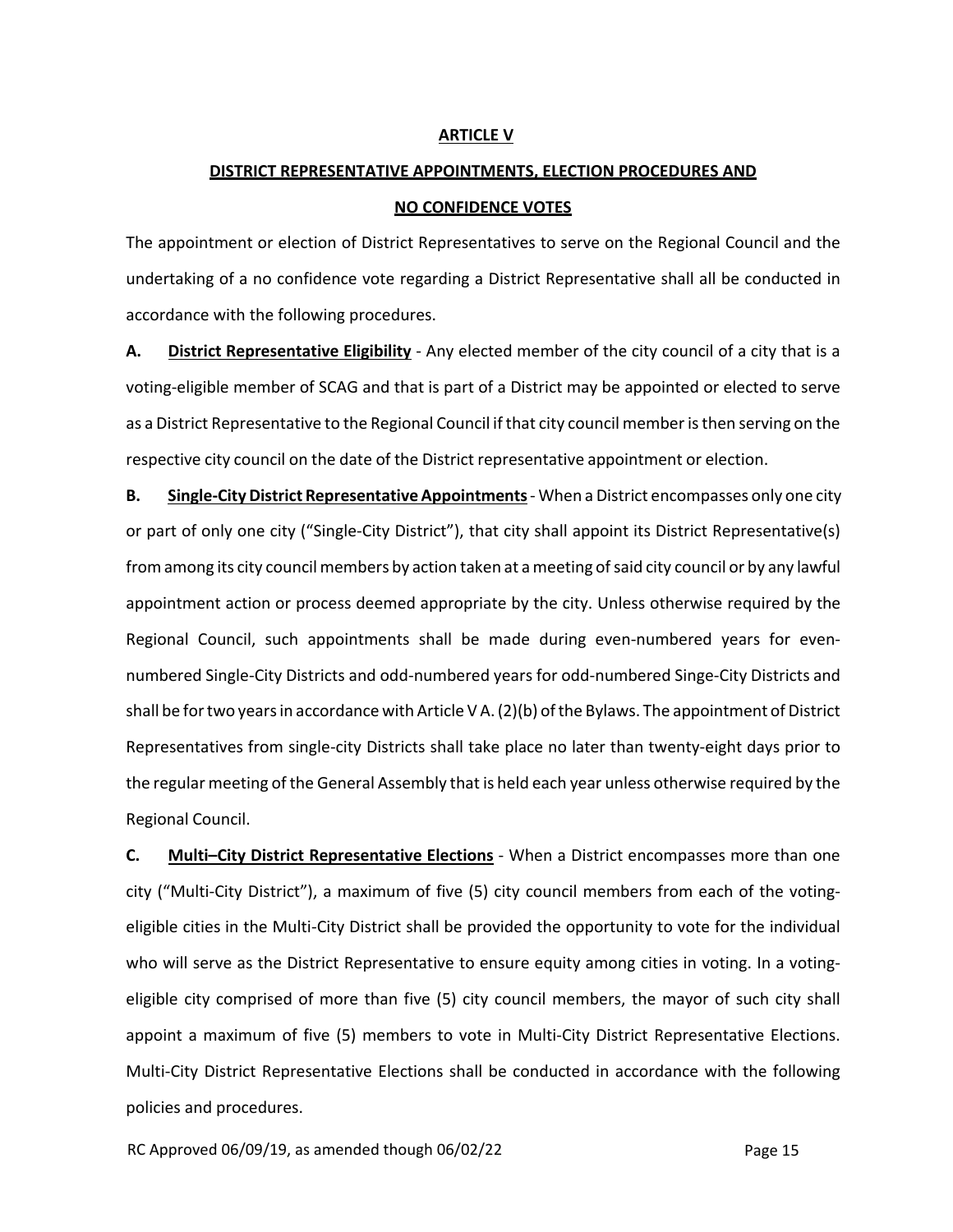(1) District Representatives from Multi-City Districts shall be elected by city council members from the cities in their respective Districts that are voting‐eligible Members of SCAG as defined in Article II of SCAG's Bylaws.

(2) District Representative elections shall be held no later than twenty‐eight days prior to the regular meeting ofthe General Assembly in even yearsfor even‐numbered Districts and in odd years for odd-numbered Districts unless otherwise required by the Regional Council or in the case of special elections of District representatives.

(3) District Representative elections shall be held: (i) prior to or during meetings of subregional organizations of the type identified in Article V A.(1)(a)(5) of the SCAG's Bylaws; or (ii) prior to or at division meetings of the League of California Cites; or (iii) at meeting locations and on meeting dates set by SCAG staff in cooperation with the cities in a District that are voting-eligible Members of SCAG.

(4) SCAG staff in consultation with subregional organizations will oversee all District Representative elections and will ensure that all members of the city councils within the District receive written notification two weeks in advance of any District Representative election, including a special election. Appendix A describes the two‐step notification process that is provided to individuals who are eligible to be candidates in District Representative elections and to the cities whose city council members may vote in District Representative elections.

(5) For a District Representative election to be valid, there must be a quorum which shall consist of at least one city council member present from at least two-thirds of the voting-eligible SCAG member cities in the District.

(6) Nominations from the floor and proxy voting are not allowed. Teleconferencing for the District Representative election is allowed with written notification to all city council membersfrom the cities in the respective District.

(7) District Representatives shall be elected by a majority of the votes of those city council members present with a quorum. In the event of a tie vote, additional balloting shall occur until a District Representative is elected.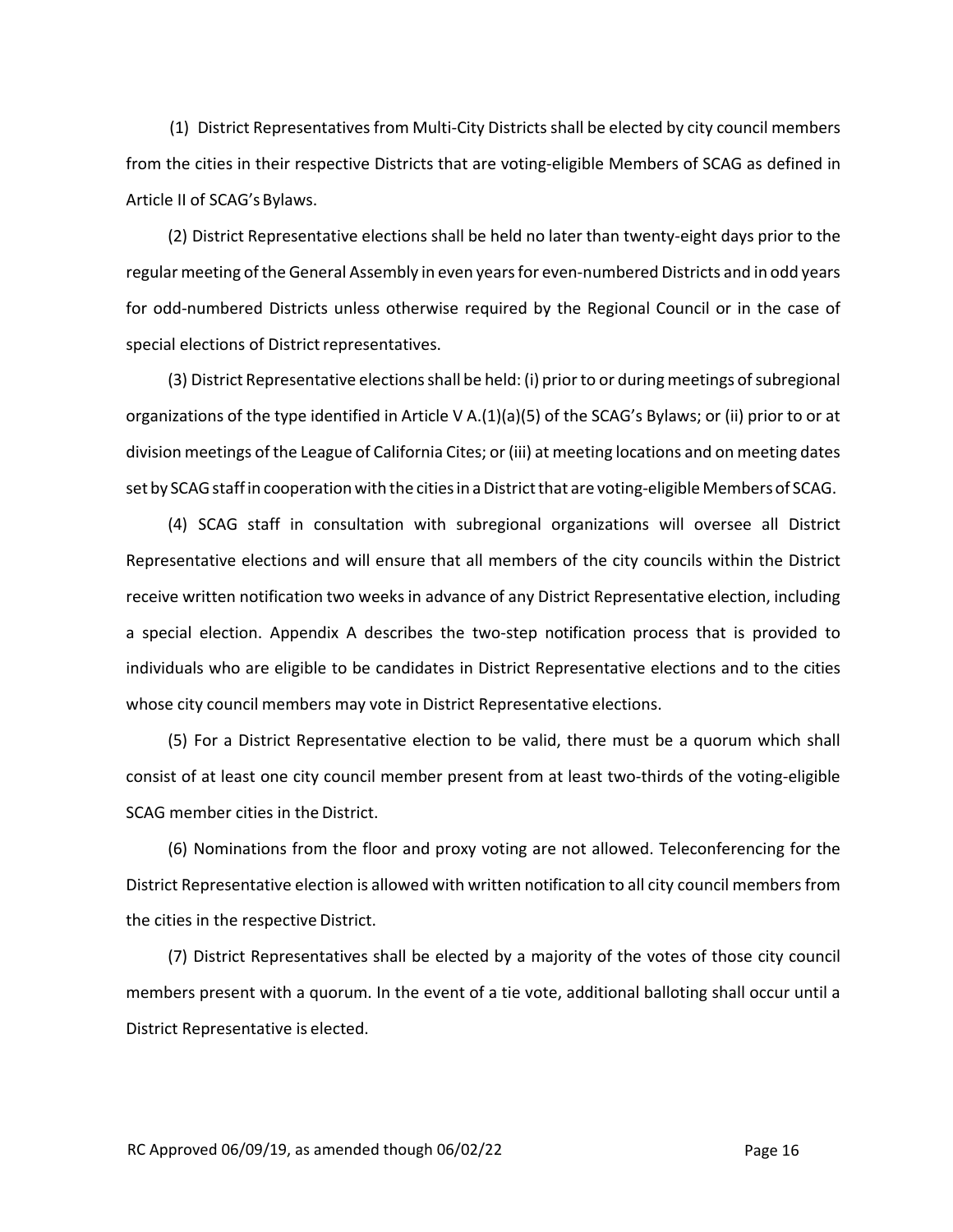(8) If there is only one candidate for District Representative that individual shall be declared the District Representative and no election shall berequired.

**D. Term of District Representative** ‐ The term of office for a District Representative shall be two years in accordance with Article V A. (2) of SCAG's Bylaws and shall commence in accordance with that same Article of the Bylaws.

**E. District Representative Position Declared Vacant** ‐ Notwithstanding Article V, Section D. above, if SCAG's President declares a District representative's position to be vacant in accordance with Article V A.(2)(a) of the Bylaws, a new appointment (in the case of a single‐city District) or a special election that complies with all of the election policies described in this Article V and Appendix A (in the case of a multi‐city District) shall take place within forty‐five (45) days of the declaration of a position vacancy unless otherwise specified by SCAG staff. A District Representative who is so appointed or elected shall assume his/her position immediately upon the appointment or election and shall serve the remainder of the unexpired District Representative term.

**F. Notification** ‐ Written notification of the appointment or election of a District Representative shall be provided to the SCAG's Office of the Regional Council within 10 business days of the respective appointment or election.

**G. District Representative No Confidence Vote** – Article V A.(2)(a) of SCAG's Bylaws indicates that the position of a District Representative shall be declared vacant by the SCAG President in the event of a no confidence vote undertaken in response to a resolution passed by all the cities in a District that are voting‐eligible Members of SCAG. A no confidence vote by a District shall be conducted in accordance with the following procedures.

(1) A no confidence vote must be held within 30 days of the date on which the final city in the District approves a resolution calling for the no confidence vote.

(2) All city council members from all of the voting‐eligible cities in the District must be given the opportunity to participate in a no confidence vote.

(3) A no confidence vote shall be held: (i) prior to or during meetings of subregional organizations of the type identified in Article V A (1)(a)(5) of SCAG's Bylaws; or (ii) prior to or at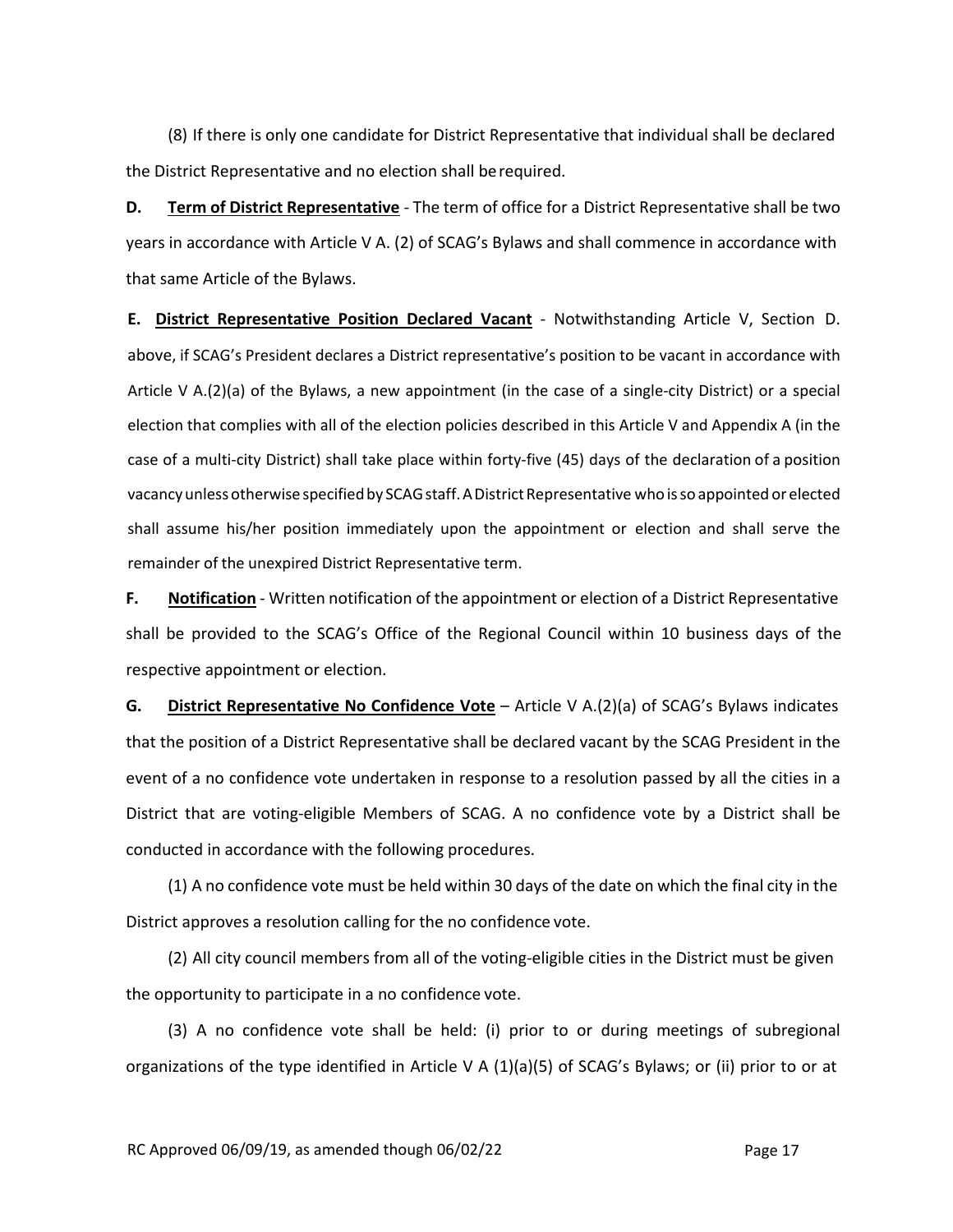division meetings of the League of California Cites; or(iii) at meeting locations and on meeting dates that are arranged by SCAG staff in cooperation with the voting eligible cities in the District.

(4) SCAG staff will organize the notice and preparation for any no confidence vote and conduct the actual vote and will ensure that all members of the voting-eligible city councils within the District receive written notification two weeks in advance of any no confidence vote.

(5) For a no confidence vote to be valid, there must be a quorum which shall consist of at least one city council member present from at least two-thirds of the voting-eligible SCAG member cities in the District.

(6) Proxy voting is not allowed.

(7) A no confidence vote shall pass upon the affirmative, majority vote of those city council members present with a quorum.

**H. Incumbent District Representatives** – Notwithstanding the requirements of this Article V, incumbent District representatives shall retain their positions until the completion of their terms or until their position is vacated by order of the SCAG President.

**I. Effective Date of Appointment and Election Procedures** ‐The appointments and elections of all District representatives after July 1, 2018 must be conducted in accordance with the procedures of this Article V in this Policy Manual. All appointments and elections prior to July 1, 2018 are to be conducted in accordance with the Regional Council Policy Manual adopted on July 12, 2007 and updated in September of 2009, and the District Representative Election Procedures adopted by the Regional Council on June 2, 2011.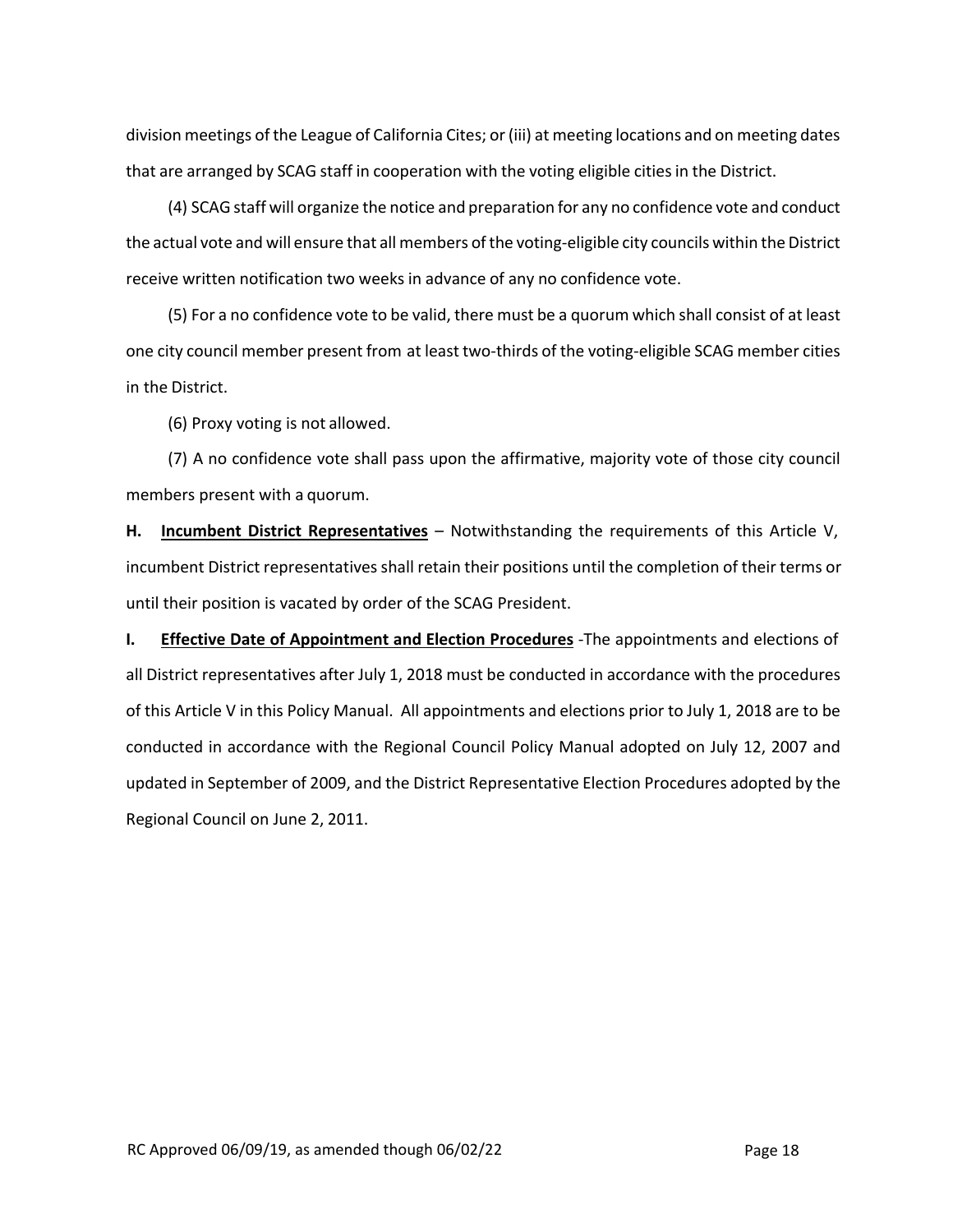#### **ARTICLE VI**

#### **THE RALPH M. BROWN ACT: REQUIREMENTS AND SCAG POLICIES**

SCAG endeavors to be in full compliance with all aspects of the Ralph M. Brown Act, (Government Code Section 54950 et seq. (herein the "Brown Act")) in all of its meetings, activities and interactions with the public. Selected parts of the Brown Act are described and discussed in the materials that follow to provide guidance and reminders to SCAG Representatives about the requirements of the Brown Act and the policies that SCAG has implemented to ensure full compliance.

**A. Bodies Subjectto the Brown Act** – In accordance with Section 54952 of the Government Code, the working entities of SCAG including the General Assembly, the Regional Council, the Policy Committees and generally all of the SCAG committees are "legislative bodies" of local agencies as defined by Section 54952 of the Government Code and their meetings are covered by the Brown Act with respect to matters such as agendas, closed sessions, public participation, etc. However, if an advisory committee is created by a SCAG legislative body and if the advisory committee is comprised of lessthan a quorum of the members of the SCAG legislative body that created it, then the advisory committee is not subject to the Brown Act, unless the advisory committee is a standing committee. The Brown Act defines a standing committee as one which has continuing jurisdiction over a particular subject matter or if its meeting schedule is fixed by some formal action.by the body that created the committee.

**B. Meetings** – If a quorum of the membership of one of the legislative bodies of SCAG meetsto hear, discuss or deliberate on any matter that is under the subject matter jurisdiction of the legislative body, then a meeting occurs regardless of whether or not any action is taken, and all notice and agenda provisions of the Brown Act apply. Informal gatherings at lunches or social activities or in other informal settings that involve a quorum or more of the membership of a SCAG legislative body must also meet the requirements of the Brown Act unless the event is open to the public and the members of the legislative body do not discuss among themselves, except as may be part of any scheduled program, issues that are within the subject matter jurisdiction of SCAG.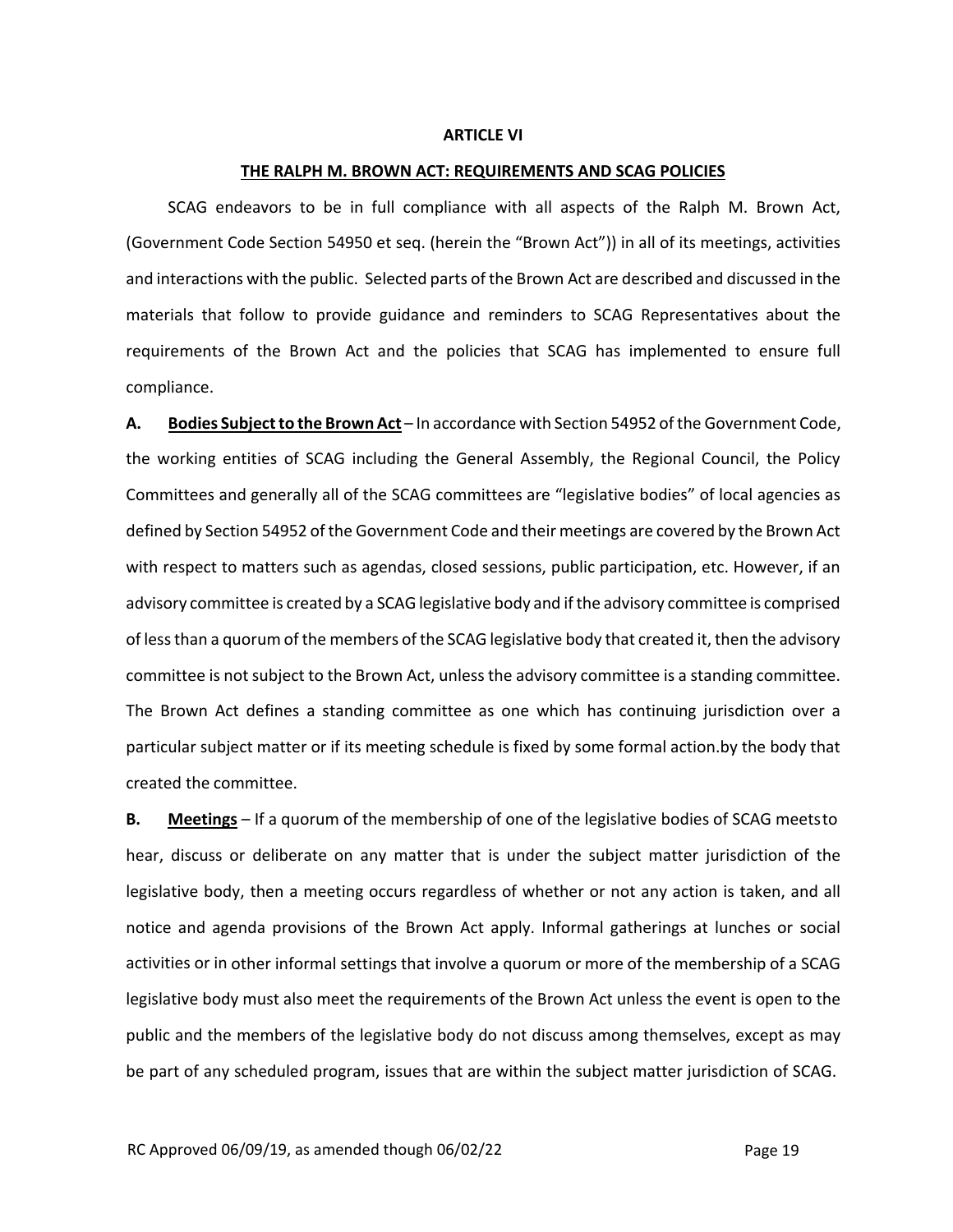As an added caution, because SCAG has overlapping legislative bodies and committees, the quorum requirements of all applicable SCAG legislative bodies, especially the Executive/Administration Committee with its limited membership/quorum, should be considered whenever the attendance at a SCAG event is being planned to determine if the meeting requirements of the Brown Act are applicable.

**C. Serial Meetings** – A serial meeting is a series of communications, each of which involve less than a quorum of a legislative body, but which collectively involve at least a quorum of the legislative body and through which concurrence is developed with regard to an action to be taken by the legislative body (see Section 54952.2 of the Government Code). Serial meetings are forbidden by the Brown Act. Caution must be exercised to ensure that briefings by SCAG staff of members of a quorum of a small committee (e.g. Executive/Administrative Committee) do not lead to advance concurrence by the members of the committee about a subsequent action to be taken by the committee.

**D.** Teleconferencing and Videoconferencing – Section 54953 of the California Government Code sets forth the Brown Act requirements for teleconferencing and videoconferencing at SCAG meetings. SCAG has also established special requirements for the use of teleconferencing and videoconferencing that impose some additional restrictions beyond those of the Brown Act. The most significant aspects of the Brown Act's requirements along with the specific requirements of SCAG are the following.

(1) All teleconferencing and videoconferencing locations that will be utilized by one or more members of the SCAG legislative body must be identified in the meeting agenda and must be open to the public and include access for people with disabilities. Copies of the agenda of the meeting must be posted at all teleconferencing or videoconferencing locations. Hotel rooms, homes, business offices can all be used as teleconferencing or videoconferencing locations as long as they are identified in the agenda, have the agenda posted at the location and are properly open to the public. An automobile cannot be identified as a teleconferencing location.

(2) During a teleconferenced or videoconference meeting, at least a quorum of the SCAG legislative body must be at a location within the boundaries of the SCAG Region.

RC Approved 06/09/19, as amended though 06/02/22 Page 20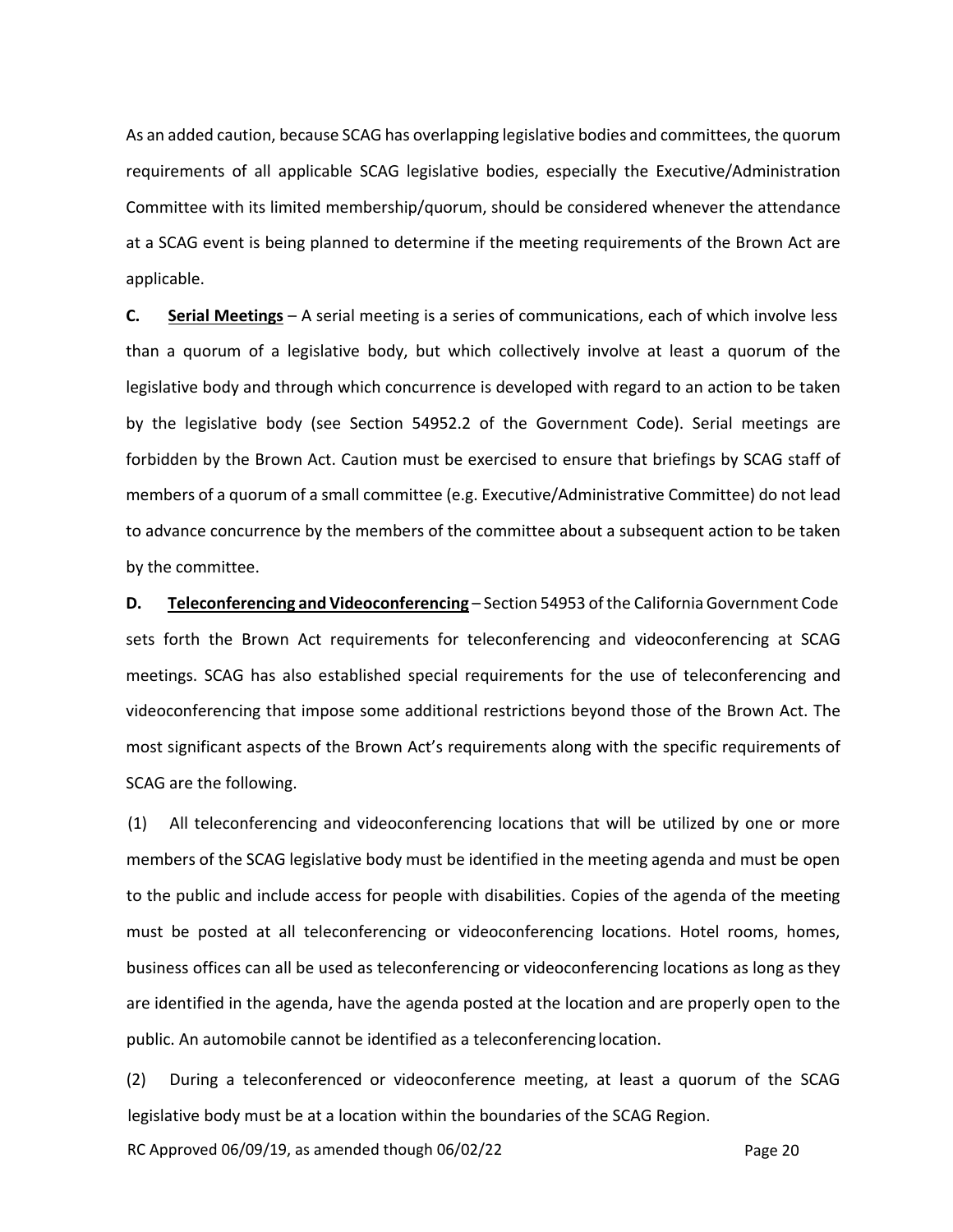(3) If staff or consultants are to participate at a SCAG legislative body meeting to provide information or to be available to answer questions, the meeting location of such staff do not have to be placed on the agenda and the location does not have to be open to the public. A SCAG staff member can participate in a meeting by calling in from an undisclosed location or a train, bus or car, but such an option is not available to a member of the legislative body.

(4) All votes taken at teleconferenced or videoconference meetings must be taken via roll call.

(5) SCAG can elect to make additional teleconference or videoconference locations available to the public for any SCAG legislative body meeting. Members of a SCAG legislative body do not have to be present at every teleconference and videoconference location.

(6) To facilitate the orderly, timely and expeditious conduct of regular or special meetings of all of SCAG'slegislative bodies, and in consideration of SCAG's geographically diverse membership, the President may determine, after consultation with the Executive Director, that the General Assembly, Regional Council and any other SCAG committee or body, including but not limited to the Executive/Administrative Committee, will meet using teleconferencing and/or videoconferencing capabilities. Further, and notwithstanding any other provision of this Regional Council Policy Manual, the President may waive, after consultation with the Executive Director and legal counsel, certain provisions of teleconferencing and videoconferencing requirements set forth under Section D.1., D.2. and D.4. of this Article VI, to the extent such waiver(s) is/are permitted by and consistent with applicable law, executive order or any applicable public health order.

**E. Regular Meetings** – A meeting that occurs at an established time and place set by an action of the Regional Council or other SCAG legislative body is a regular meeting. Notices and agendas for regular meetings must be posted at least 72 hours before the meeting. A regular meeting agenda can be amended as long as the amended agenda is posted 72 hours before the meeting. Items not on the agenda for a regular meeting can be added to the agenda at the meeting upon the affirmative vote of two‐thirds of the representatives/members present or a unanimous vote in the event of attendance of less than two-thirds of the membership if there is a need to take immediate action on a matter that came to the attention of the SCAG legislative body (including staff) after the 72 hour agenda posting requirement had passed. Emergency matters may also be added to the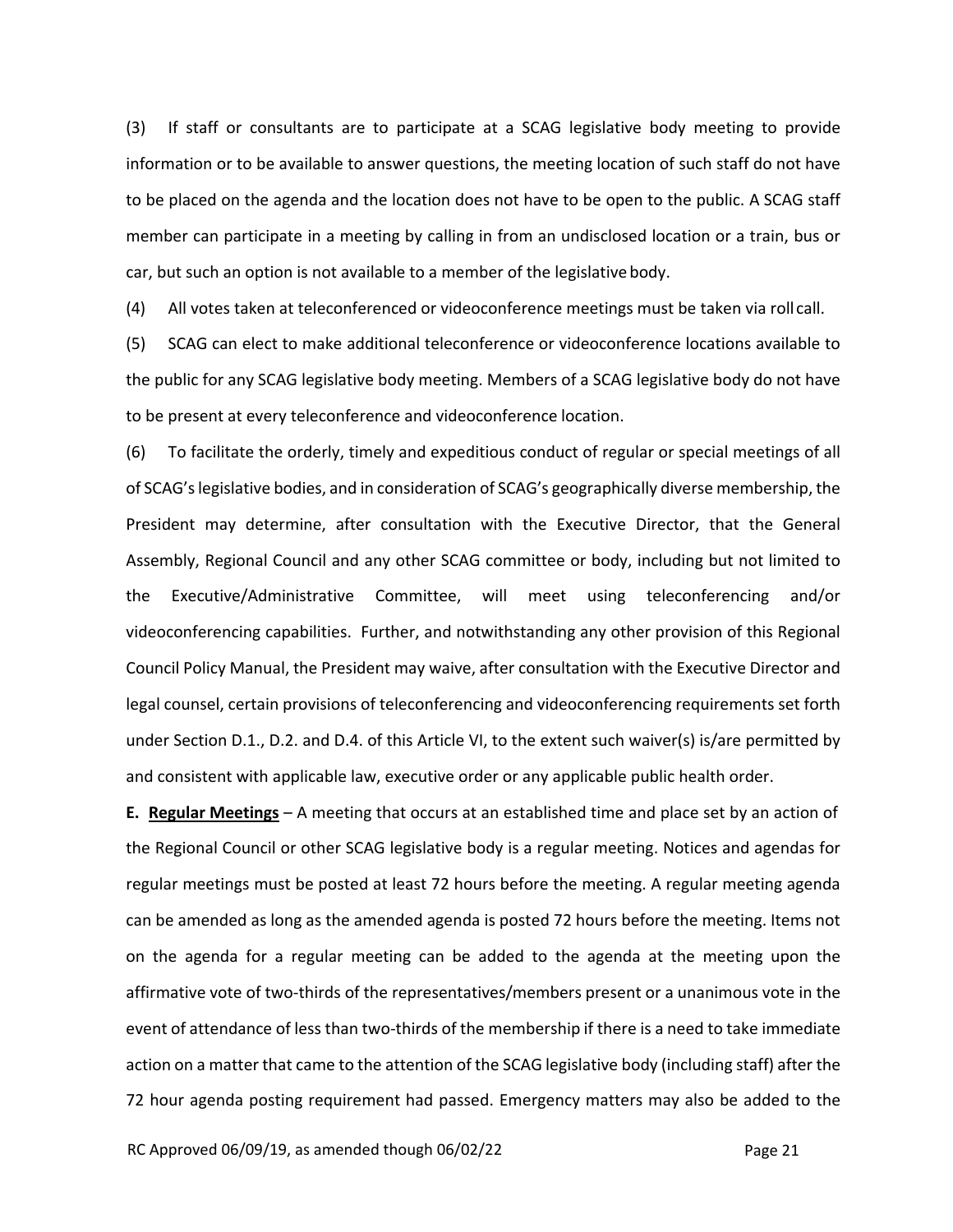agendas of regular meetings in accordance with the appropriate sections of the Brown Act, but the definition of an emergency matter (e.g. work stoppage, crippling activity, event which impairs public safety or health) means that such items will rarely, if ever, have to be addressed by a SCAG legislative body.

**F. Special Meetings** – Special meetings may be called by the presiding officer of any SCAG legislative body after discussions with the SCAG Executive Director. Any meeting that is set for a time and place other than the time and place established for regular meetings is either a special meeting or an emergency meeting and emergency meetings are unlikely to be necessary for SCAG. Meetings of SCAG legislative bodies that meet infrequently and/or irregularly are special meetings. Notices and agendas for special meetings should be posted and delivered to every member of the legislative body and to others who have requested copies of such notices at least 24 hours before a special meeting. No business can be conducted at a special meeting except for the matters identified in the special meeting agenda; however, a legislative body can defer action on matters that are listed on the agenda for a special meeting.

**G. Public Participation** – Every meeting of a SCAG legislative body must include an opportunity for members of the public to address the legislative body on any matter under the subject matter jurisdiction of the body. If the public comments are to be made in connection with an item on the agenda, time for the comments must be provided before the consideration of the item. As allowed by the Brown Act, the comments of members of the public at meetings of SCAG legislative bodies will generally be limited to three minutes, but this limit may be reduced by the presiding officer after consideration of the number of speakers and the time constraints of the agenda as long as any time limitations are fairly identified and implemented and not used restrict speech content.

**H. Meeting Disruptions** – In accordance with Section 54957.9 of the Government Code, if a SCAG meeting is "willfully interrupted" and the "orderly conduct of the meeting" becomes unfeasible and if order cannot be restored by removal of the individuals who are disrupting the meeting, the presiding officer of the legislative body may order the meeting room cleared so that the meeting can be continued. Representatives of the press, if not participating in the disruption, may be allowed to attend the continued meeting session.

RC Approved 06/09/19, as amended though 06/02/22 Page 22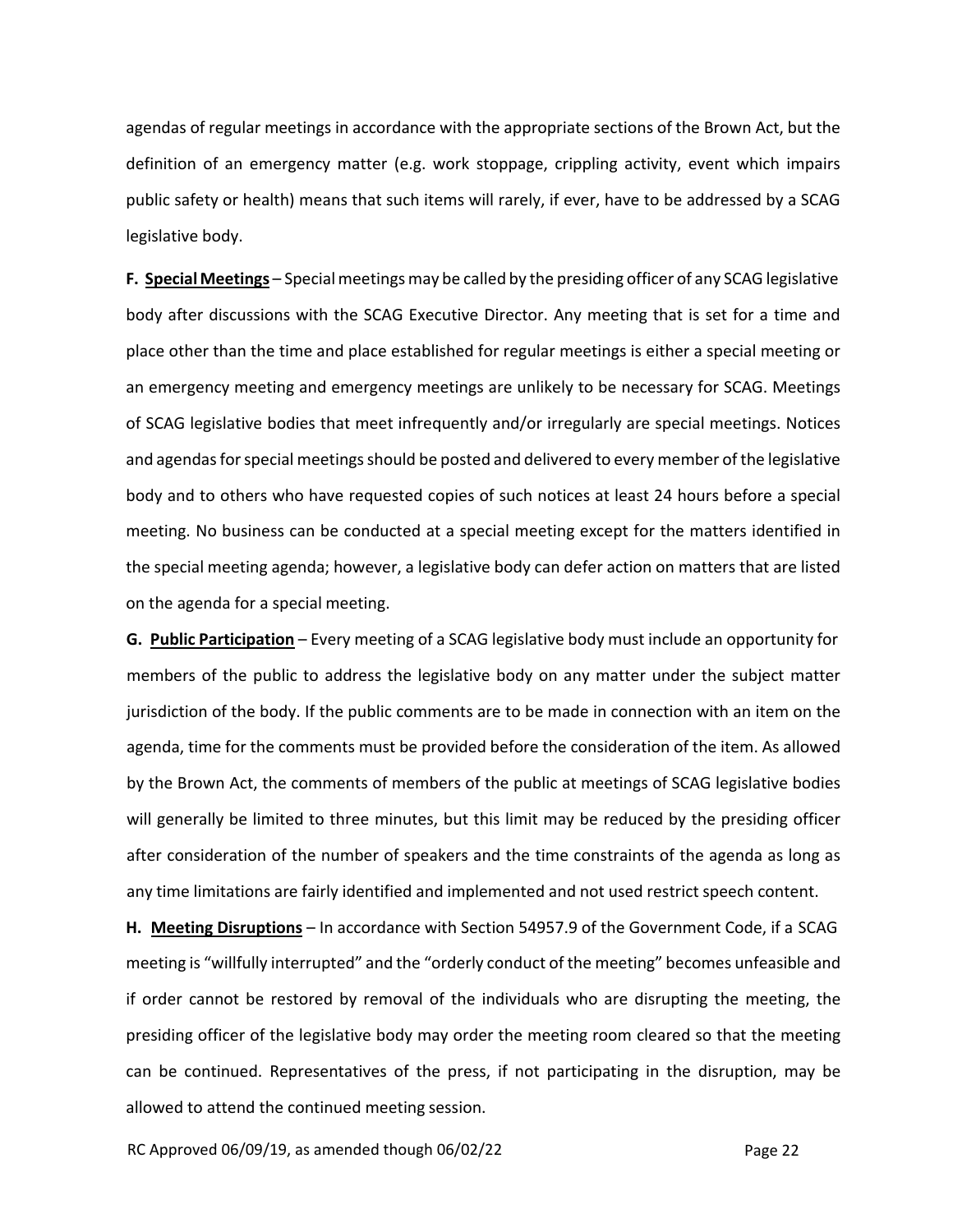**I. Confidential Information from Closed Sessions** – Section 54963 of the Government Code prohibits the distribution of any confidential information acquired by a person in attendance at a closed session of a SCAG legislative body. However, in accordance with Government Code section 54956.96, an Official Representative or Alternate of the General Assembly or a representative of a Member of the Regional Council or a member of a SCAG committee may disclose such confidential information to selected individuals if the information has financial or liability implications for the SCAG Member whose representative on the SCAG legislative body obtains the information. The individuals to whom the confidential information may be disclosed are: (1) legal counsel for the SCAG Member for the purpose of obtaining advice on the financial or liability implications of the confidential information; and (2) members of the legislative body of the SCAG Member who are present in a closed session meeting of that legislative body (e.g. city council).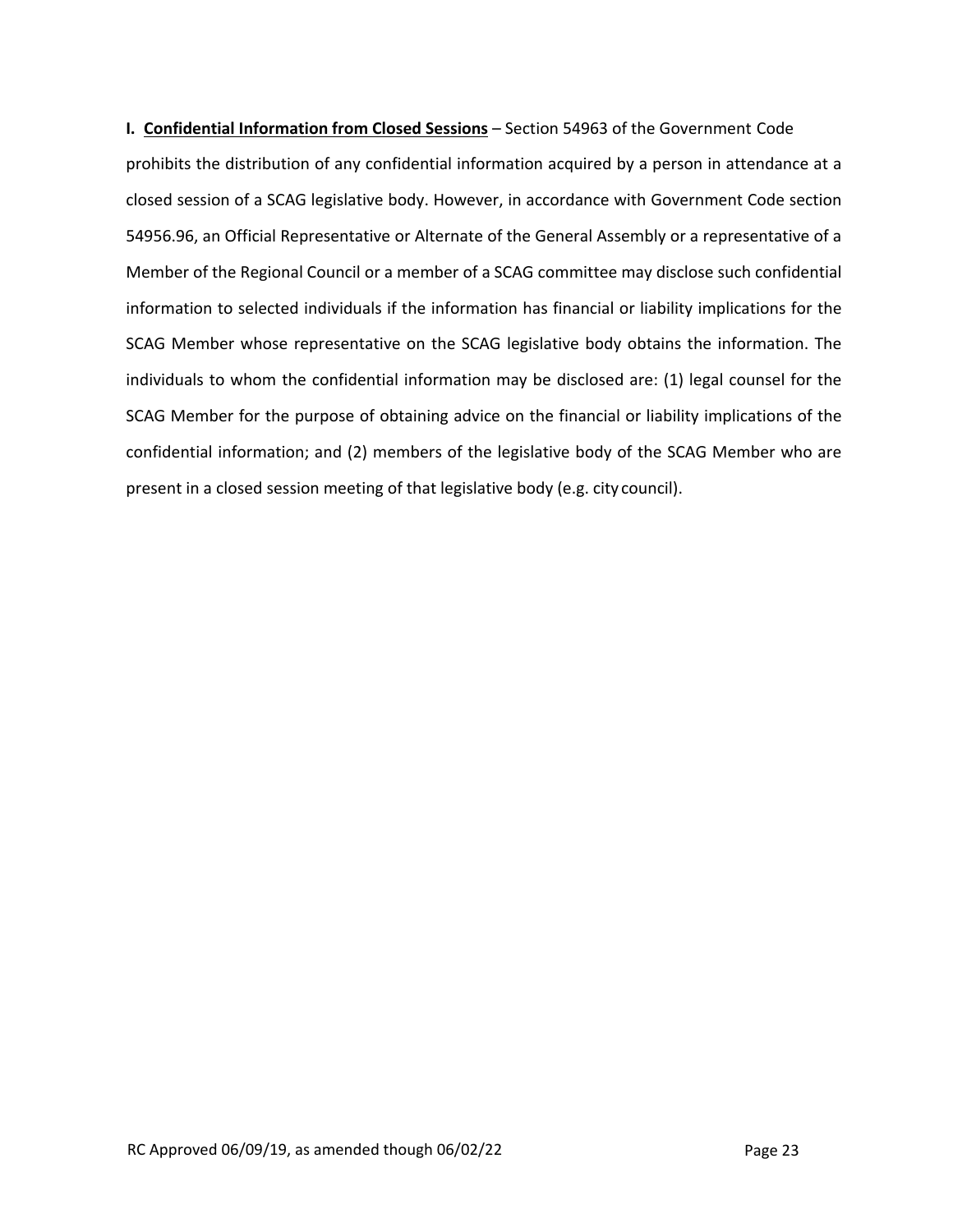#### **ARTICLE VII**

#### **RULES OF PROCEDURE FOR THE CONDUCT OF MEETINGS**

**A. Agendas** ‐ The President of SCAG in the case of the Regional Council or the Chair of every SCAG Committee, Subcommittee and Task Force (which with the Regional Council are collectively referred to herein as "legislative bodies" or individually as "legislative body") shall approve the agenda for every respective meeting based on guidance from the SCAG Executive Director and SCAG staff. Members of a SCAG legislative body may request that an item be placed on a subsequent meeting agenda during the designated part of a meeting. Should the presiding officer of a meeting refuse to approve inclusion of the requested agenda item, the member making the request may appeal that ruling to the Executive/Administration Committee, which shall consider the matter at the next regular meeting after the agenda item requested was refused by a presiding officer. Although agendas may list agenda items separately as "Action" or "Discussion" or "Information", the SCAG legislative bodies may take action on any item or matter listed on an agenda and such shall be noted on every agenda of each of the SCAG legislativebodies.

**B. Meeting Schedules ‐** All meetings of SCAG's legislative bodies shall comply with the Ralph M. Brown Act (Government Code 54950 et seq.) and shall be open to the public except when closed sessions are necessary for confidential discussions as allowed by the Brown Act. The meetings will start no earlier than the time identified in each meeting notice and agenda. Members of the public who wish to speak will be asked (but not required) to complete a request card to assist in the organization of all public comments. The time allocated for public comments will generally be early in a meeting agenda but comments relating to a specific agenda item may be heard immediately before said agenda item. All public comments should be addressed to the presiding officer of a meeting and not to a specific member of the legislative body.

**C. Advertising Presentations** – No person shall be allowed to make a presentation or provide a report to the Regional Council that is for the purpose of advertising. "Advertising" for the purposes of this Policy Manual is defined as "promoting by making known, drawing attention to, publicly proclaiming or making conspicuous any item, service, project, development, or thing for financial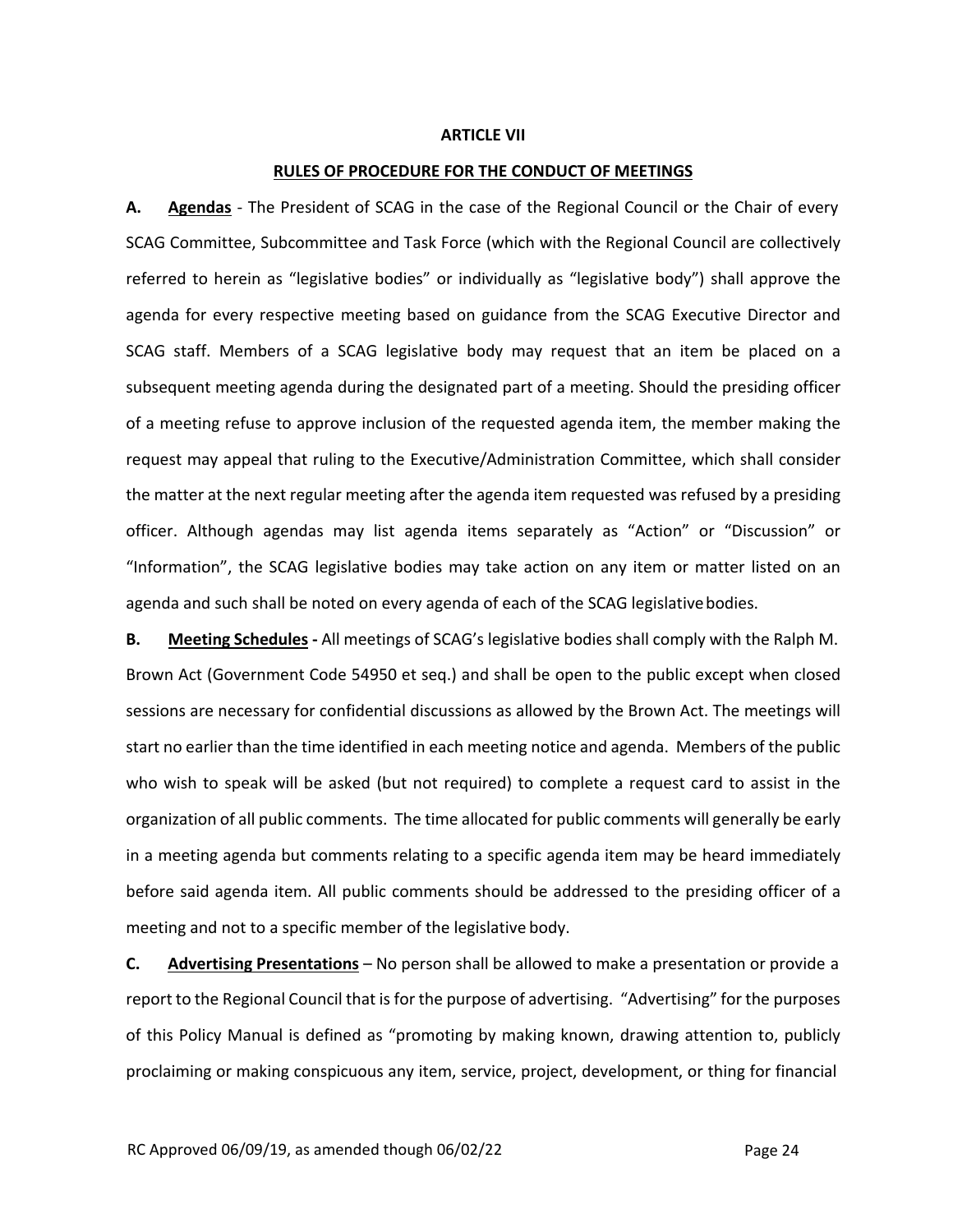benefit. This prohibition is not intended to prevent or preclude any person from addressing any SCAG legislative body during a public comment period to express his/her views or opinions on any matter within the subject matter jurisdiction of the SCAG legislative body. The presiding officer of any meeting will determine if a speaker's remarks fall within the prohibition described earlier and may request that the speaker refrain from offering further remarks in such cases.

**D. Rules of Order** – SCAG's Rules of Order, which are summarized in Appendix B and described in the sections that follow, shall be supplemented and interpreted in accordance with the most recent version of *Rosenberg's Rules of Order,* which are presented in Appendix C of this Policy Manual. In the event of a difference between Rosenberg's Rules of Order and SCAG's Rules of Order, the direction offered by SCAG's Rules of Order shall prevail.

**E. Role of the Presiding Officer** ‐ The presiding officer, assisted by legal counsel or SCAG staff when available, shall be well versed in the rules of parliamentary procedure since the presiding officer shall apply such rules throughout the conduct of a meeting and shall make a final ruling based on those rules whenever an action is taken. All decisions by the presiding officer are final unless the presiding officer is overruled by the legislative body itself. The presiding officer will generally play a less active role in any debate or discussion; however, the presiding officer has a right to participate fully in all debates, discussions and decisions. Generally, the presiding officer should not make a motion; or second a motion, unless it appears that no other member of the legislative body is likely to do so.

**F. Agenda Item Discussion and Request for Motion** ‐ The presiding officer should introduce each agenda item and explain whether action will be required regarding the item or if it is for information only. The presiding officer should then invite the appropriate person or persons to report on the item and explain any recommendation that is being made. The presiding officer should then ask for questions or comments from members of the legislative body. If members of the public wish to make comments on the item and did not do so during the general public comment period, they will be afforded the opportunity to do so at this time.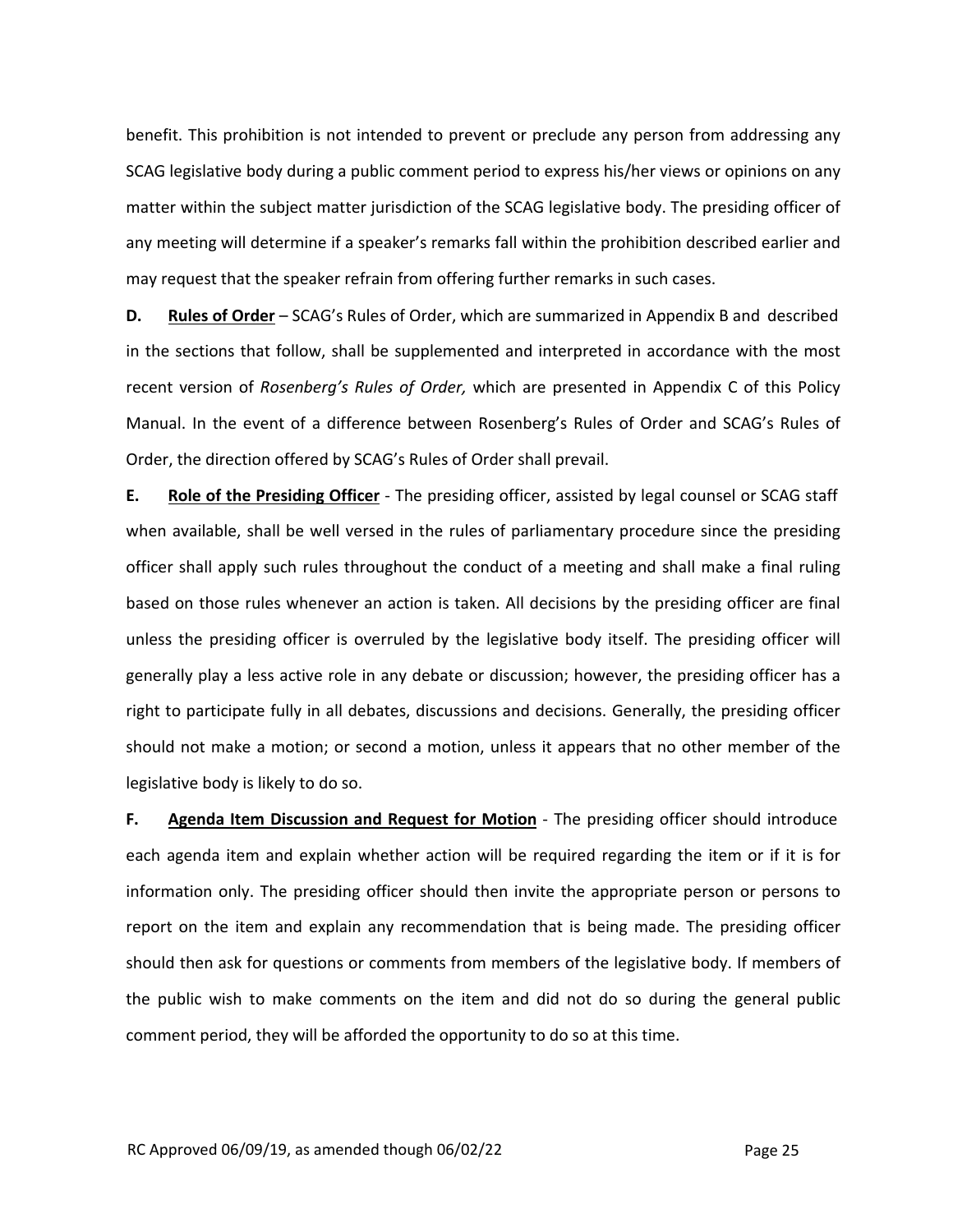After all comments have been offered, the presiding officer should invite a motion if action is required on the item. After a motion is made, the presiding officer should identify the name of the individual making the motion and call for a second to ensure that there is sufficient support for the motion to make a vote be necessary. If there is a second, the presiding officer should name the individual making the motion and then call for a vote. If there is no second, the presiding officer may announce that the motion has failed for lack of a second and ask if another motion is to be offered.

The presiding officer has the discretion to call for a vote without a second. Such an approach may be used when the legislative body is facing serious time constraints or support for considering the motion is obvious.

Before proceeding further, the presiding officer should ensure that the legislative body understands the motion. If appropriate, and to avoid confusion, the presiding officer may repeat the motion, or ask the maker of the motion to repeat the motion, or ask a staff member or legal counsel to repeat the motion.

Immediately prior to a vote, the presiding officer should invite discussion among any interested members of the legislative body. When the discussion has ended, the presiding officer should call for a vote. If the discussion has been lengthy, the presiding officer may again repeat the motion to ensure that all members of the Legislative Body understand themotion.

**G. Voting** ‐ For large committees, and the Regional Council and the General Assembly, SCAG employs an electronic voting system that requires members of the Legislative Body to be logged‐in to be able to cast a vote. Members who leave a meeting prior to a vote are required to log out. The electronic voting system used by SCAG records all votes, including the names ofmembers and their votes and the vote results with member names will be included in the minutes of the meeting.

For smaller committees, it is not possible for SCAG to effectively employ electronic voting. Members of such a small committee will be asked by the presiding officer to indicate their vote by a show of hands or by verbally indicating "aye," "nay" or "abstain." As with electronic voting, the names of all members who voted and their vote will be included in the minutes of the meeting.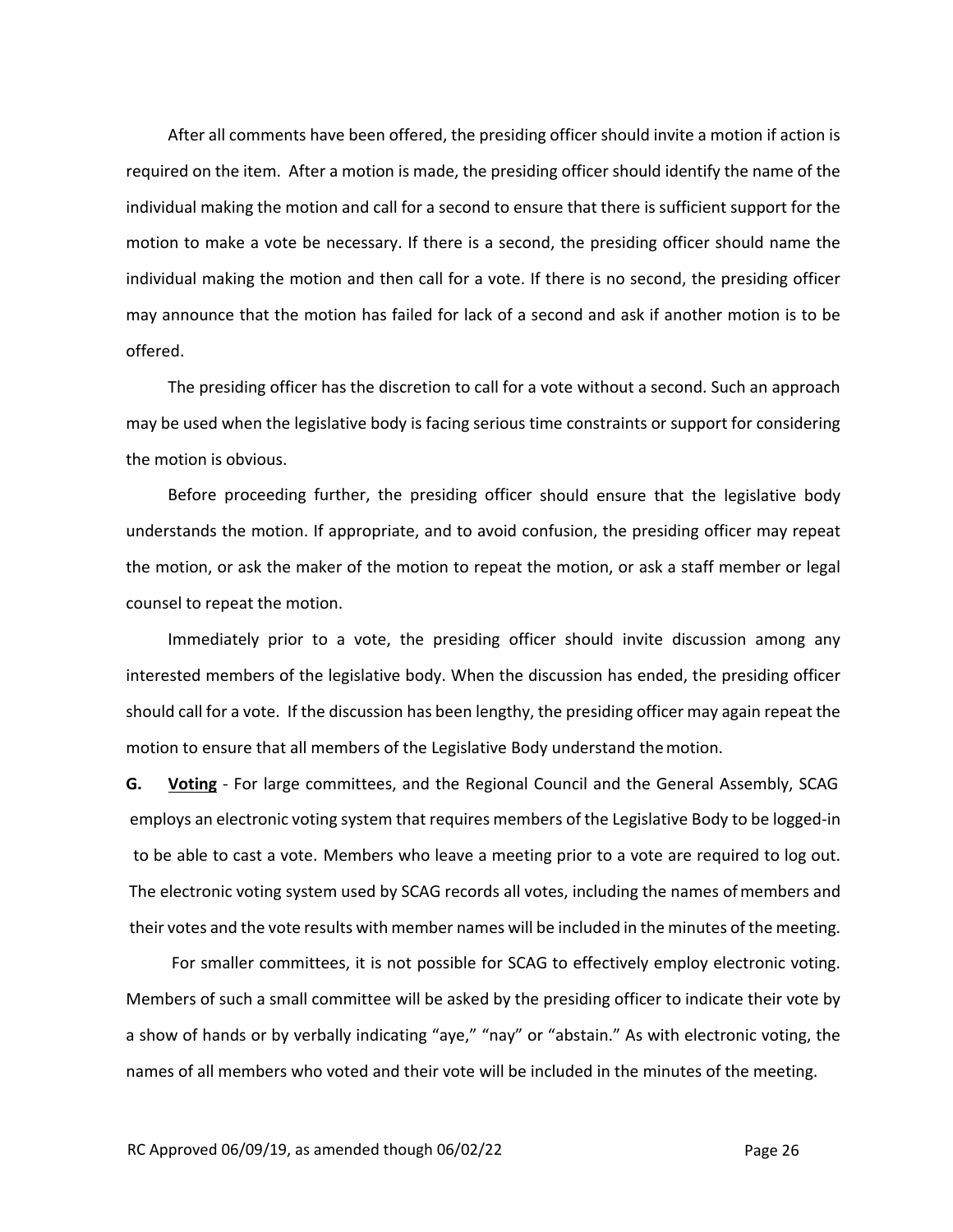The number of affirmative votes needed to pass or approve a motion are identified in SCAG's Bylaws or in Article IV of this Policy Manual.

When electronic voting is used, voting members of a legislative body must ensure that their vote is properly recorded by viewing the scrolling display of the votes that will be shown on the viewing screen immediately after the vote is tabulated. If an error occurs, the involved voting member should immediately identify the error to the presiding officer who will consult with legal counsel to determine if the error can be corrected in the official vote tally. Generally, a voting error can immediately be corrected in the official vote tally if identified prior to the presiding officer announcing the next item on the agenda. However, if an error is identified by a voting member after the next item has been announced by the presiding officer or upon the recommendation of legal counsel, the presiding officer may order that any attempt to address the identified error be handled through a Motion for Reconsideration or a Motion to Suspend a Rule, both of which are subsequently described in this Article.

When electronic voting equipment is not employed because of equipment problems or any other reason, voting may be done by a show of hands, a roll call vote, or any other method announced by the presiding officer as long as it is possible for the SCAG clerk or staff member recording the vote to tabulate the name and vote of every voting member of the legislative body. Such tabulation is required for compliance with the Brown Act.

**H. Three Basic Motions and Friendly Amendments**‐ A main motion is used to put forth a matter for an action by the legislative body. A motion to amend is used if a member of a legislative body wishes to propose a changed or modified main motion. A substitute motion is used if a member of the legislative body wishesto replace the main motion with a different motion. The presiding officer shall determine if a motion is a motion to amend or a substitute motion. However, a substitute motion that simply proposes the opposite of the main motion may cause unnecessary delay and confusion and may be ruled to be out of order by the presiding officer.

A friendly amendment may be used to save time and occurs when a member of the legislative body suggests an amendment (usually minor) to the main motion and the members who made and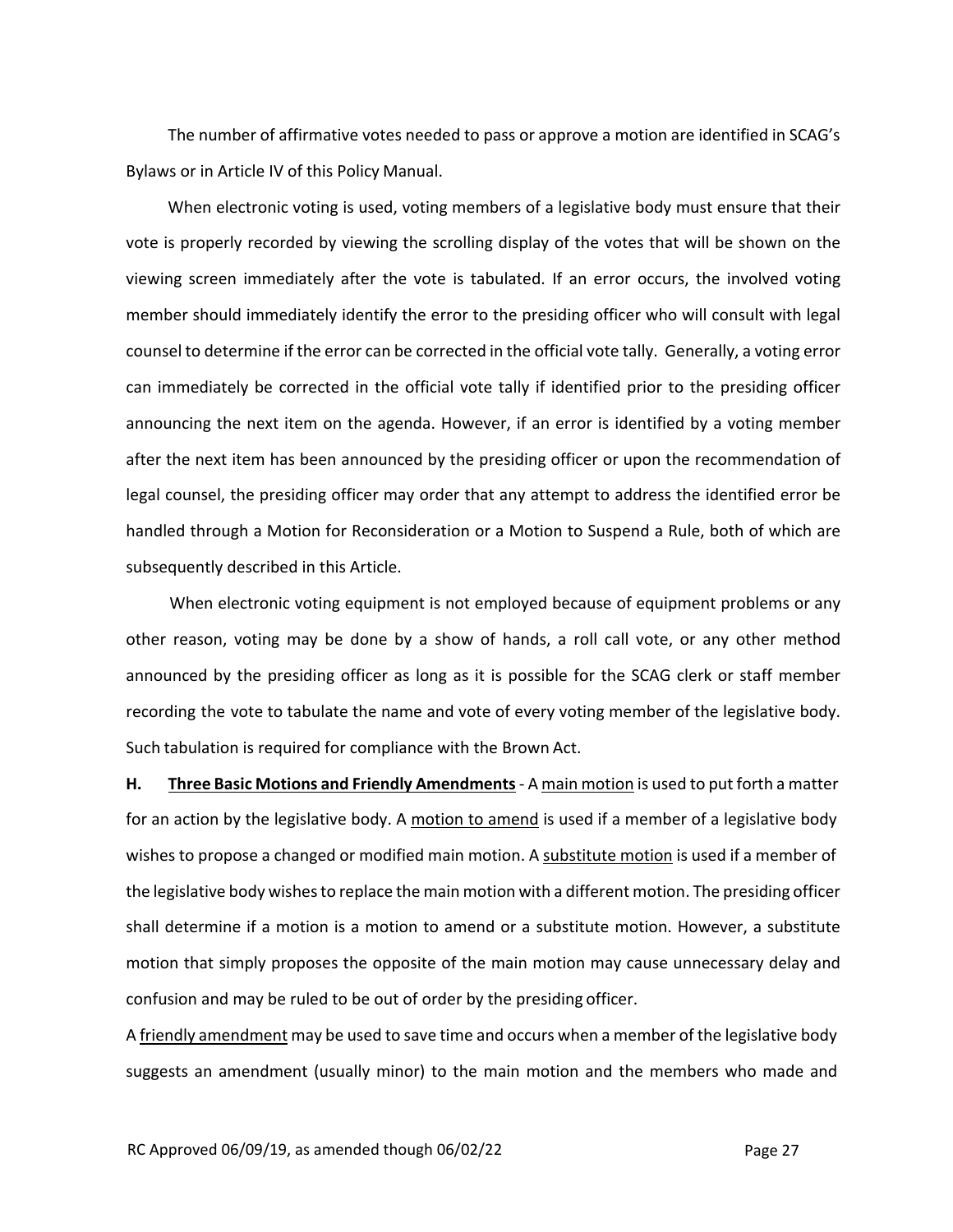seconded the main motion agree to the friendly amendment. If either the maker of the main motion or the member who seconded it rejects the friendly amendment, then the proposer may formally move to amend the main motion.

**I. Multiple Basic Motions** - The presiding officer shall allow no more than three basic motions to be under consideration by a legislative body at one time. If an additional basic motion is offered, the presiding officer shall rule it as being out of order until all three of the basic motions that are before the legislative body have been resolved.

In addressing multiple basic motions, the presiding officer shall proceed with the last motion first. If a substitute motion or a motion to amend passes, such action renders moot the motion for which there was a proposed substitution or the motion for which there was a proposed amendment. If a substitute motion or a motion to amend fails, then the prior motion must be votedupon.

**J. Motions regarding Pending Basic Motions** ‐ The following motions if properly made and, at the discretion of the presiding officer, seconded, must be addressed before any action is taken on any of the basic motions that are pending before the legislative body. They are not debatable and may be passed by the number of affirmative votes identified in the SCAG Bylaws.

(1) A motion to lay on the table, if passed, temporarily suspends any further discussion of the pending basic motion. The motion can contain a specific time at which the item and the related basic motion can be brought back to the legislative body or the motion may contain no specific time for the item to be returned.

(2) A motion to return is used to bring back to the legislative body a basic motion that was tabled without a specific return date. The legislative body must approve such a motion before discussion of the tabled basic motion can resume. A motion that was tabled without a specific return date dies if it is not returned to the legislative body by the end of the next regular meeting of the legislative body.

(3) A motion to move or call the question, if passed, immediately brings the matter being considered by the legislative body to a vote by suspending any further discussion or debate. The presiding officer can expedite matters by treating this motion as a "request" by asking if anyone in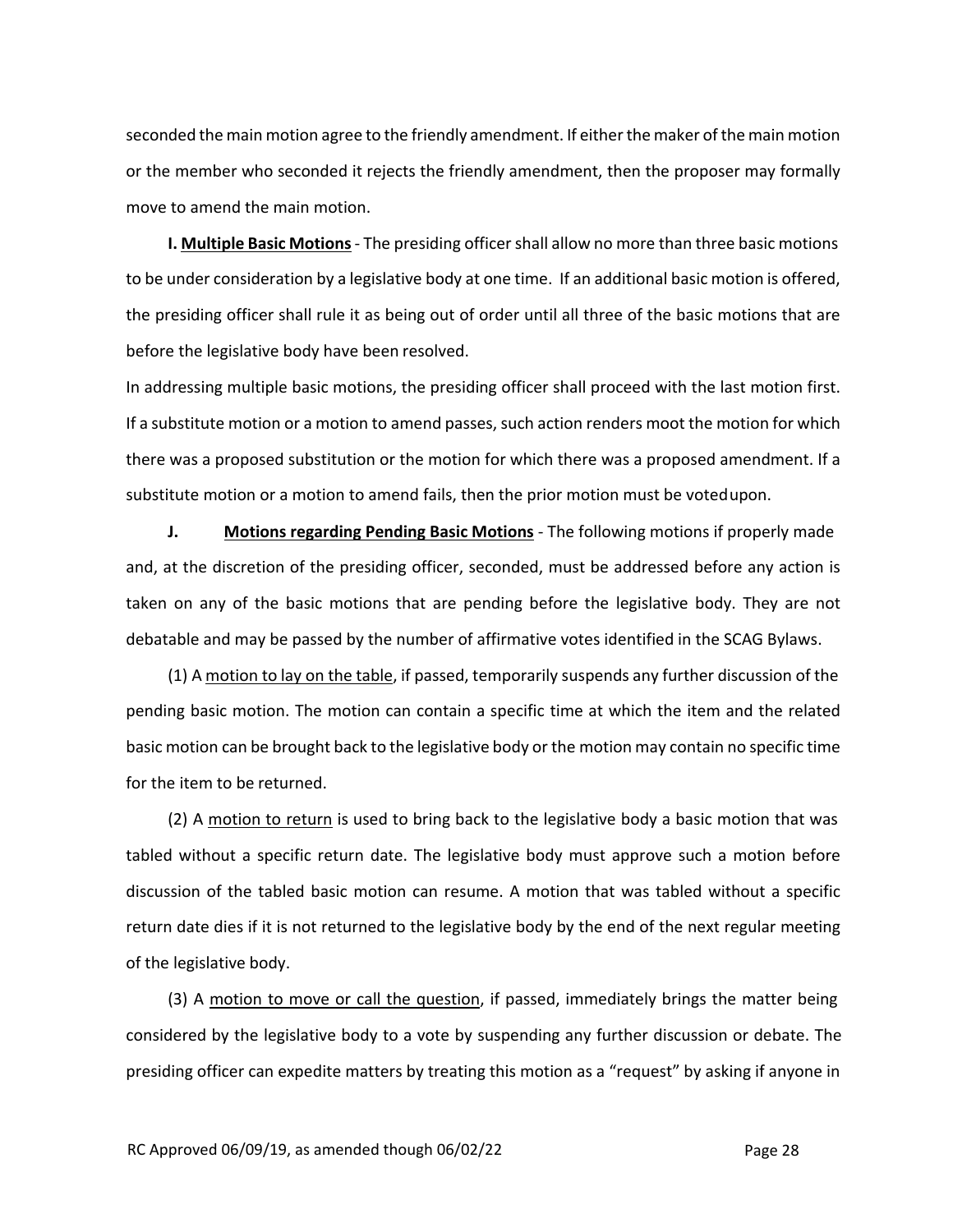the body wishes to continue the discussion. If no one does, then a vote on the matter can immediately be taken without the need for a vote on the motion to call the question.

(4) A motion to limit or extend the limit of debate, if passed, places a limit on the time allowed for discussion and debate of the pending basic motion or extends the time allowed for discussion and debate.

(5) A motion to object to consideration of an item, if passed, prevents an item on the agenda from being discussed.

(6) A motion to commit or refer, if passed, refers the matter to staff, a committee or a commission for further study. The motion may contain directions for the staff, committee or commission, as well as a date upon which the matter will be returned to the legislative body's agenda.

#### **K. Motions of Courtesy and Convenience**

(1) Any voting-eligible member of a legislative body may call for the agenda to be followed in the stated order. No second or vote is required and the presiding officer should return discussion to the proper agenda item. Any decision by the presiding officer to return to a specific agenda item or not return to a specific item can be appealed.

(2) Any voting‐eligible member of a legislative body may make a motion for a recess. At the discretion of the presiding officer, a second may be required. The motion is not debatable. The presiding officer determines the length of the recess.

(3) Any voting‐eligible member of a legislative body may make a motion to adjourn immediately or at a specific time, even if there is business pending. At the discretion of the presiding officer, a second may be required. The motion is not debatable.

(4) Any voting‐eligible member of a legislative body may request that the presiding officer follow SCAG's Rules of Order by raising a point of order. No second is required and no debate is allowed. The point of order shall be ruled upon by the presiding officer and the ruling of the presiding officer can be appealed.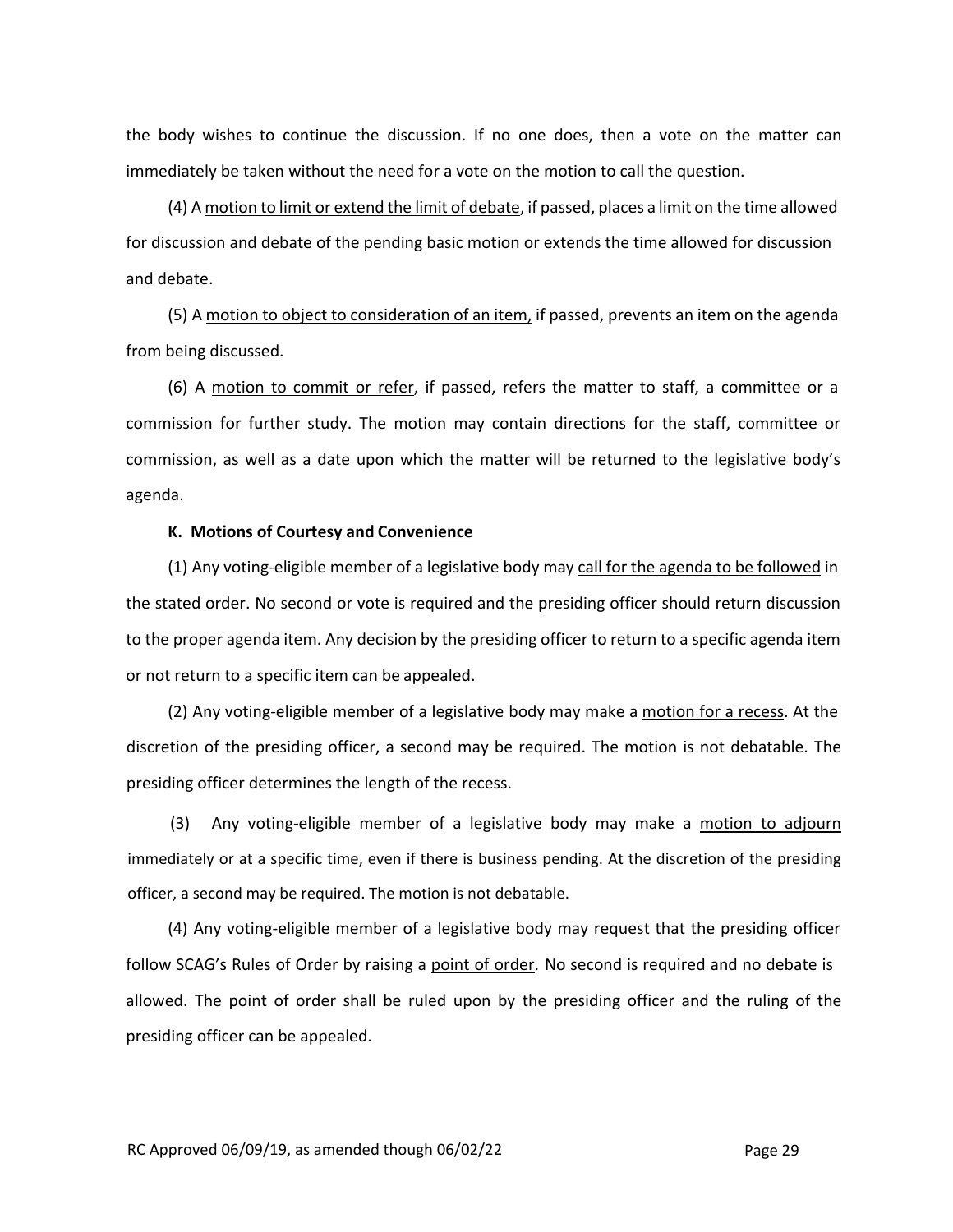(5) Any voting-eligible member of a legislative body may make of point of privilege to request that the presiding officer address a matter relating to the normal conduct of the meeting such as the volume of the microphones or the replaying of a video. No second is required. The ruling of the presiding officer can be appealed.

(6) Should any voting‐eligible member of a legislative body be dissatisfied with a ruling from the presiding officer, the member may make a motion to appeal the ruling. A second may be required at the discretion of the presiding officer and debate is allowable.

(7) Any voting-eligible member of a legislative body may make a motion to suspend a rule of the legislative body in order to accomplish an action that would otherwise violate the rule. At the discretion of the presiding officer, a second may be required and debate is allowable.

(8) In order to avoid confusion, the presiding officer may divide the subject matter of a motion into several parts and direct discussion and voting on each of the separate parts. Additionally, any voting-eligible member of a legislative body may make a motion to divide the question into separate parts for discussion and voting. At the discretion of the presiding officer, a second may be required for such a motion. Debate is not allowed.

(9) Except where prohibited by federal or state law or regulation, at the same meeting but no later than the next regular meeting of a legislative body, the legislative body may reconsider any vote taken in order to correct inadvertent or precipitant errors, or consider new information not available at the time of the vote. A motion to reconsider must be made by a voting‐eligible member of the legislative body who voted on the prevailing side in the earlier vote. A second is required at the discretion of the presiding officer and the motion is debatable. Any voting‐eligible member of the legislative body may second the motion. The motion to reconsider requires the number of affirmative votes specified in the SCAG Bylaws for all regular voting matters, regardless of the number of votes required to adopt the motion being reconsidered. If the motion to reconsider is successful, the matter to be reconsidered takes no special preference over the pending matters and any special voting requirements related thereto still apply. After all basic motions associated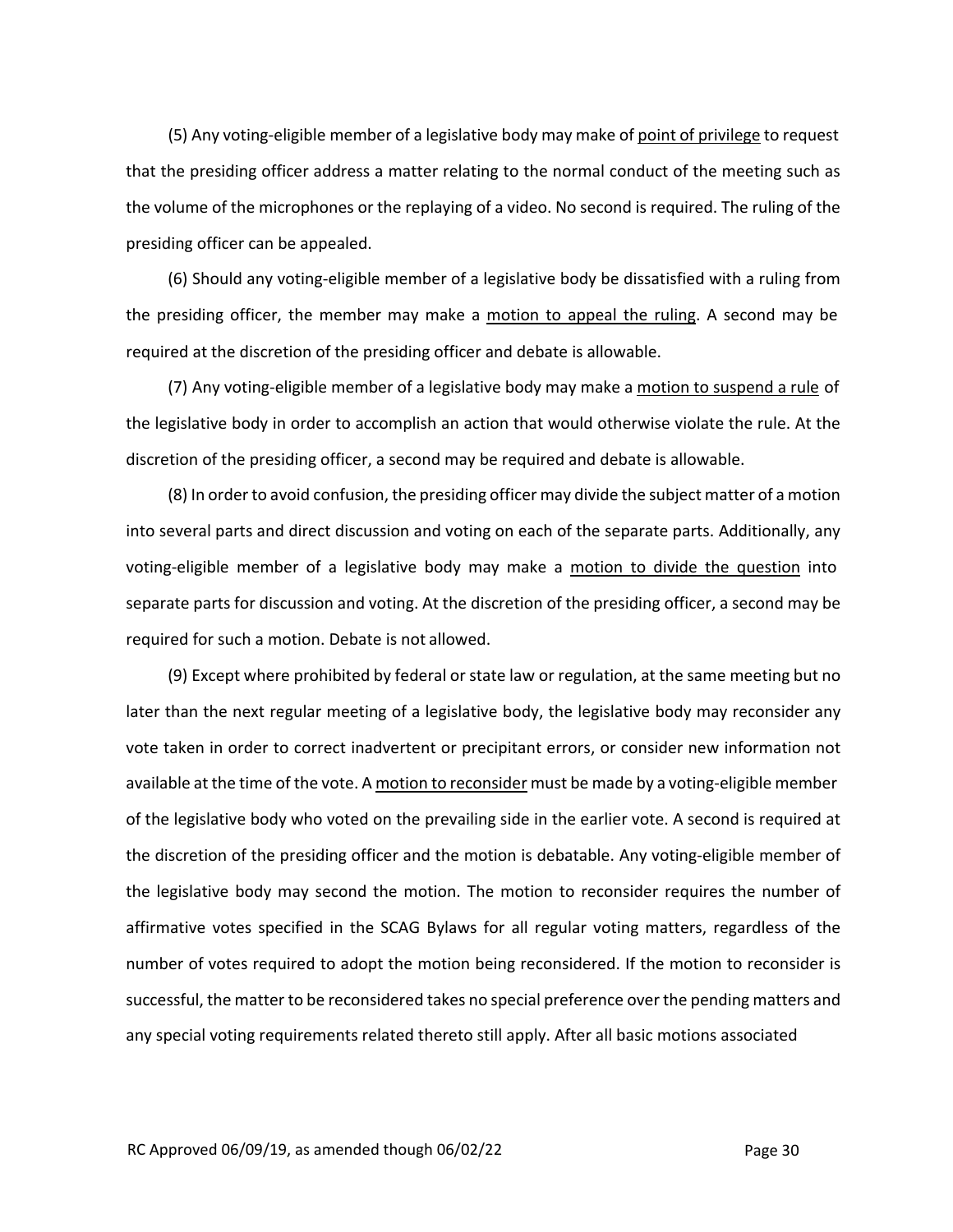with an item have been voted upon or rendered moot, action on the item is deemed closed subject to a proper motion for reconsideration.

(10) During the debate and discussion of a basic motion, the maker of the motion may withdraw the motion. The basic motion should immediately be considered to be withdrawn; however, the presiding officer may ask the member who seconded the motion if he might wish to make the motion. In addition, any other voting-eligible member of the legislative body may make the same motion that was withdrawn.

(11) Any voting-eligible member of a legislative body may make a motion to require a roll call vote on any matter before the legislative body. A second may be required at the discretion of the presiding officer. Such a motion is not debatable.

**L. Courtesy and Decorum ‐** The presiding officer and the members of a legislative body must maintain courtesy and decorum throughout every meeting. Only one member should have the floor at a time and it is always best for a speaker to be recognized by the presiding officer before proceeding to speak. The presiding officer should ensure that all debate and discussion focus on each particular agenda item and not on personalities. The presiding officer should stop any discussion that is inappropriate. Although discussion and debate are appropriate, the presiding officer may find it necessary to limit both in the interests of time.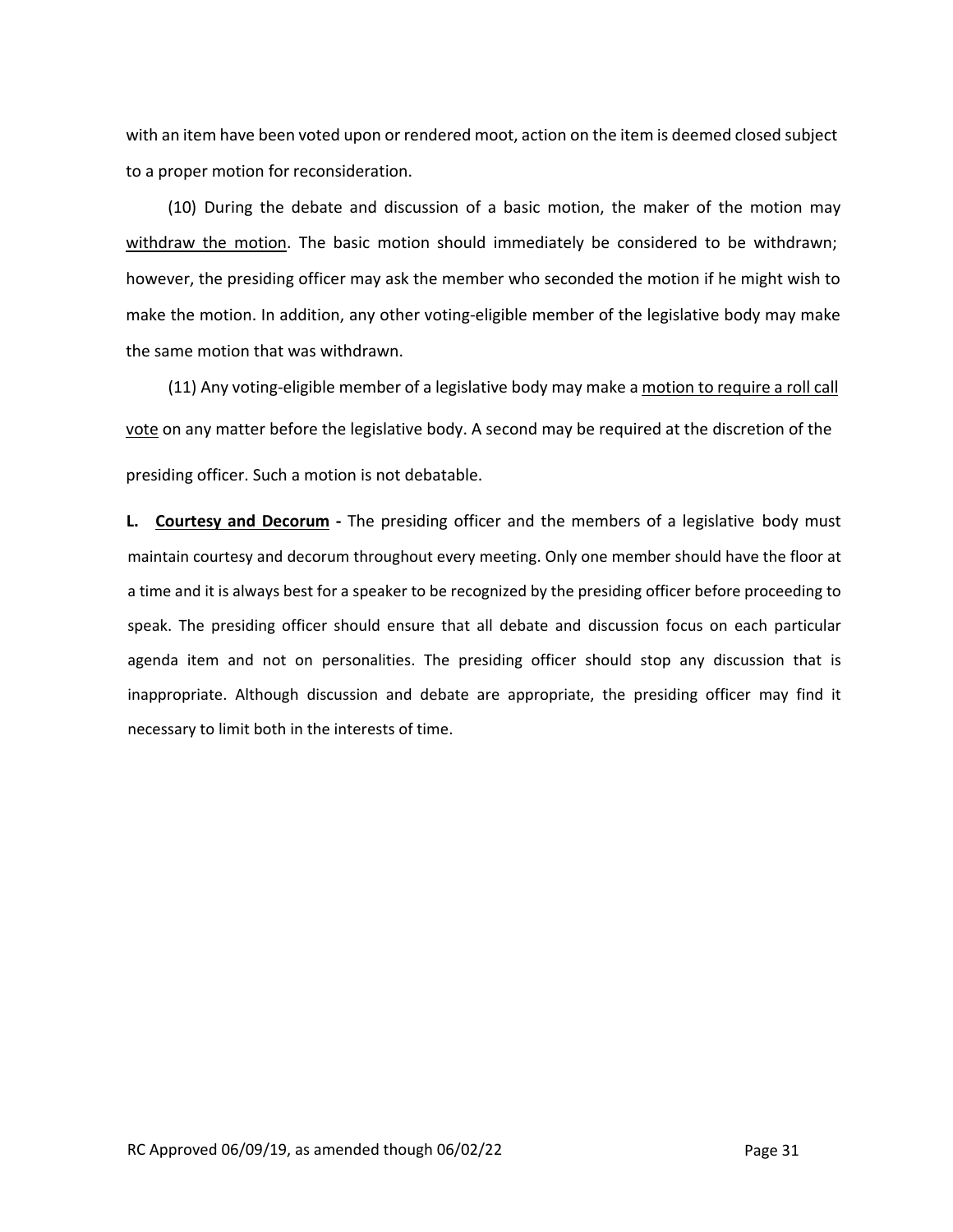#### **ARTICLE VIII**

#### **STIPENDS AND EXPENSE REIMBURSEMENTS**

#### **A. General Stipend Payment Policy**

(1) The payment for a stipend of one hundred twenty dollars (hereinafter "Stipend") will be calculated and authorized by the Office of Regional Council Support based on attendance records, attendance sheets or submitted expense reimbursement forms.

(2) Requests for Stipend payments must be received by the Office of Regional Council Support no laterthan 30 days afterthe close of the fiscal yearfor which the Stipend payments are requested.

#### **B. Stipends for Representatives of Regional Council Members and SCAGOfficers**

(1) Representatives of Regional Council Members and SCAG Officers shall receive a Stipend for attendance at SCAG‐sponsored meetings or events (such as, the General Assembly, Regional Council meetings, Economic Summit, Demographic Workshop, etc.) or other SCAG business activities. A Stipend will be authorized for each day of actual attendance at such SCAG‐sponsored meetings or activities. Stipends for business travel on behalf of SCAG meetings or activities will be authorized for days on which actual business is conducted and not for days that are devoted solely to travel. With regard to multiple meetings on a single calendar day, a Stipend will be authorized for attendance at every meeting that is at a different address. A request for a Stipend payment must be made in writing and contain information on the date, time, location and purpose of any such meeting and be submitted to the Office of Regional Council Support. Such requests must be approved by the SCAG President or SCAG's Executive Director or his/her designee. Attendance at SCAG‐sponsored meetings or activities shall be demonstrated by a signature on an attendance form, attendance records of SCAG staff at such meetings, or a the submittal of an expense reimbursement form to the Office of Regional Council Support.

(2) Representatives of Regional Council Members and SCAG Officers shall receive only one Stipend for attendance at one or both of the monthly Regional Council meeting and the same day meeting of the individual's assigned SCAG Policy Committee (or a joint meeting of all of the Policy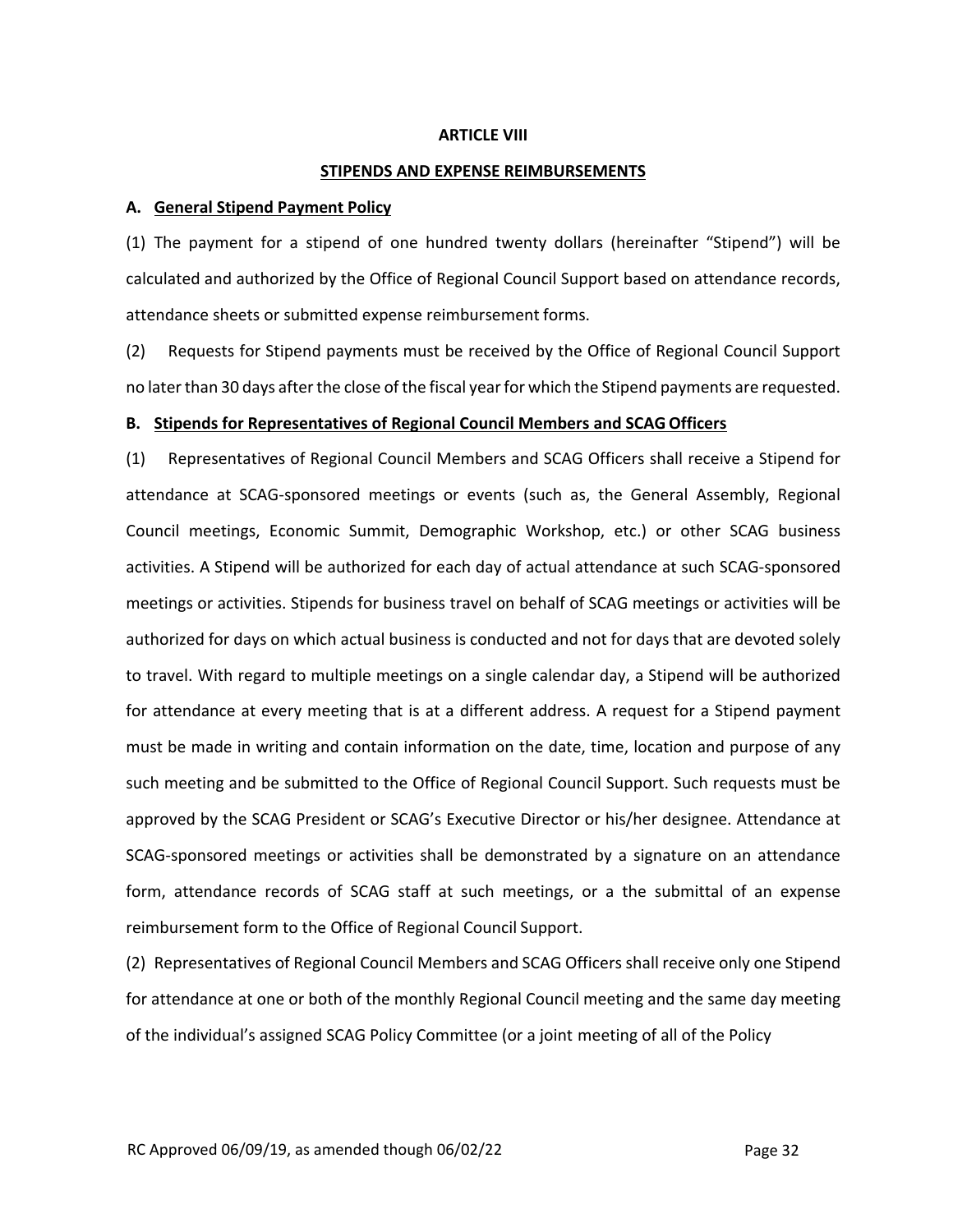Committees). Attendance will be demonstrated by the individual's signature on the attendance forms for the Regional Council and the Policy Committee.

(3) Representatives of Regional Council Members and SCAG Officers shall receive a Stipend for meetings (including those over the telephone and those involving video‐ or teleconferencing) that are scheduled by SCAG's President or by SCAG's Executive Director or his/herdesignee.

(4) Representatives of Regional Council Members may receive up to six Stipends per month and the SCAG President may authorize two additional Stipends in a single month on a case-by-case basis. SCAG's First Vice President, Second Vice President and Immediate Past President may receive up to nine Stipends per month. SCAG's President may receive up to twelve Stipends per month. Approval by the Regional Council is required for payment of any Stipends in excess of the limits identified herein.

#### **C. Stipends for Other Elected Officials and Individuals serving in an Ex Officio Capacity**

(1) Other elected officials (i.e. those not serving as a representative of a Regional Council Member) serving on a SCAG Policy Committee or another SCAG Committee, Subcommittee or Task Force shall receive a Stipend for attendance at a Policy Committee, Committee, Subcommittee or Task Force meeting.

(2) Other elected officials serving on a SCAG Policy Committee or another SCAG Committee, Subcommittee or Task Force shall receive a Stipend for attendance at a meeting (including those over the telephone or those involving video‐ or teleconferencing) when the attendance of the elected official is requested by the SCAG President or SCAG's Executive Director or his/her designee.

(3) Attendance at all such meetings shall be demonstrated by a signature on an attendance form, attendance records of SCAG staff at such meetings, or the submittal of an expense reimbursement form to the Office of Regional Council Support. Other elected officials may receive up to four Stipends per month.

(4) Individuals serving in an ex officio capacity in any SCAG body including the Regional Council shall not be eligible for stipends or for the reimbursement of travel expenses (except for certain General Assembly expenses discussed elsewhere in this Policy Manual).

RC Approved  $06/09/19$ , as amended though  $06/02/22$  Page 33 (5) Notwithstanding subsection C(4) of this Article VIII, the representative from the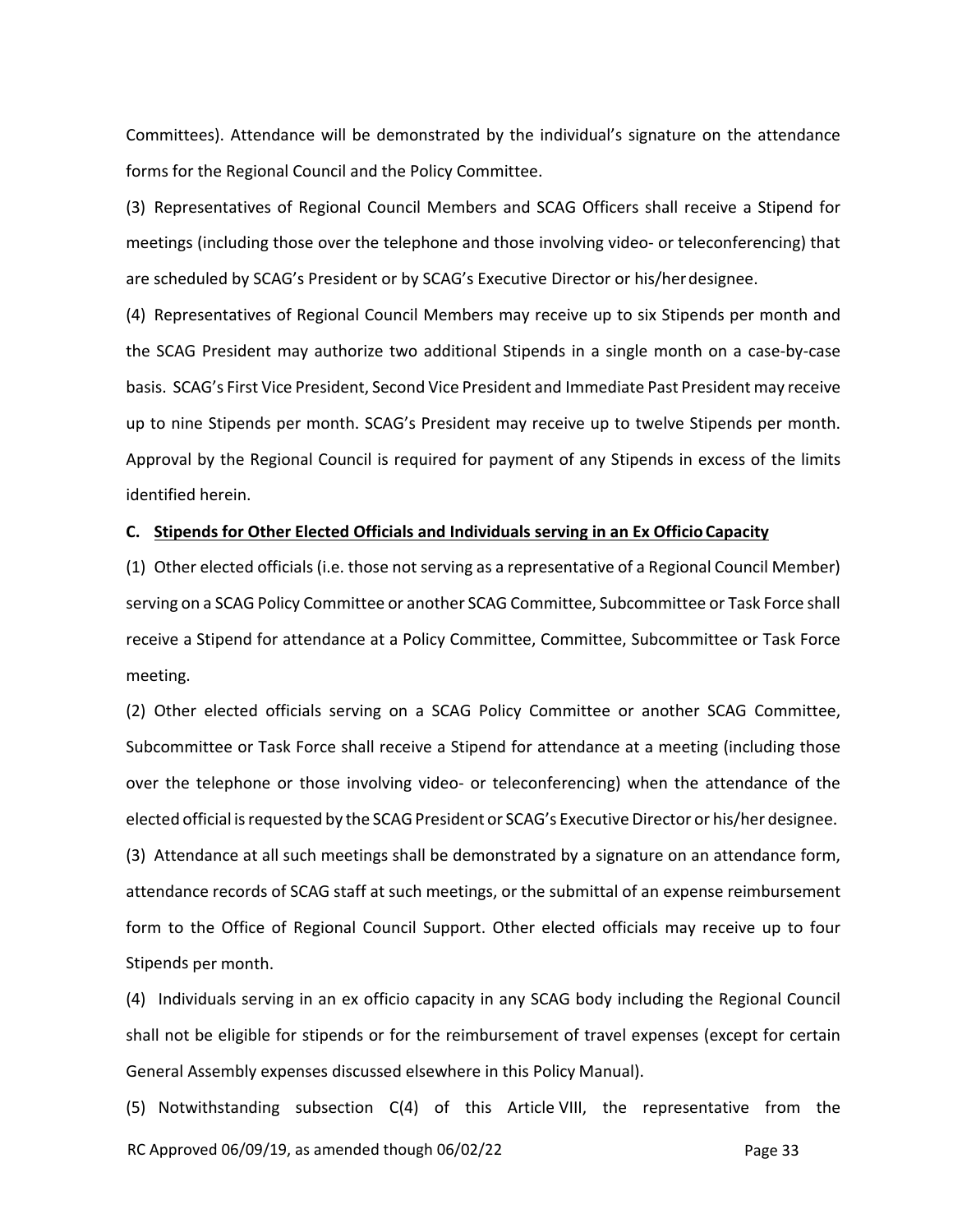private/business sector appointed by the President to serve on both the Regional Council and Executive/Administration Committee as an ex officio member is eligible to receive a Stipend (pursuant to the process provided in Article VIII.B) and reimbursement of travel expenses (as provided in Article VIII.F) for attending up to four (4) meetings per month consisting of the Regional Council, the Executive/Administration Committee, the General Assembly, the Economic Summit, and other SCAG events as the President or Executive Director may specifically request.

#### **D. Special Conditions for Stipends for the General Assembly**

(1) A representative of a Regional Council Member or a SCAG Officer or an elected official serving on a SCAG Policy Committee shall receive a Stipend for attendance at the General Assembly regardless of whether or not the individual serves as an Official Representative or Alternate at the General Assembly.

(2) Stipends are not provided to Official Representatives or Alternates at the General Assembly unlessthose individuals are either a representative of a Regional Council Member or a SCAG Officer or a member of a SCAG Policy Committee.

(3) Stipends for attendance at the General Assembly are not provided to individuals who serve in an ex officio capacity at the General Assembly; however, registration fees, hotel charges, parking costs and meal costs may be billed directly to SCAG or reimbursed if within the limits of this Article VIII.

#### **E. General Travel Policy**

(1) SCAG endeavors to maintain an accountable and cost‐effective travel policy. Such a travel policy must satisfy the following requirements: (a) be only business related; (b) use the most costeffective travel options; (c) comply with all applicable SCAG requirements; (d) substantiate expenses as required; (e) return unspent advanced amounts or unused tickets or travel vouchers; and (f) mandate timeliness, accuracy and honesty in the reporting of all travelexpenses.

(2) Whenever reasonably possible, travel to SCAG meetings should be avoided if teleconferencing or videoconferencing is available for a meeting.

(3) Requests for travel reimbursement must be received by the Office of Regional Council Support no later than 30 days after the close of the fiscal year in which the travel costs were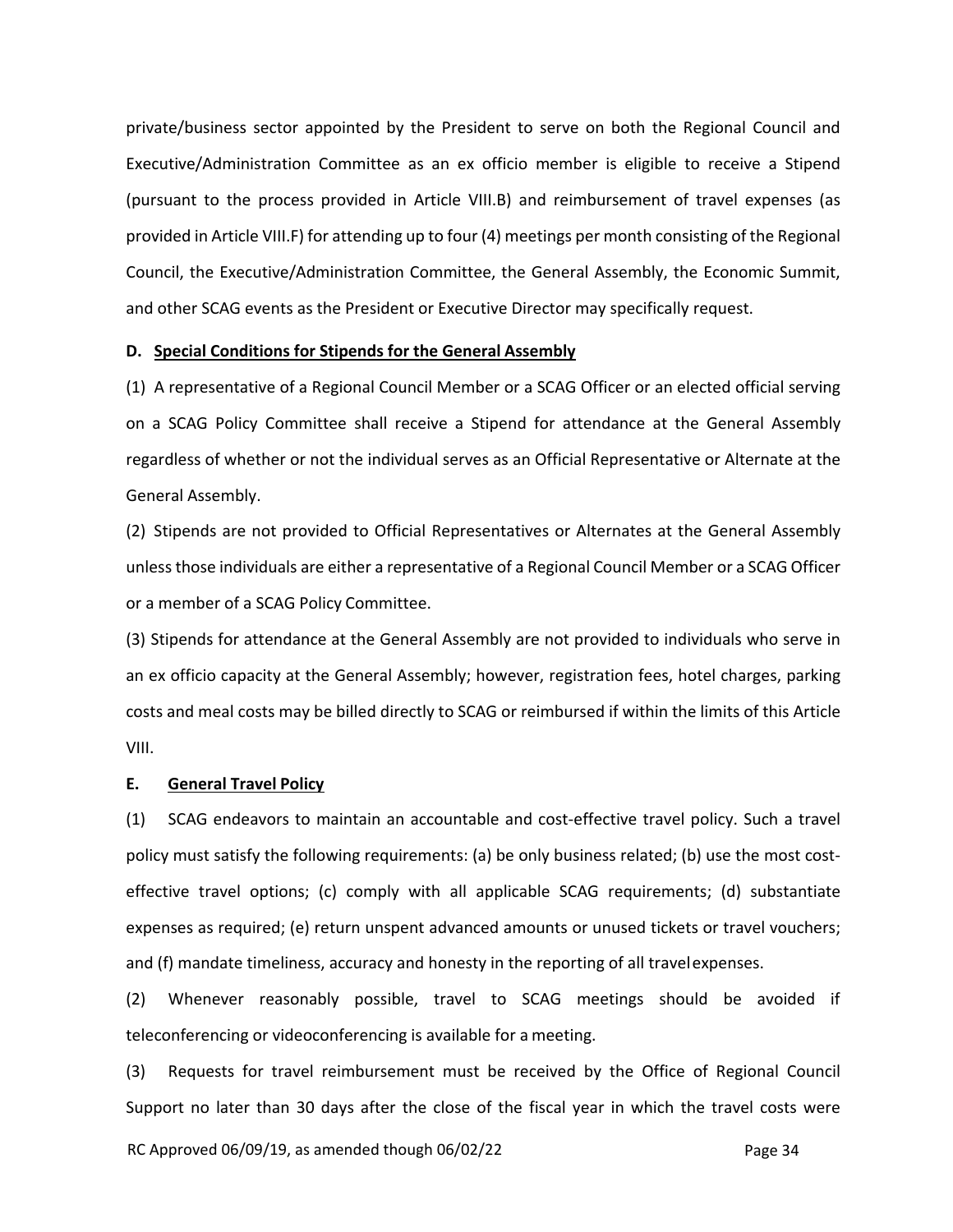incurred.

(4) The Executive Director or his/her designee shall review all requests for travel reimbursements.

#### **F. Travel Policy for Representatives of Members of the Regional Council and SCAGOfficers**

(1) Representatives of Regional Council Members and SCAG Officers who attend meetings on behalf of SCAG are eligible to receive travel reimbursement for: (a) actual costs of airplane, bus, train, rental car, shuttle, taxi or car service (e.g. Lyft); (b) miles travelled using a personal automobile; and (c) actual parking expenses. Mileage will be reimbursed at the prevailing federal reimbursement rate. Distances will be calculated based on the travel distance from the representative's seat of government and the meeting location. An airplane, taxi, car service or rental car should be used only if is the best alternative considering both cost and time. Taxi, shuttle and car service gratuities should not exceed 15%. Parking at SCAG's Los Angeles office will be validated.

(2) International travel always requires advance approval of the Regional Council.

(3) SCAG representatives of Regional Council Members and SCAG Officers should, whenever possible, use SCAG staff to arrange all air travel. Only economy air travel is allowed. Except for air travel, whenever possible representatives of Members of the Regional Council and SCAG Officers should make their own surface travel and lodging arrangements and obtain reimbursement from SCAG for all expenses incurred. If SCAG representatives make their own air travel arrangements and if the cost of airfare significantly exceeds costs regularly paid by SCAG for air travel, approval of SCAG's President will be required before reimbursement will be made.

(4) The cost of alcoholic beverages cannot be claimed for reimbursement. Meal allowances will not be paid if meal service is provided by SCAG (e.g. lunch at meetings of the Regional Council). The following allowances for meals and incidentals, or 150% (one-hundred fifty percent) of the reimbursement amounts approved by the State of California, whichever is higher and which include an allowance for gratuities, shall apply and be reimbursed without receipts. Higher amounts may be approved by the Regional Council in the case of internationaltravel.

a. Breakfast costs of \$10.50 if away from home or if travel begins from home to a meeting that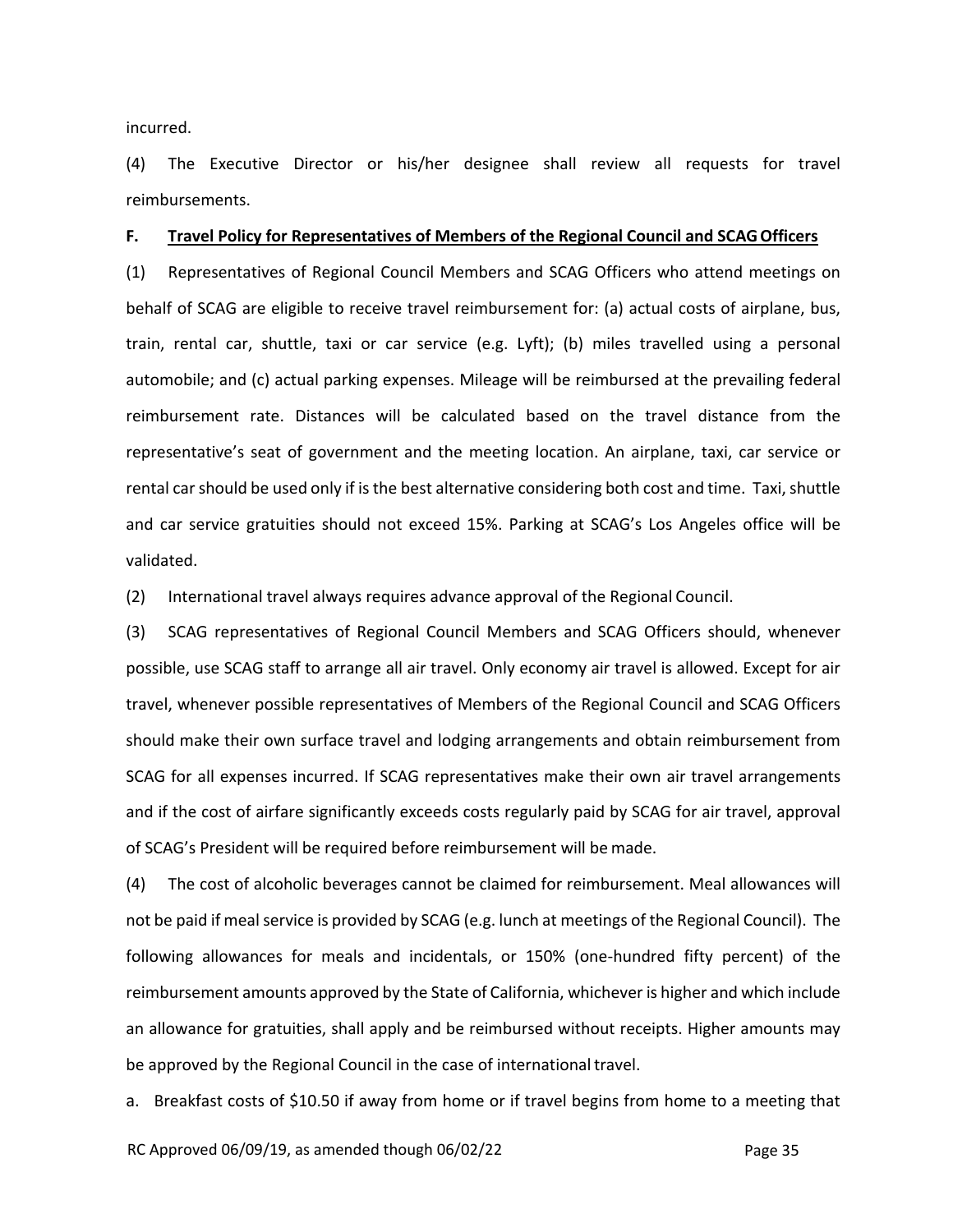starts at 10AM or earlier.

- b. Lunch costs of \$16.50.
- c. Dinner costs of \$34.50 if away from home or if the travel begins from home to a meeting that starts at or before 4PM and ends at or after 7PM.

d. Incidental costs of \$5 for each day involving an overnight stay away fromhome.

(5) Lodging is reimbursable at the applicable government rate plus taxes if: (a) required for trips outside of the SCAG Region; (b) an individual is required to travel 75 miles or more one way for a SCAG‐related activity that begins at 10 AM or earlier; or (c) an individual is required to attend a SCAG‐related activity that begins at 1 PM or later and is required to attend a SCAG‐related activity the following day that begins at 10 AM or earlier. If government lodging rates do not appear to be available, assistance should be requested from SCAG staff, if possible, to avoid paying above government rates. Lodging charges that are more than double standard government rates for the locale of the lodging will require approval of the SCAG President before reimbursement can be made.

(6) All travel costs must be fully documented, as required, with receipts identifying the date and time the expenses were incurred, the location and the purpose of the travel or expense. The SCAG President or SCAG's Executive Director or his/her designee must approve travel reimbursement requests without receipts in the case of lost or partial receipts.

# **G. Travel Policy for Other Elected Officials and/or Appointed Members of SCAG Committees and Task Forces**

(1) Other elected officials (those not serving as Representatives of Regional Council Members) and appointed members of SCAG committees and task forces will generally not be asked to travel on behalf of SCAG except for meetings within the SCAG Region. The provisions of Section F above shall apply to any travel outside of the SCAG Region that is requested by SCAG.

(2) Other elected officials and appointed members of SCAG committees may be reimbursed for travel expenses to meetings held within the SCAG Region if they are not reimbursed or provided a stipend from a public agency other than SCAG. Reimbursement will be limited to: (a) parking validation or actual parking costs; and (b) costs of round‐trip public transportation or round‐trip

RC Approved  $06/09/19$ , as amended though  $06/02/22$  Page 36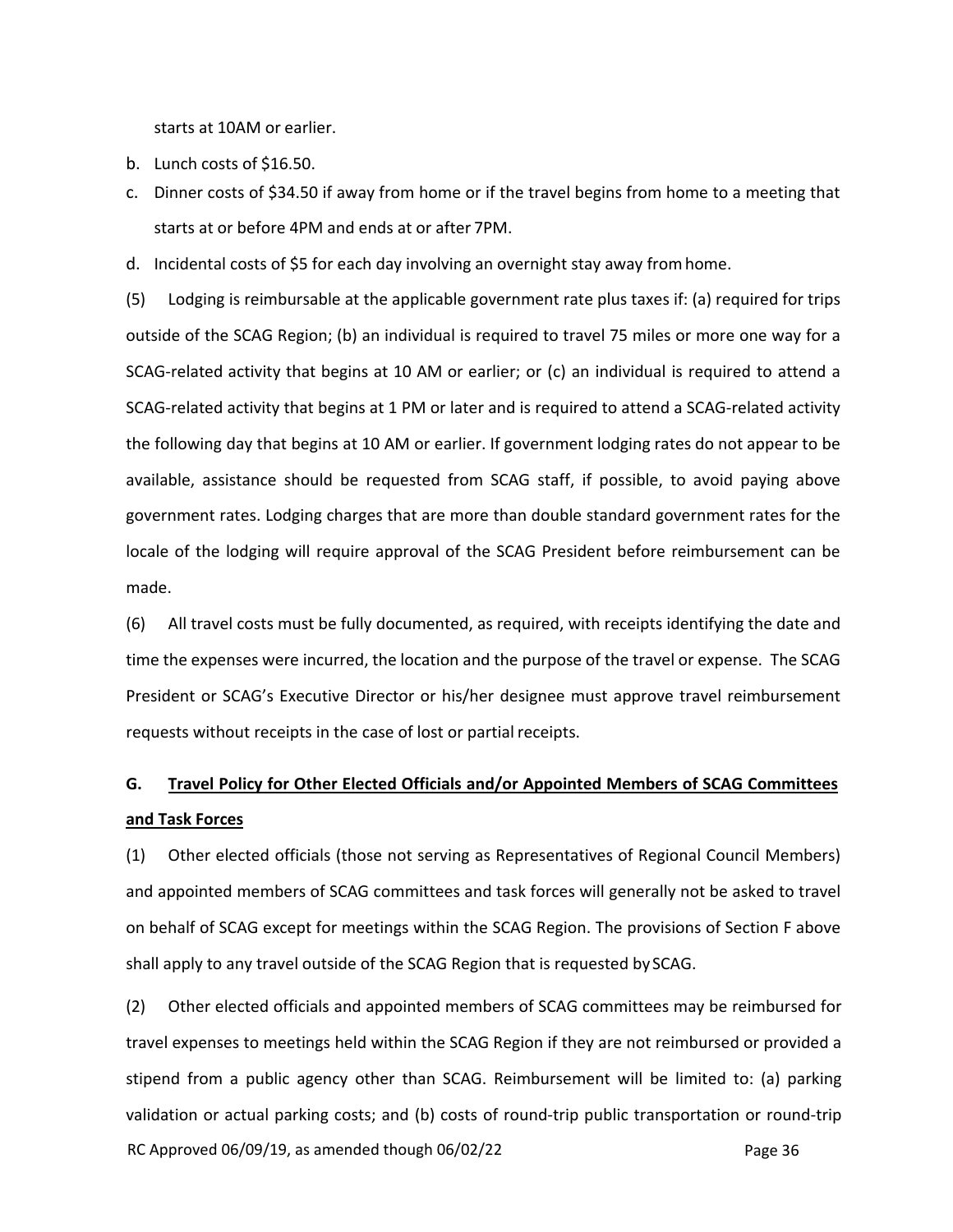mileage at the prevailing federal mileage reimbursement rate. All such travel reimbursement requests will require complete documentation of all expenditures and will be approved by the SCAG President or SCAG's Executive Director or his/her designee. Travel reimbursement requests that do not have appropriate documentation must be approved by the SCAG President or SCAG's Executive Director or his/her designee.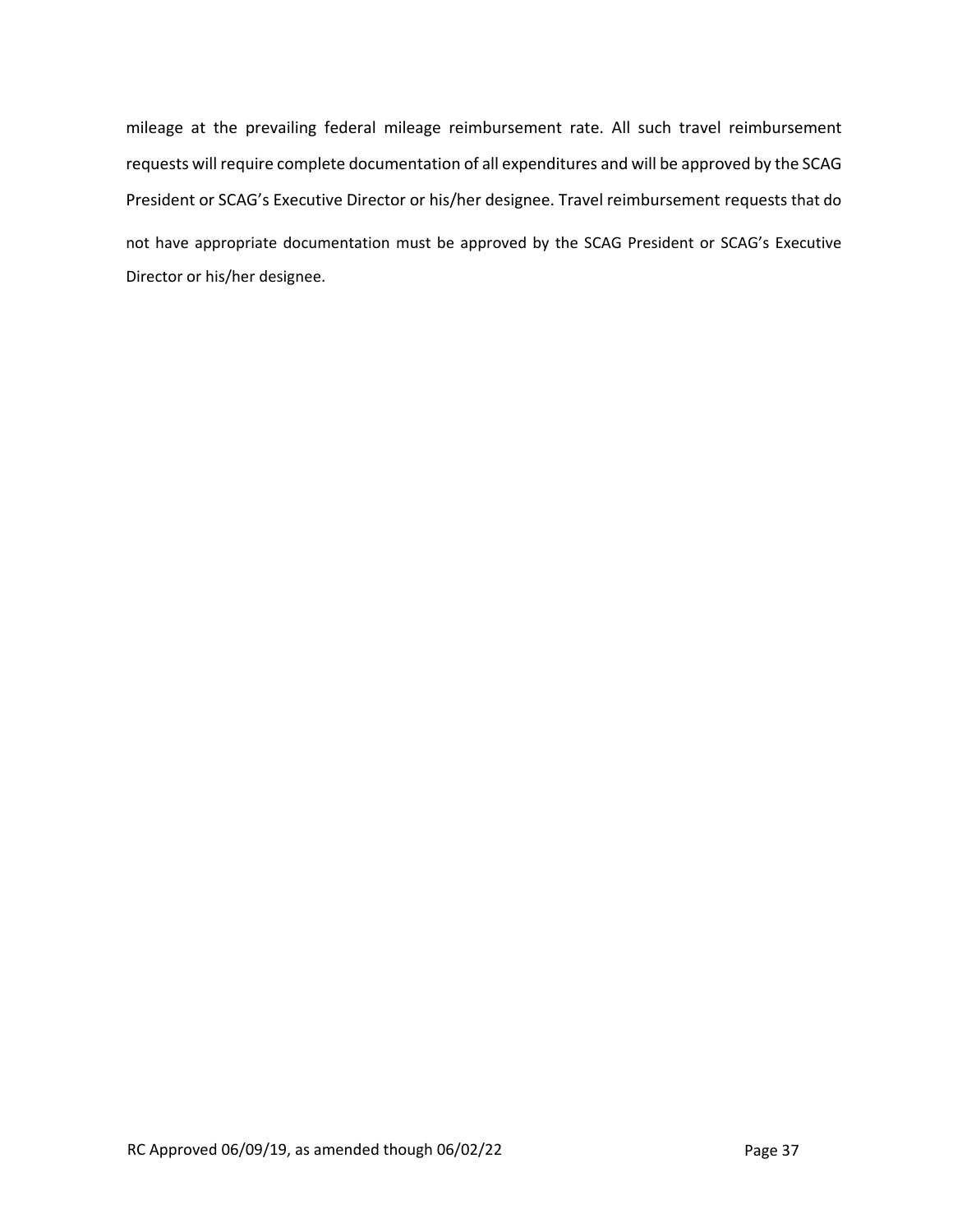#### **ARTICLE IX**

# **APPROVAL AND REPORTING THRESHOLDS AND DELEGATION OF APPROVAL AUTHORITY**

The following paragraphs identify those items that require approval by or reporting to the Executive/Administration Committee and the Regional Council and describe the process by which the Regional Council and the Executive Director may delegate approval authority to identified individuals.

**A. Contracts** ‐ Any SCAG contract valued at or above \$200,000 must be approved in advance by the Executive/Administration Committee and the Regional Council. Any SCAG contract valued at more than \$25,000 but less than \$200,000 must be reported as a Receive and File item on the agendas of the next regular meetings of the Executive/Administration Committee and the Regional Council following the execution of the contracts by SCAG's Executive Director or his/her designee.

**B. Contract Amendments** – Any amendment to a SCAG contract, whose value alone or when added to all prior amendments exceeds \$75,000 must be approved in advance by the Executive/Administration Committee and the Regional Council. Any amendment to a SCAG contract whose value alone or when added to all prior amendments exceeds \$5,000 but is less than \$75,000 must be reported as a Receive and File item on the agendas of the next regular meetings of the Executive/Administration Committee and the Regional Council following the execution of the amendments by SCAG's Executive Director or his/herdesignee.

**C. Purchase Orders** ‐ Any SCAG purchase order valued at or above \$200,000 must be approved in advance by the Executive/Administration Committee and the Regional Council. Any SCAG purchase order valued at more than \$5,000 but less than \$200,000 must be reported as a Receive and File item on the agendas of the next regular meetings of the Executive/Administration Committee and the Regional Council following the execution of the purchase order by SCAG's Executive Director or his/her designee.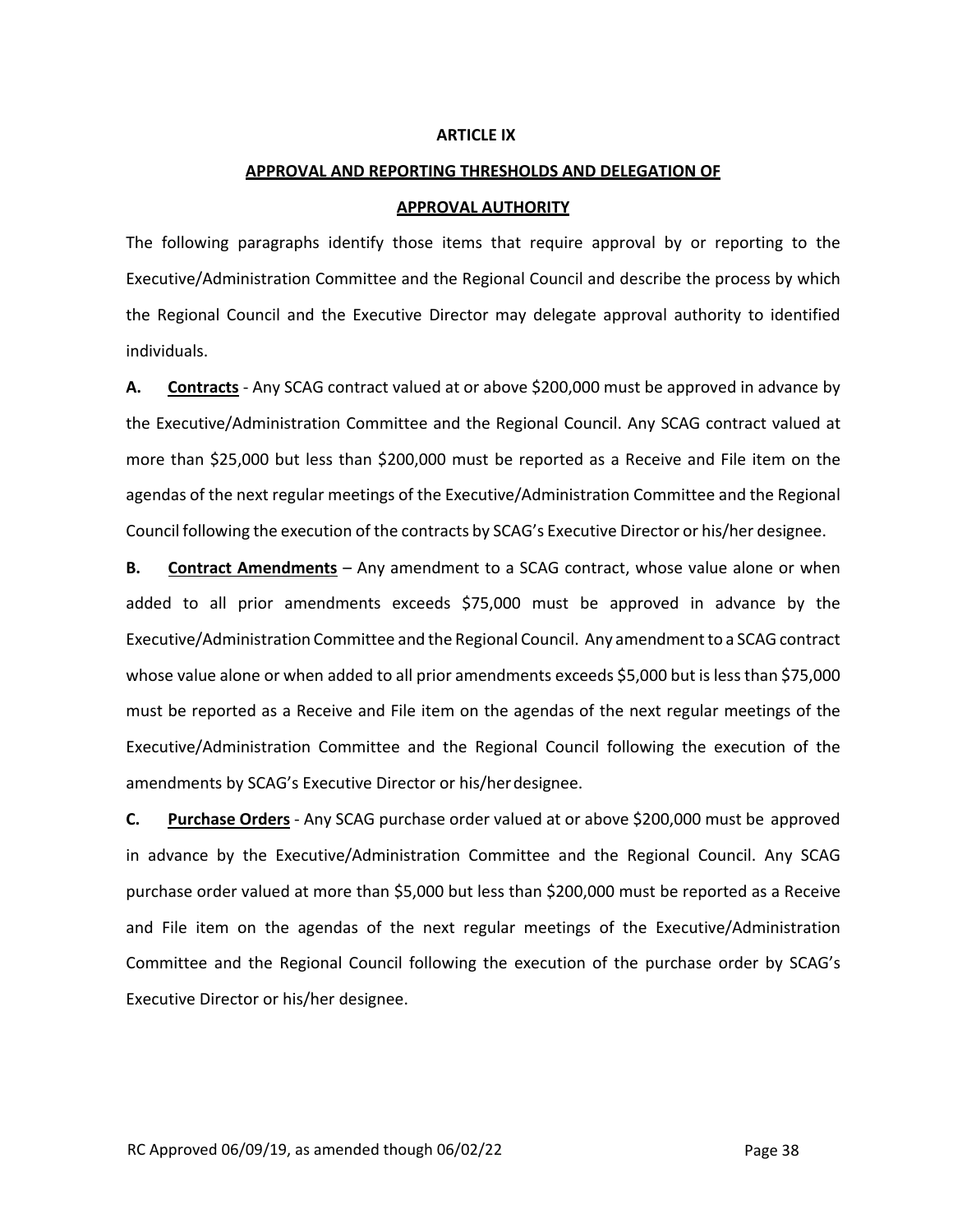**D. Fines and Penalties** – Payment of any fine or penalty imposed upon SCAG in an amount equal to or greater than \$10,000 must be approved before payment by the Executive/Administration Committee and the Regional Council.

**E. Claims and Litigation Matters** – All claims made against SCAG and all litigation threats and lawsuits filed against SCAG must be reported to the Executive/Administration Committee and the Regional Council as soon as practical and before any significant SCAG response is undertaken. Litigation initiated by SCAG shall not commence without the approval of the Executive/Administration Committee and the Regional Council. Unless otherwise directed by the Regional Council, all claim and litigation settlements negotiated on behalf of SCAG must be approved by the Executive/Administration Committee and the RegionalCouncil.

**F. Employee Settlements** – The Executive Director or his/her designee may negotiate and approve employee termination settlements whose value does not exceed 12 months of salary and related benefits and which must be in accord with applicable state law. Settlementsin excess ofthis limit shall require approval by the Executive/Administration Committee and the Regional Council.

**G. Grant Applications** – The Executive Director or his/her designee is authorized to submit grant applications to funding agencies for projects or activities that are consistent with SCAG's Mission.

**H. Delegation of ApprovalAuthority by the Regional Council** – By formal action taken at a regular or special meeting, the Regional Council may delegate to the Executive/AdministrationCommittee or the Executive Director any of the approval authorities assigned to the Executive/Administration Committee and the Regional Council and described in thisArticle.

#### **I. Approval Authority of the Executive Director**

The Executive Director is authorized to approve on behalf of SCAG all matters and items described in this Article that are below the thresholds requiring Executive/Administration Committee and Regional Council approval or that are delegated to the Executive Director by the Regional Council. The Executive Director, in writing, may delegate to the Chief Operating Officer or any other SCAG Director or Manager the authority to approve any item for which the Executive Director has approval authority.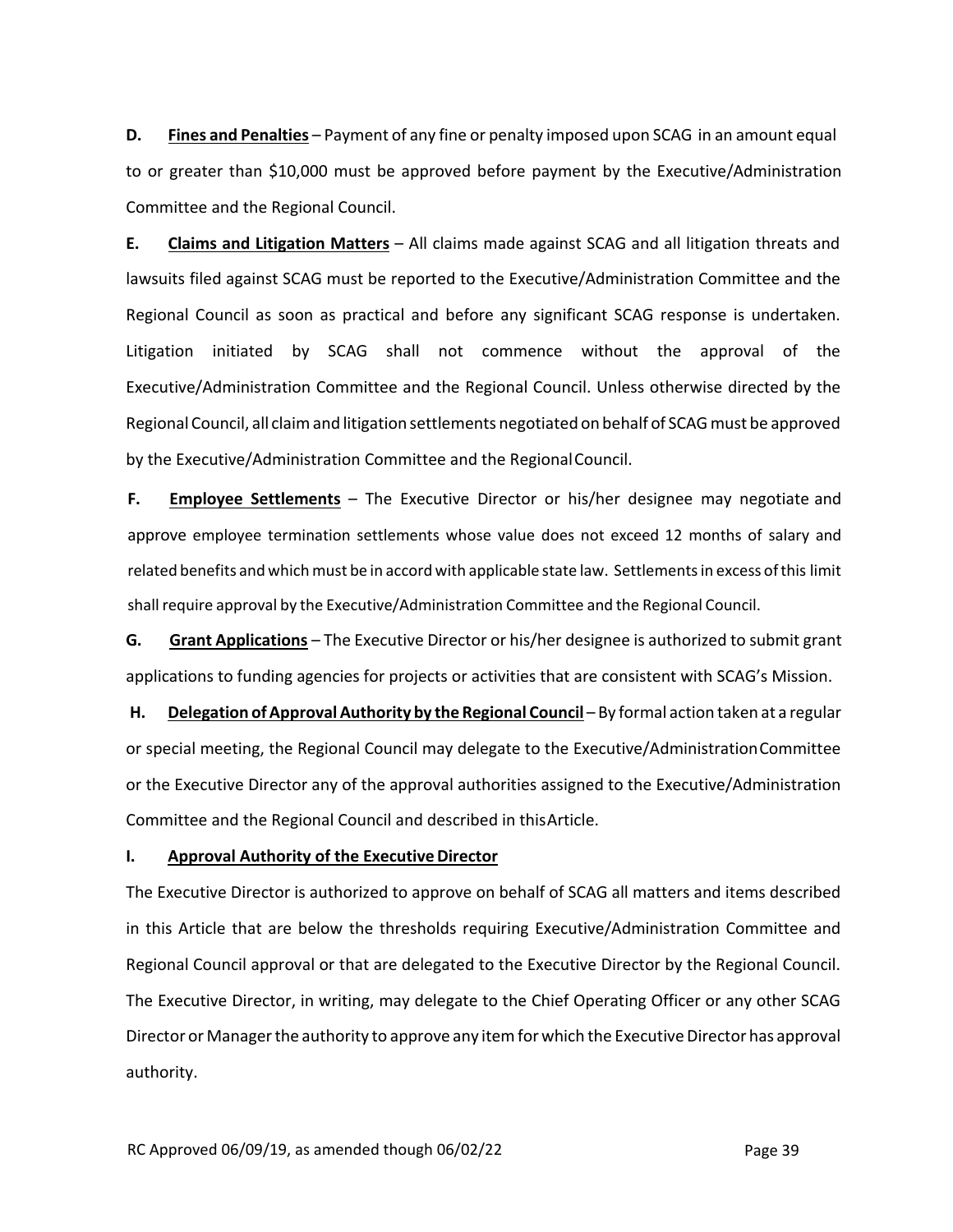#### **ARTICLE X**

#### **CALIFORNIA PUBLIC RECORDSACT**

**A. General** ‐ SCAG is committed to transparency and to the complete and timely implementation of the requirements of the California Public Records Act (California Government Code Section 6250 et seq.). Accordingly, it is the policy of SCAG to respond to a request for a copy of a reasonably‐ described, identifiable public record with minimal delay and, in accordance with the timelines identified in the law unless the law provides an exemption from disclosure. SCAG staff shall work with any requesting party to assist in identifying public records. Only legal and reasonable restrictions shall be placed on requests for voluminous classes of documents or documents in electronic formats.

**B. Compilations** – SCAG is not required to develop a list or record from an existing record or database or to develop a new record in order to respond to a request. SCAG shall endeavor to providematerials available froma database to satisfy a request butshall not committhe expenditure of resources to supply materials beyond what is required by law.

**C. Digital Imagery Data** – Requestors who seek digital imagery data that has been collected or prepared under SCAG's oversight or control shall be provided with paper copies of the data in order to ensure that the accuracy of the data is maintained. If such data is requested in an electronic format, SCAG may condition the release of the data on a written agreement that will prohibit the resale or publishing of the data.

**D. Exempt Records** – Requests for records that are determined by SCAG to be confidential, privileged or otherwise exempt from disclosure shall be denied. SCAG shall make available reasonably segregated non‐exempt portions of records when possible and if requested to do so.

**E. Requeststo Inspect Files** – Public Recordsshall be open to inspections during SCAG's business hours at SCAG's headquarters in downtown Los Angeles. An appointment should be requested in writing along with a description of the records to be inspected. SCAG staff shall take those steps necessary to ensure that no inspected records are altered, removed or destroyed. If photocopies of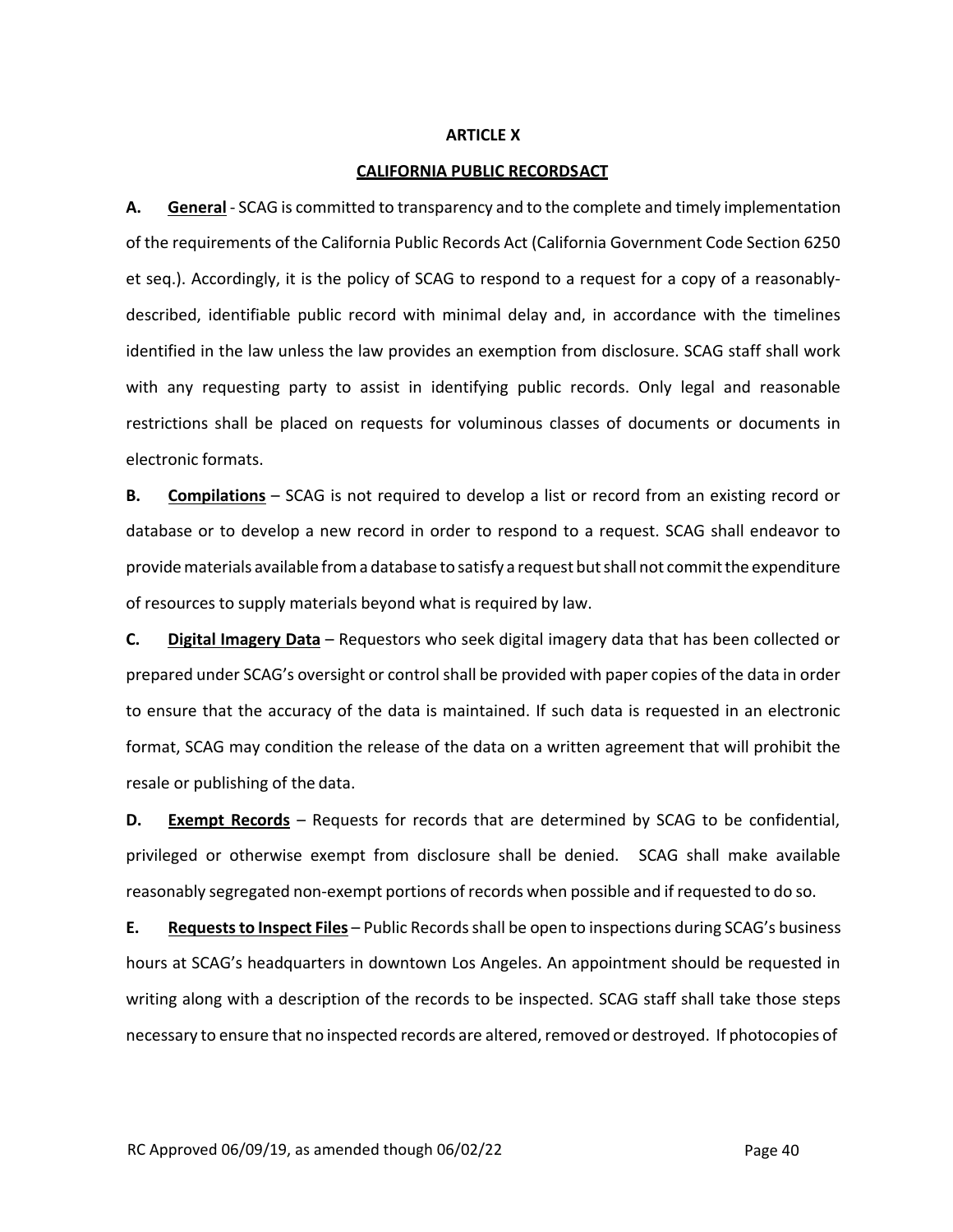inspected records are required, SCAG staff shall arrange for the copies to be made and provide them within 10 business days.

**F. Fees** – The Public Records Act allows SCAG to be reimbursed for the direct costs of providing copies of public records. The Chief Finance Officer of SCAG shall determine the feesthat are allowed by law and such fees will be due and payable in advance. Such fees may be waived or reduced at the discretion of the Executive Director or the Chief Financial Officer.

**G. Public Records in Private Email Accounts or on Private Electronic Devices** – The California Supreme Court has determined that emails and text messages related to the conduct of the public's business sent and received on the private electronic devices of public officials, employees and contractors are subject to disclosure as public records under the California Public Records Act. Communicationsthat are primarily personal and contain no more than incidental discussions of the business of SCAG are not public records. Communications that are in the possession of a SCAG contractor may be considered owned by SCAG and in SCAG's constructive possession based on the terms of the contractual relationship between SCAG and the contractor. Until and unless further guidance is provided by the courts, when SCAG receives a request for public recordsthat may reside on the electronic device of a public official, employee or a SCAG contractor, SCAG will communicate the request to such individuals along with guidance on the requirements of the California Public Records Act and the time constraints associated with the request. SCAG will then reasonably rely upon such public official, employee or contractor to search his/her own personal files and devices and provide any public records to SCAG in timelyfashion.

**H. Public Record Requests Applicable to SCAG Representatives** – When SCAG receives a public record request applicable to one or more SCAG Representatives, SCAG staff shall, to the extent allowed by law or regulation, provide notice of the request to the involved SCAG Representatives and provide a copy of any materials to be provided in response to the public record request if desired by the involved SCAG Representatives.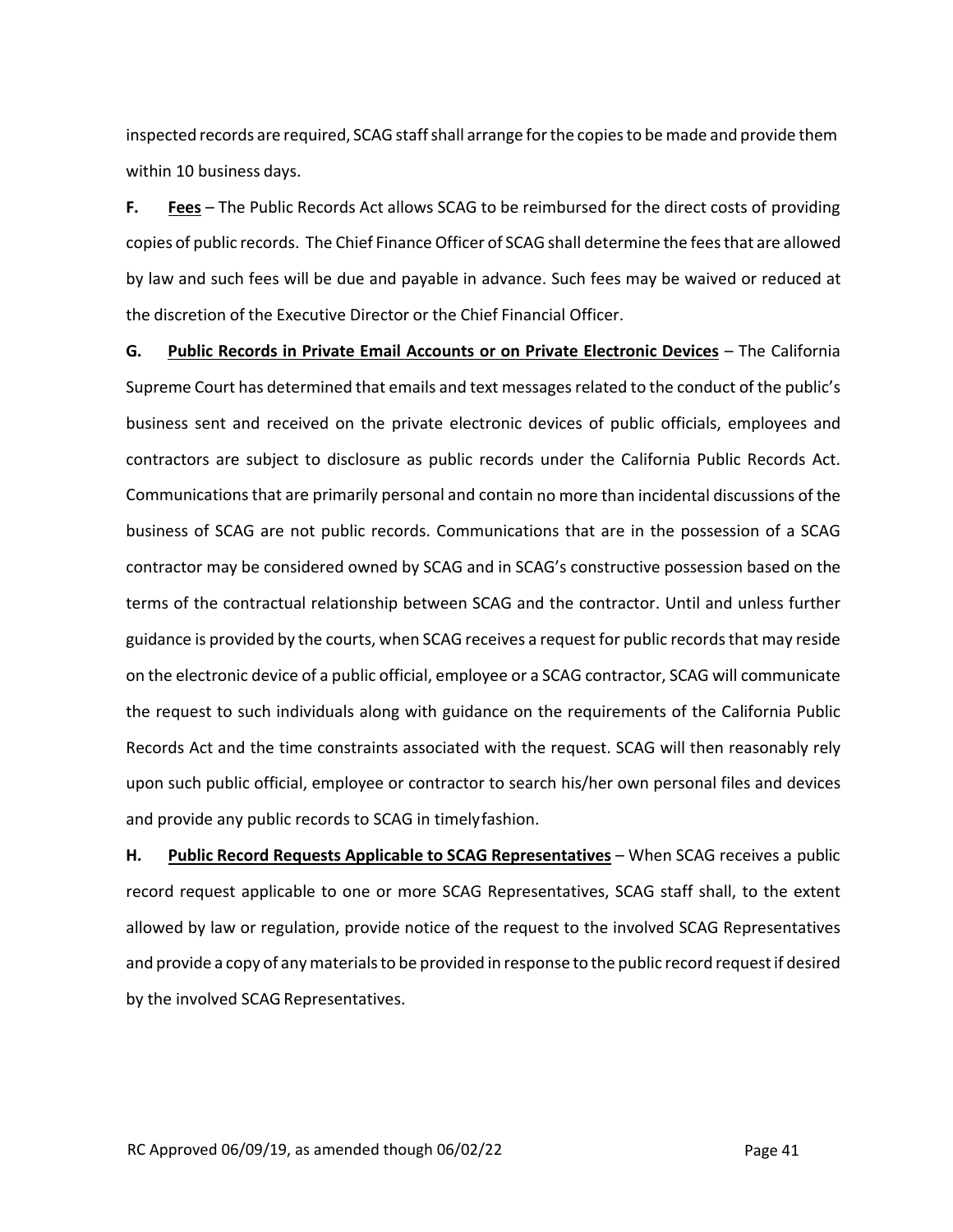#### Appendix A

# **SOUTHERN CALIFORNIA ASSOCIATION OF GOVERNMENTS DISTRICT REPRESENTATIVE ELECTION PROCEDURES**

The notice for SCAG Regional Council District Elections is a two-step process.

#### 1. First Notice: Call for Candidates

All elected members of a city council in a city that is a voting‐eligible member of SCAG and that is within the boundaries of a District are eligible candidates for District Representative.

The First Notice is a call for candidates, notifying interested elected officials in the District to submit their name as a candidate for the District representative seat. SCAG staff will communicate the First Notice to all eligible candidates for a District Election at least 30 days in advance of the District Election and identify the date, time and location of the District Election. SCAG staff shall also communicate the First Notice to the city managers and city clerks of the cities within the respective District, as well as the District's subregional organization.

The First Notice may be communicated by electronic means or U.S. Mail.

The First Notice will identify a contact point within SCAG for all communications regarding the District Election.

Eligible elected officials who intend to be candidates for a District Election must notify the identified SCAG contact point in writing or by electronic communications no later than fourteen days after the date of the First Notice, or by the date specified in the First Notice.

## 2. Second Notice: Identification of Candidates

Once the candidate notification period has ended, SCAG staff will provide a Second Notice to all elected members of the city councils from cities that are voting-eligible members of SCAG and within the boundaries of the District.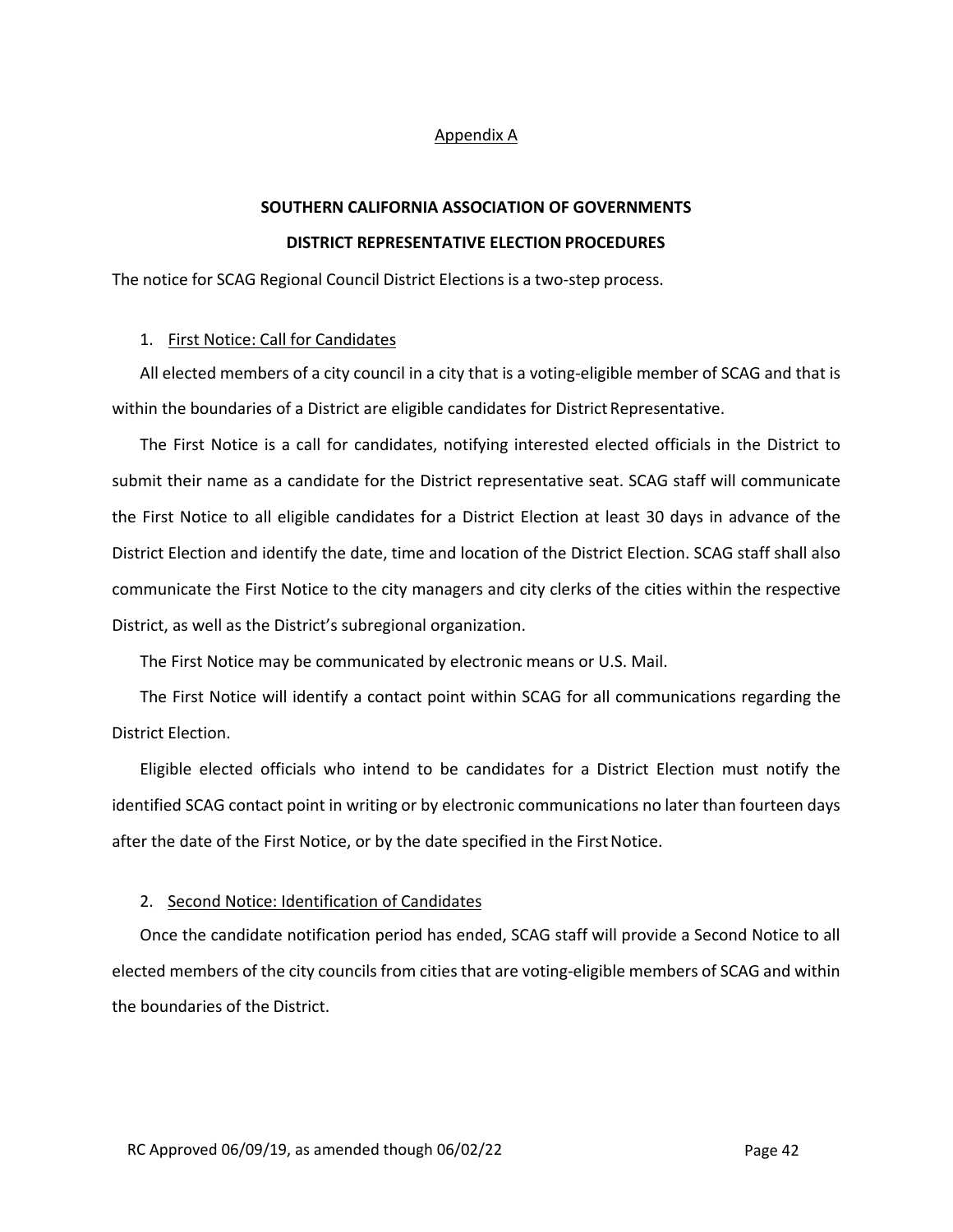The Second Notice will identify all of the candidates and confirm the date, time and location of the District Election.

The Second Notice will also be sent to city managers and city clerks of the cities in the District, as well as the District's subregional organization. The Second Notice shall be sent by electronic communications or U.S. Mail by SCAG Staff and will request that a District Election Notice be posted in accordance with the requirements of the Brown Act.

#### Other District Election Guidelines

District Elections will be scheduled by SCAG staff in cooperation with the cities in each District. District Elections shall be held in conjunction with meetings of subregional organizations or the League of California Cities or at other times and locations identified by SCAG staff working in cooperation with the cities in a District.

District Representatives shall be elected by a majority of the votes of those city council members present from voting‐eligible cities with a quorum.

A quorum shall consist of at least one city council member present from at least two‐thirds of the voting‐eligible SCAG member cities in a District. For example, if District X is comprised of six member (6) cities, then at least one (1) local elected official from four (4) of the member cities within District X must be present to constitute a quorum. When a quorum is present, the election may be conducted.

Nominations from the floor shall not be permitted.

Proxy voting and teleconferencing are not allowed.

In the event of a tie vote, additional balloting shall occur until a District Representative is elected.

Elected officials from cities that are not voting‐eligible members of SCAG cannot vote and cannot be candidates for District Representative positions.

If there is only one candidate, that individual shall be declared the District Representative and no election will be required.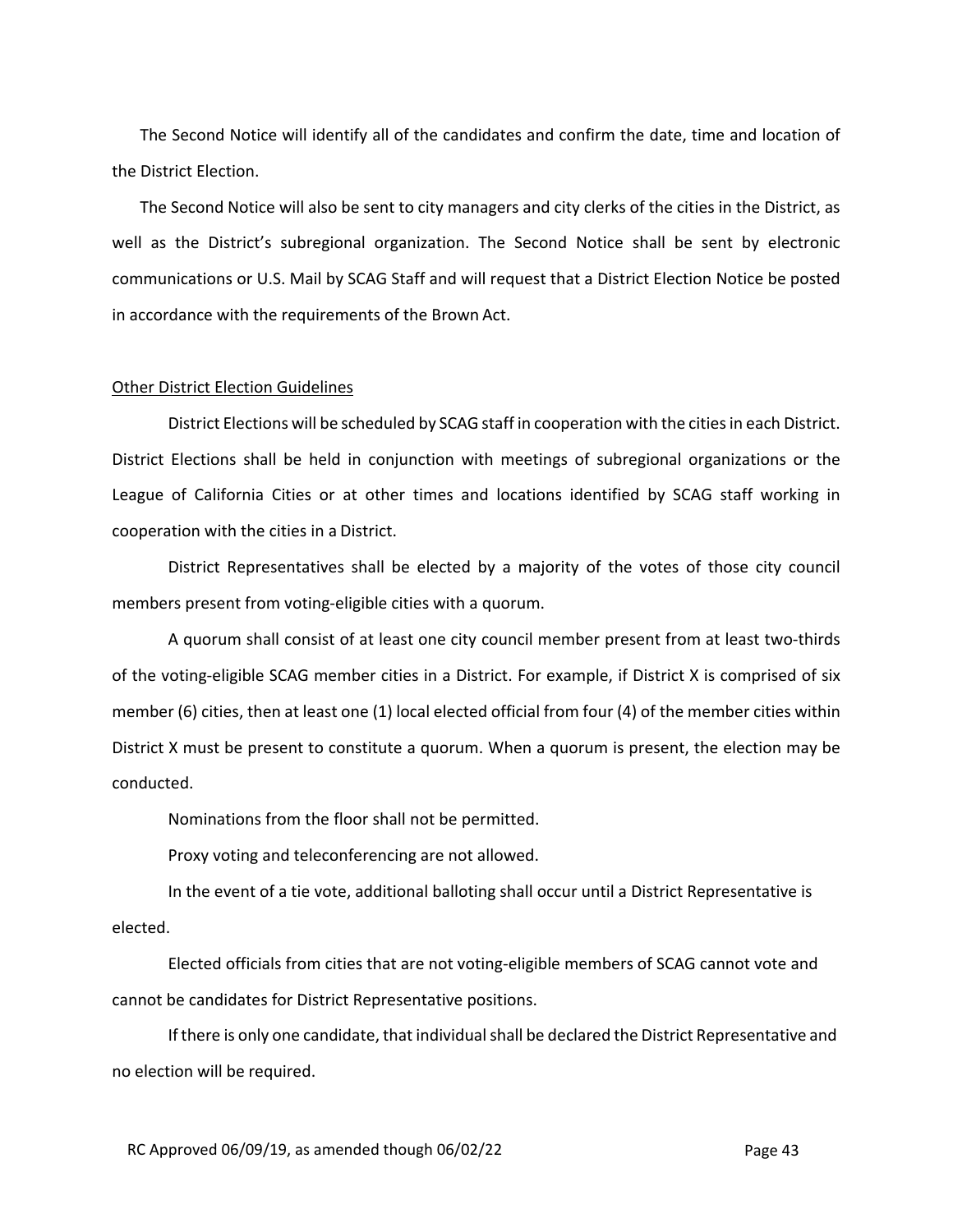Special election are elections resulting from a vacancy of the District representative seat. These procedures may be followed for special elections of District representatives, but may be revised by SCAG staff based upon the circumstance. For example, the timing of the two‐step noticing process set forth herein may be shorted by SCAG staff, as necessary.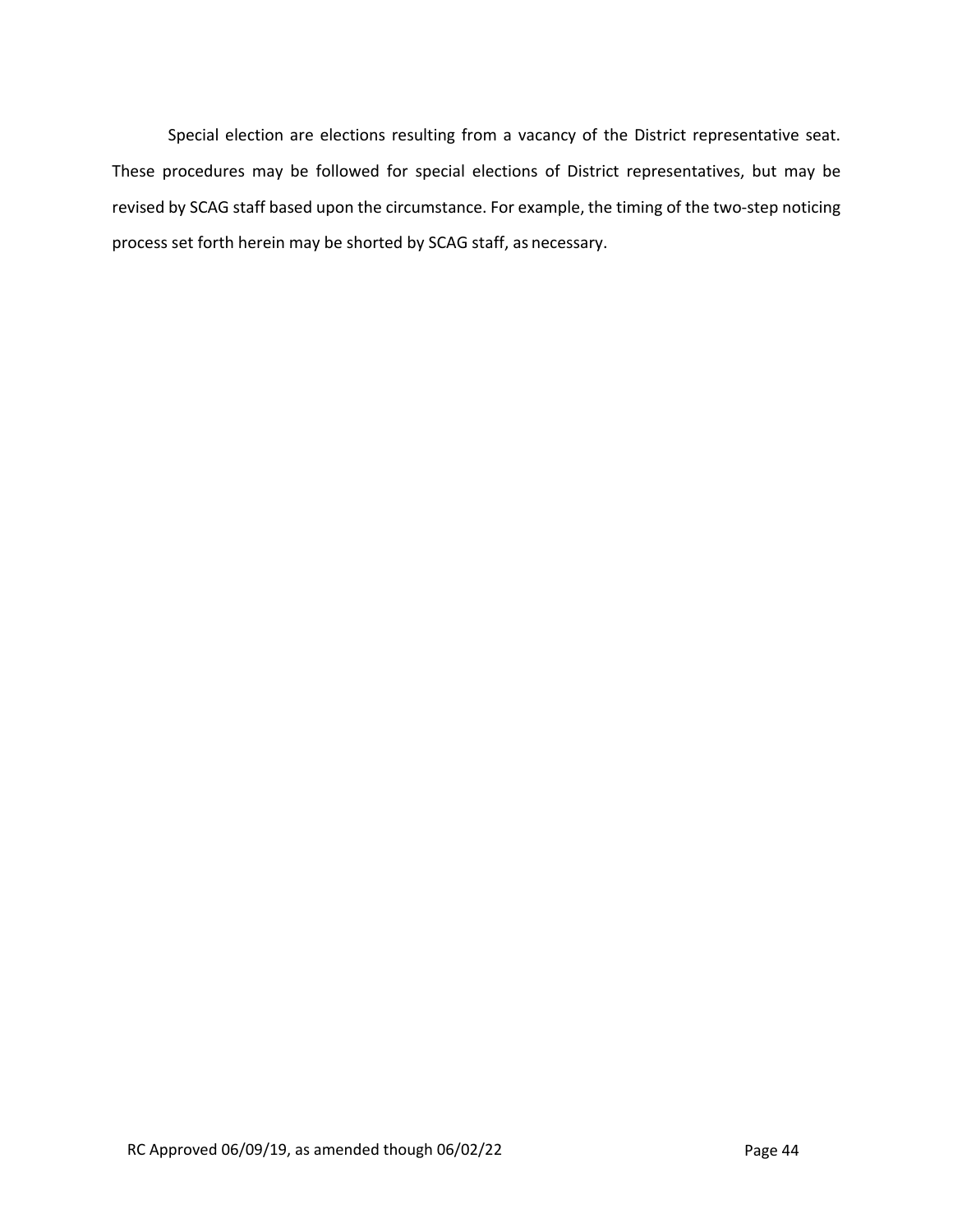## Appendix B

### **SUMMARY of SCAG's RULES OF ORDER**

#### **Three (3) Basic Motions**

Main Motion

Motion to Amend Main Motion

Substitute Motion

Friendly Amendments must be accepted by maker of motion and seconder.

No more than three (3) Basic Motions under consideration at one time.

#### **Motions Regarding Pending Basic Motions (no debate – seconds at discretion of presiding official)**

Motion to Lay on the Table

Motion to Return from the Table

Motion to Call the Question

Motion to Limit or Extend Debate

Motion to Object to Consideration of an Item

Motion to Refer

#### **Courtesy and Convenience Motions**

Call for Agenda to be Followed (no debate, no second required)

Motion for Recess (no debate, second discretionary)

Motion to Adjourn (no debate, second discretionary)

Point of Order (no debate, no second required)

Motion to Appeal a Ruling (debate allowed, second discretionary)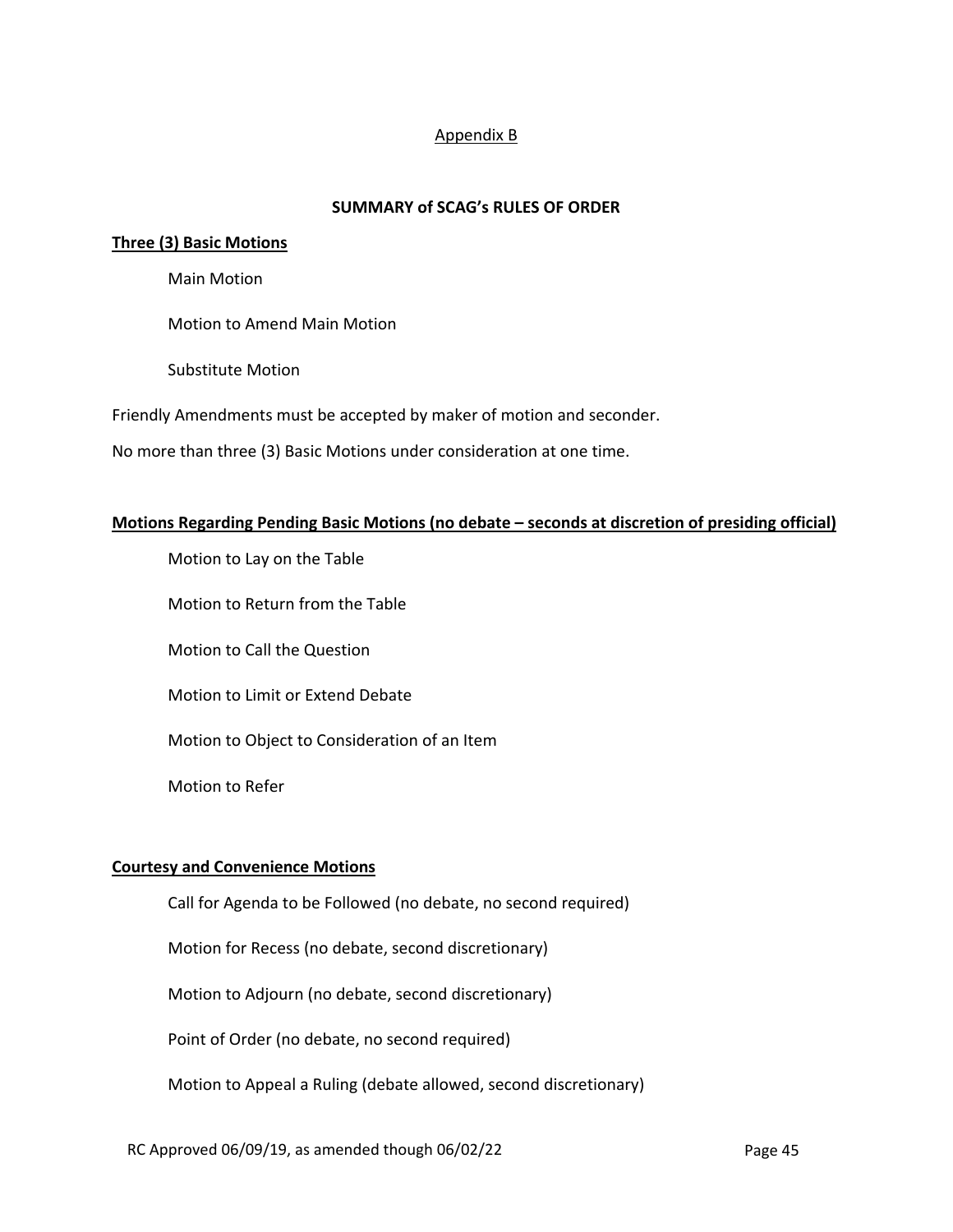Motion to Suspend a Rule (debate allowed, second discretionary) Motion to Divide a Question (no debate, second discretionary) Motion to Reconsider (no later than next meeting, made by voter on prevailing side, second discretionary, debate allowed) Motion for Roll Call Vote (no debate, second discretionary) Motion to Withdraw (no debate, no second, others may make withdrawn motion)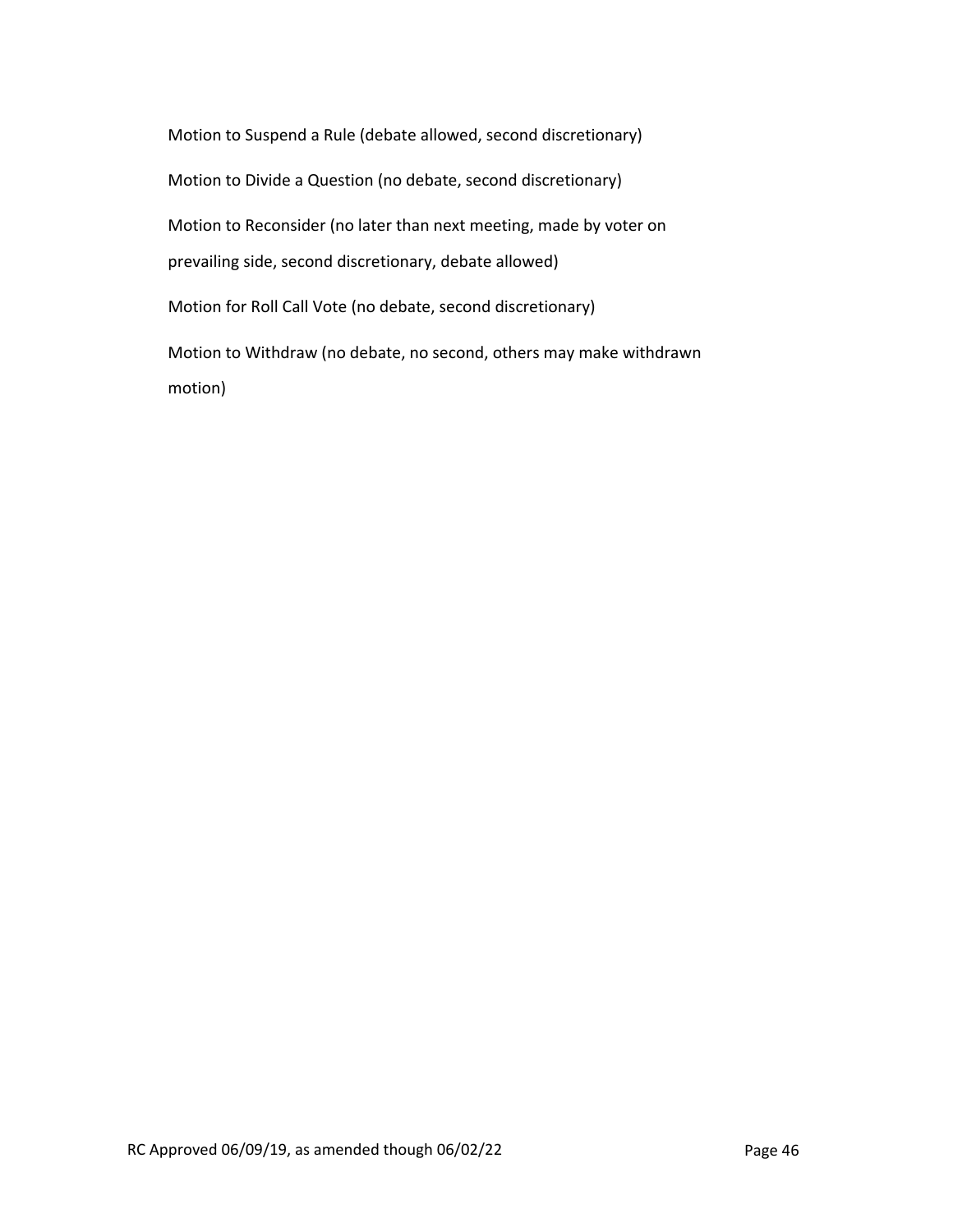# Appendix C

# **ROSENBERG's RULES OF ORDER**